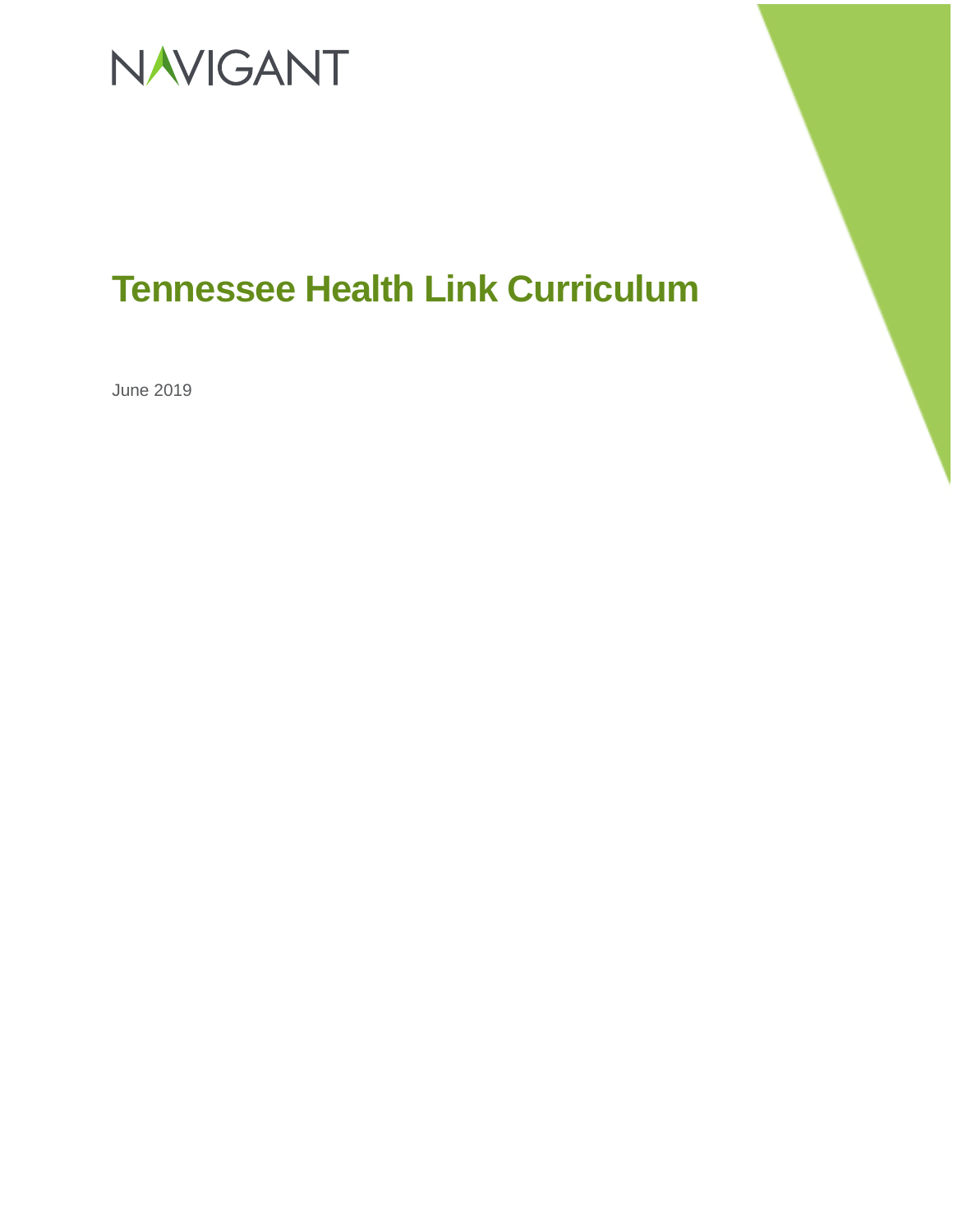

#### **Training Module Overview**

The curriculum includes the training modules listed below, which encompass the key areas for Health Link organization transformation.

#### Table 1: Modules Overview

| No.            | <b>Module</b>                                 |
|----------------|-----------------------------------------------|
| Intro          | Initial Assessment Results                    |
| 1.             | <b>Transformation Overview and Basics</b>     |
| 2.             | Change Management                             |
| 3.             | <b>Physical Health Integration</b>            |
| 4.             | <b>Risk Stratification</b>                    |
| 5.             | Organizational Workflow and Redesign          |
| 6.             | Team Based Care and Organization              |
| 7 <sub>1</sub> | Knowing and Managing Your Member Population   |
| 8.             | <b>Patient-Centered Access and Continuity</b> |
| 9.             | <b>Quality Improvement</b>                    |
| 10.            | Measuring Performance with Data               |
| 11.            | Care Management and Support                   |
| 12.            | Member Self-Management and Support            |
| 13.            | <b>Care Coordination and Care Transitions</b> |
| 14.            | <b>Care Giver Support</b>                     |
| Appendix       | Link to Health Link webinars                  |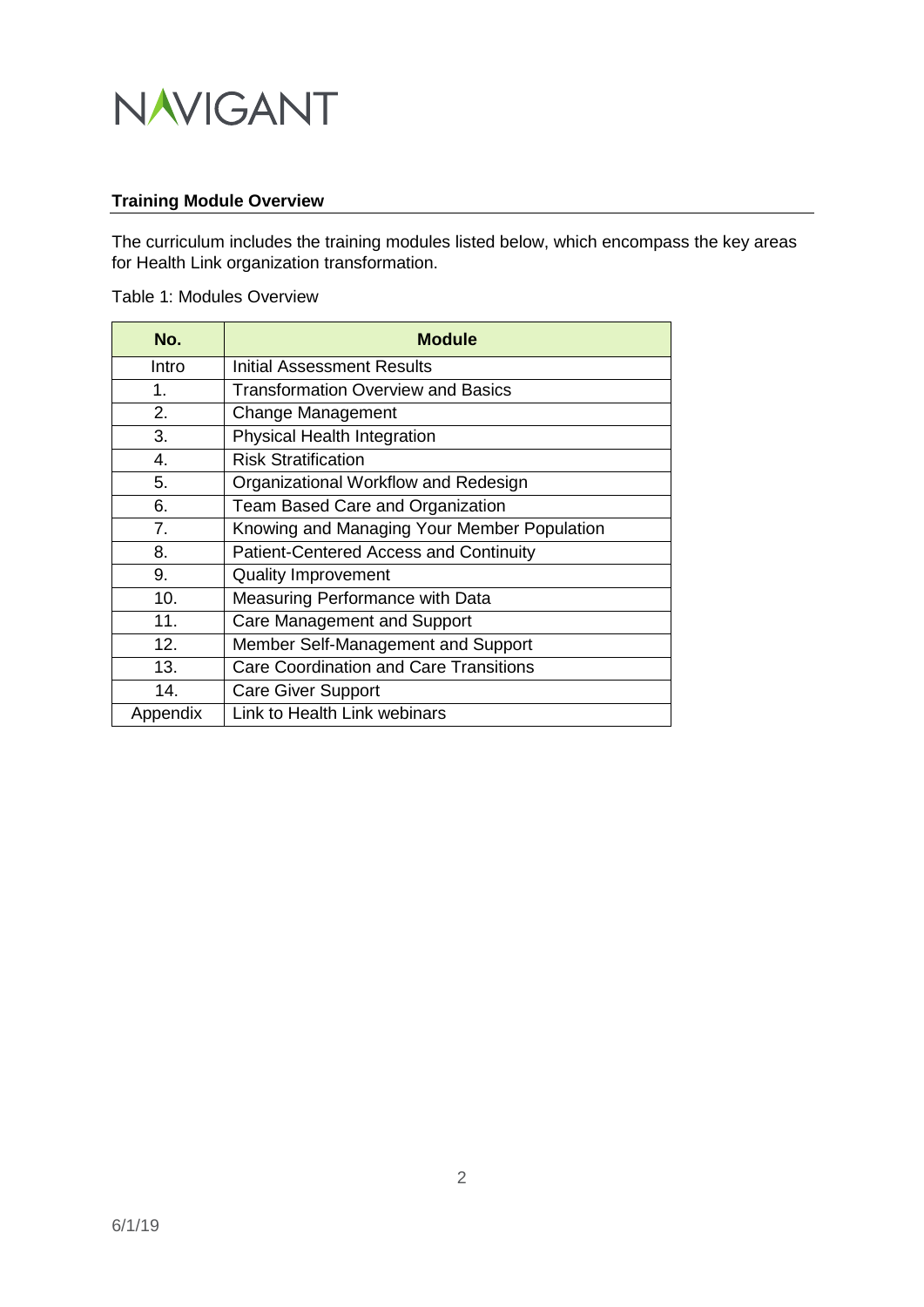

### **Module Sessions**

Materials in blue font are available on the SharePoint site.

### *Module (Intro)*

| <b>MODULE</b><br>(INTRO)                                                                 | <b>INITIAL ASSESSMENT RESULTS</b>                                                                                                                                     |  |  |  |  |
|------------------------------------------------------------------------------------------|-----------------------------------------------------------------------------------------------------------------------------------------------------------------------|--|--|--|--|
| <b>SESSION</b>                                                                           | Organizations will have a clear understanding of the initial                                                                                                          |  |  |  |  |
| (INTRO)                                                                                  | assessment results and the domains in which they may                                                                                                                  |  |  |  |  |
|                                                                                          | require assistance to be successful with the Health Link                                                                                                              |  |  |  |  |
|                                                                                          | program.                                                                                                                                                              |  |  |  |  |
|                                                                                          | <b>COACHING OBJECTIVES: Fundamental Organization Building Blocks</b>                                                                                                  |  |  |  |  |
|                                                                                          | <b>RECOMMENDED ATTENDEES:</b>                                                                                                                                         |  |  |  |  |
|                                                                                          | Organizational management                                                                                                                                             |  |  |  |  |
|                                                                                          | <b>Health Link lead/s</b>                                                                                                                                             |  |  |  |  |
|                                                                                          | <b>Site Supervisors</b>                                                                                                                                               |  |  |  |  |
|                                                                                          | Any other key personnel overseeing implementation/training for Health Link                                                                                            |  |  |  |  |
|                                                                                          | development                                                                                                                                                           |  |  |  |  |
| 1                                                                                        | Understands Health Link organization's initial assessment results (cover this learning<br>objective only if it has not already been completed in a previous session). |  |  |  |  |
| $\overline{2}$                                                                           | Understands the role of the Health Link coach in the transformation process.                                                                                          |  |  |  |  |
|                                                                                          | COACHING STRATEGIES: Delivery Methods & Activities (documents on SharePoint site)                                                                                     |  |  |  |  |
| 1                                                                                        | Complete a review of the initial assessment.                                                                                                                          |  |  |  |  |
|                                                                                          | Review assessment results and discuss agreements on priority<br>$\circ$                                                                                               |  |  |  |  |
|                                                                                          | areas/objectives.                                                                                                                                                     |  |  |  |  |
|                                                                                          | Complete a "stoplight" diagram (establishing strengths shown in green,<br>$\circ$                                                                                     |  |  |  |  |
|                                                                                          | risks shown in yellow and weaknesses shown in red) in the organization                                                                                                |  |  |  |  |
|                                                                                          | that will impact readiness for change, recognizing which "red light"                                                                                                  |  |  |  |  |
|                                                                                          | barriers need to be addressed early to set the stage for change. Establish                                                                                            |  |  |  |  |
|                                                                                          | next steps for addressing these "red light areas."                                                                                                                    |  |  |  |  |
| Review organization's pre-established Health Link implementation strategies<br>$\bullet$ |                                                                                                                                                                       |  |  |  |  |
|                                                                                          | (e.g., new services, workflows, etc.) and adjust accordingly.                                                                                                         |  |  |  |  |
| $\bullet$                                                                                | Establishing organizational roles with coach (main contact, scribes, minutes,                                                                                         |  |  |  |  |
|                                                                                          | follow-up, etc.) specific to organizing and documenting during sessions.                                                                                              |  |  |  |  |
| $\bullet$                                                                                | Identify "Health Link" champions, both leaders and key staff members who will                                                                                         |  |  |  |  |
|                                                                                          | drive progress. This should include "front line" champions who will play a role                                                                                       |  |  |  |  |
| $\overline{2}$<br>$\bullet$                                                              | with clinical coaching efforts.<br>Review TennCare Health Link Coaching Overview and discuss the roles of each                                                        |  |  |  |  |
|                                                                                          | member of the transformation team and the general improvement model.                                                                                                  |  |  |  |  |
|                                                                                          | o Review the role of the coach on slide 7 and identify where expectations                                                                                             |  |  |  |  |
|                                                                                          | align/misalign.                                                                                                                                                       |  |  |  |  |
|                                                                                          |                                                                                                                                                                       |  |  |  |  |
|                                                                                          | <b>ADDITIONAL RESOURCES (documents on SharePoint site):</b>                                                                                                           |  |  |  |  |
|                                                                                          | Health Link Provider Initial Assessment (Not on the Curriculum SharePoint Site,<br>Coach to Provide)                                                                  |  |  |  |  |
|                                                                                          | MCO Health Link Practice Review Reports (Not on the Curriculum SharePoint Site,                                                                                       |  |  |  |  |
|                                                                                          | Coach to Provide)                                                                                                                                                     |  |  |  |  |
|                                                                                          | <b>TennCare Health Link Curriculum Overview</b>                                                                                                                       |  |  |  |  |
|                                                                                          | The Population Management in Community Mental Health Center-Based Health                                                                                              |  |  |  |  |
| <b>Homes</b>                                                                             |                                                                                                                                                                       |  |  |  |  |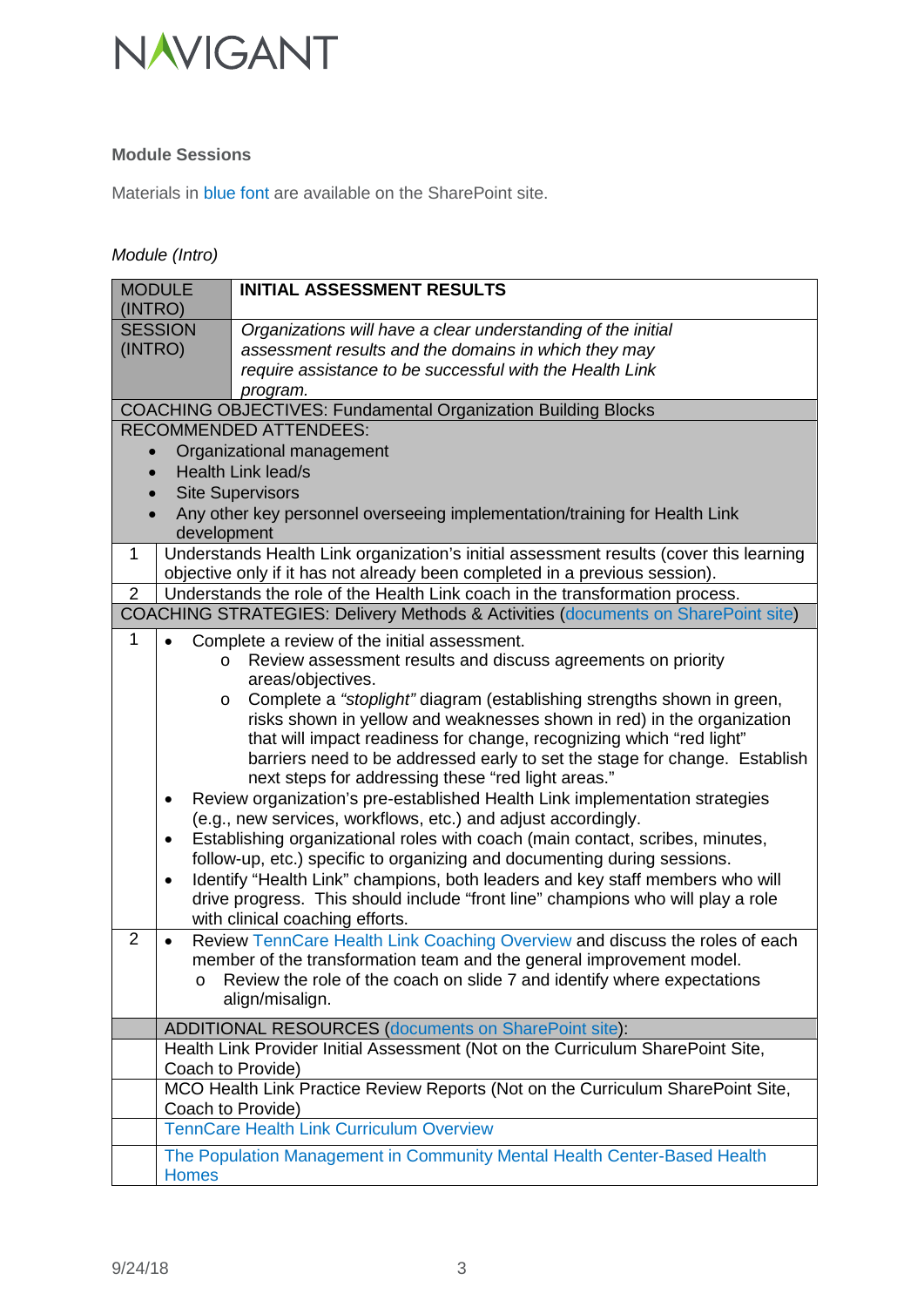

| Module 1                                                     |             |                                                                                                                                                                        |
|--------------------------------------------------------------|-------------|------------------------------------------------------------------------------------------------------------------------------------------------------------------------|
| <b>MODULE 1</b><br><b>TRANSFORMATION OVERVIEW AND BASICS</b> |             |                                                                                                                                                                        |
| <b>SESSION 1A</b>                                            |             | Organizations will have a clear understanding of the                                                                                                                   |
|                                                              |             | requirements of the Tennessee Health Link program.                                                                                                                     |
|                                                              |             | <b>COACHING OBJECTIVES: Fundamental Organization Building Blocks</b>                                                                                                   |
|                                                              |             | <b>RECOMMENDED ATTENDEES:</b>                                                                                                                                          |
| $\bullet$                                                    |             | Organizational management                                                                                                                                              |
|                                                              |             | <b>Health Link lead/s</b>                                                                                                                                              |
|                                                              |             | <b>Site Supervisors</b>                                                                                                                                                |
|                                                              |             | Any other key personnel overseeing implementation/training for Health Link                                                                                             |
|                                                              | development |                                                                                                                                                                        |
| 1                                                            |             | Understands the activity requirements of the Health Link program.                                                                                                      |
| $\overline{2}$<br>3                                          |             | Understands Health Link modifiers for the activity requirements.                                                                                                       |
|                                                              |             | Understands the Health Link Program's Quality and Efficiency Measures.<br><b>COACHING STRATEGIES: Delivery Methods &amp; Activities (documents on SharePoint site)</b> |
| 1                                                            |             |                                                                                                                                                                        |
|                                                              |             | Review key features and sources of value of the Health Link program.<br>Tennessee Health Link: Provider Operating Manual: Pgs. 2-4, emphasis on                        |
|                                                              |             | "Sources of Value" table                                                                                                                                               |
|                                                              | $\bullet$   | Review activity requirements of the Health Link program. Tennessee Health Link:                                                                                        |
|                                                              |             | Provider Operating Manual: Pgs. 35-44, emphasis on Quality Metrics and                                                                                                 |
|                                                              |             | <b>Required Activities</b>                                                                                                                                             |
|                                                              | $\bullet$   | Understand leadership and staff roles relative to Health Link model.                                                                                                   |
|                                                              | $\circ$     | Complete a diagram of which staff complete which Health Link activities.                                                                                               |
|                                                              | O           | Complete tour of physical plant "according to member flow" – walk the                                                                                                  |
|                                                              |             | facilities as a member to understand flow and level of integration. Coach                                                                                              |
|                                                              |             | will document this flow and complete this exercise at satellite sites as<br>well.                                                                                      |
| $\overline{2}$                                               |             | Review Health Link modifiers. Present the information to the organization and                                                                                          |
|                                                              | then:       |                                                                                                                                                                        |
|                                                              | O           | Ask provider to give an example of each type of activity that would fall in                                                                                            |
|                                                              |             | each category (e.g. Member, Collateral, Face-to-Face, Indirect)                                                                                                        |
|                                                              |             | Tennessee Health Link: Provider Operating Manual: Pg. 36-37, emphasis                                                                                                  |
|                                                              |             | on "Activity Encounter Codes" table                                                                                                                                    |
| 3                                                            |             | Review the Health Link Program's Quality and Efficiency Measures (Module 10                                                                                            |
|                                                              | $\circ$     | covers this topic more in-depth).<br>Ask provider if they know which measures are being used in the program                                                            |
|                                                              |             | and how they are used.                                                                                                                                                 |
|                                                              | O           | Review PCMH and Tennessee Health Link Quality Thresholds and                                                                                                           |
|                                                              |             | <b>Efficiency Thresholds Guidance</b>                                                                                                                                  |
|                                                              | O           | Review quality and efficiency metrics in TN Health Link DBR Appendix                                                                                                   |
|                                                              |             | v0.3                                                                                                                                                                   |
|                                                              | $\circ$     | Review the measures and how they are used in the program.                                                                                                              |
|                                                              | $\circ$     | Review how a provider can monitor their performance in these measures:                                                                                                 |
|                                                              |             | Provider operating manual<br>MCO quarterly reports                                                                                                                     |
|                                                              |             | Care Coordination Tool (CCT) (e.g., can the organization                                                                                                               |
|                                                              |             | effectively use the CCT to identify and address gaps in care for                                                                                                       |
|                                                              |             | members)                                                                                                                                                               |
|                                                              | $\circ$     | Identify 2-3 quality measures for focused improvement.                                                                                                                 |
|                                                              |             | Offer future coaching session on improvement of Quality and Efficiency                                                                                                 |
|                                                              |             | measures.                                                                                                                                                              |
|                                                              | ٠           | Based on the TennCare Measures, review how the areas of coaching may affect                                                                                            |
|                                                              |             | the performance of those metrics and review MCO trends with organization to                                                                                            |
|                                                              |             | set the stage for clinical focus areas.                                                                                                                                |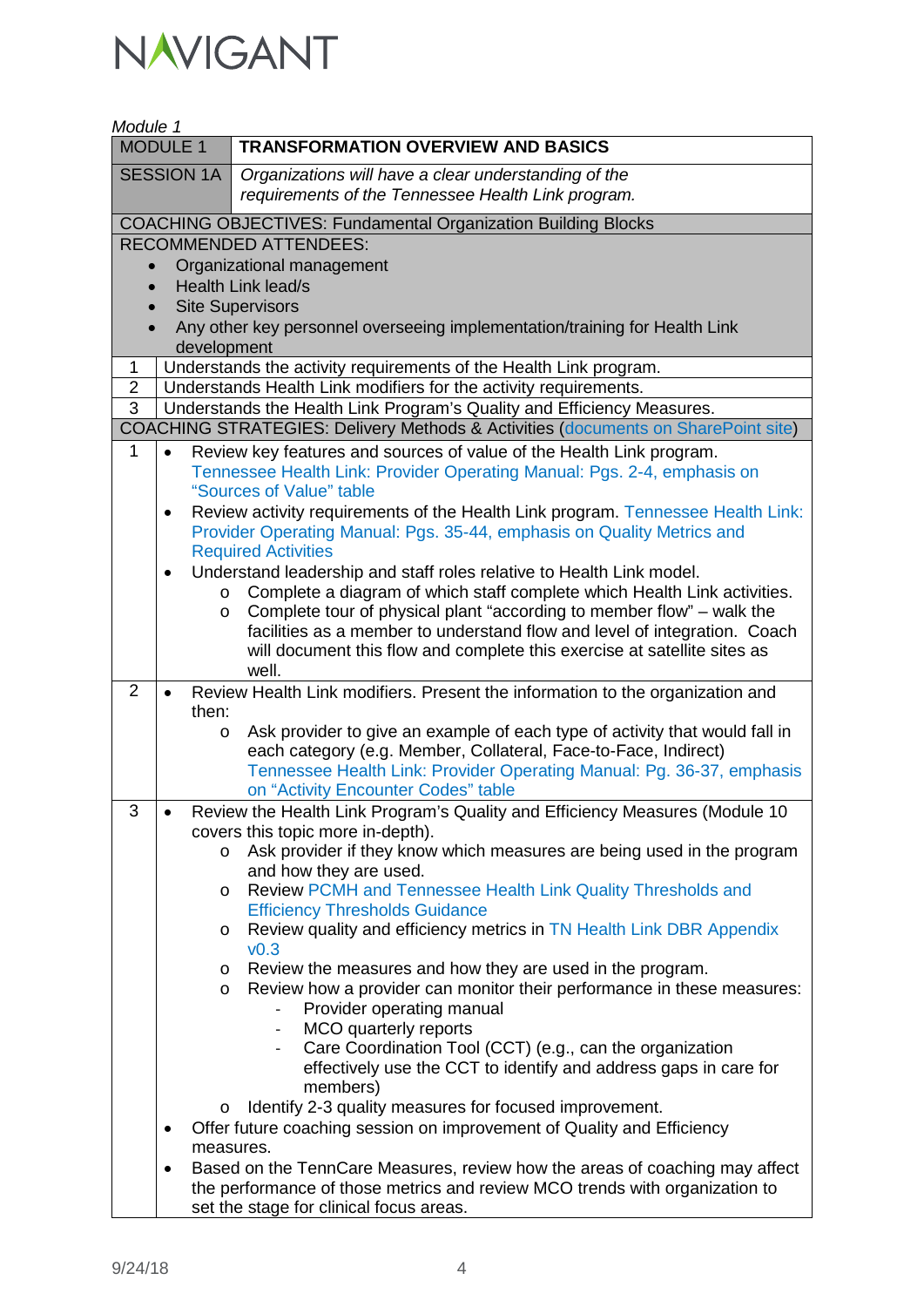

| <b>MODULE 1</b>   |                                                                                                      | <b>TRANSFORMATION OVERVIEW AND BASICS</b>                                                                  |  |
|-------------------|------------------------------------------------------------------------------------------------------|------------------------------------------------------------------------------------------------------------|--|
| <b>SESSION 1A</b> |                                                                                                      | Organizations will have a clear understanding of the<br>requirements of the Tennessee Health Link program. |  |
|                   |                                                                                                      | ADDITIONAL RESOURCES (documents on SharePoint site):                                                       |  |
|                   |                                                                                                      | Tennessee Health Link: Provider Operating Manual: Pgs. 15-17                                               |  |
|                   | Health Link Provider Initial Assessment (Not on the Curriculum SharePoint Site,<br>Coach to Provide) |                                                                                                            |  |
|                   |                                                                                                      | MCO Health Link Practice Review Reports (Not on the Curriculum SharePoint Site,                            |  |
|                   |                                                                                                      | Coach to Provide)                                                                                          |  |
|                   |                                                                                                      | <b>Tennessee Health Link Overview</b>                                                                      |  |
|                   |                                                                                                      | Module 1: Transformation Overview PPT: Slides 28-31, 34                                                    |  |
|                   |                                                                                                      | <b>Care Coordination Tool Overview</b>                                                                     |  |
|                   |                                                                                                      | 5 A's Behavior Change Model                                                                                |  |
|                   |                                                                                                      | The Stages of Change                                                                                       |  |

|                      | Module 2                                         |                                                                                                                                                                                                                                                                                                                                                                                                                                                                                                                                                                                              |  |
|----------------------|--------------------------------------------------|----------------------------------------------------------------------------------------------------------------------------------------------------------------------------------------------------------------------------------------------------------------------------------------------------------------------------------------------------------------------------------------------------------------------------------------------------------------------------------------------------------------------------------------------------------------------------------------------|--|
|                      | MODULE 2                                         | <b>CHANGE MANAGEMENT: THE ROLE OF LEADERSHIP</b>                                                                                                                                                                                                                                                                                                                                                                                                                                                                                                                                             |  |
| <b>SESSION</b><br>2A |                                                  | The organization's leadership seeks to bring about change using a model that<br>creates a positive climate for change, engages & enables the organization to<br>change, allows for a full implementation, and creates change that is<br>sustainable.                                                                                                                                                                                                                                                                                                                                         |  |
|                      |                                                  | <b>RECOMMENDED ATTENDEES:</b>                                                                                                                                                                                                                                                                                                                                                                                                                                                                                                                                                                |  |
|                      |                                                  | Organizational management<br><b>Health Link lead/s</b>                                                                                                                                                                                                                                                                                                                                                                                                                                                                                                                                       |  |
|                      |                                                  | <b>Site Supervisors</b>                                                                                                                                                                                                                                                                                                                                                                                                                                                                                                                                                                      |  |
|                      |                                                  | Any other key personnel overseeing implementation/training for Health Link<br>development                                                                                                                                                                                                                                                                                                                                                                                                                                                                                                    |  |
|                      |                                                  | <b>COACHING OBJECTIVES: Fundamental Organization Building Blocks</b>                                                                                                                                                                                                                                                                                                                                                                                                                                                                                                                         |  |
| 1                    |                                                  | Understand the factors of change and why it is necessary.                                                                                                                                                                                                                                                                                                                                                                                                                                                                                                                                    |  |
| $\overline{2}$       | champions.                                       | Identify members of the team and those members who will serve as change                                                                                                                                                                                                                                                                                                                                                                                                                                                                                                                      |  |
| 3                    | to change.                                       | Develop a plan for how leadership can effectively talk with staff who may be resistant                                                                                                                                                                                                                                                                                                                                                                                                                                                                                                       |  |
| 4                    |                                                  | Re-establish "what success means" in context of moving from Level II Case<br>Management to Health Link care coordination.                                                                                                                                                                                                                                                                                                                                                                                                                                                                    |  |
|                      |                                                  | COACHING STRATEGIES: Delivery Methods & Activities (documents on SharePoint site) <sup>1</sup>                                                                                                                                                                                                                                                                                                                                                                                                                                                                                               |  |
| 1                    | $\bullet$<br>$\bullet$<br>$\bullet$<br>$\bullet$ | Review change management process to date within the organization.<br>Training and development<br>$\circ$<br><b>Communication strategies</b><br>$\circ$<br>Summarize the current progress and goals<br>$\circ$<br>Review Kotter's Change Model with leadership to increase understanding of the<br>change process<br>Diagram historic strategies for change – what has worked, and what hasn't?<br>Discuss common elements to historical success in change initiatives<br>Establish required updates to documented strategies and procedures, what is<br>required to implement these changes? |  |

<span id="page-4-0"></span> $^1$  Some strategies from Session 2A will overlap with Session 2B.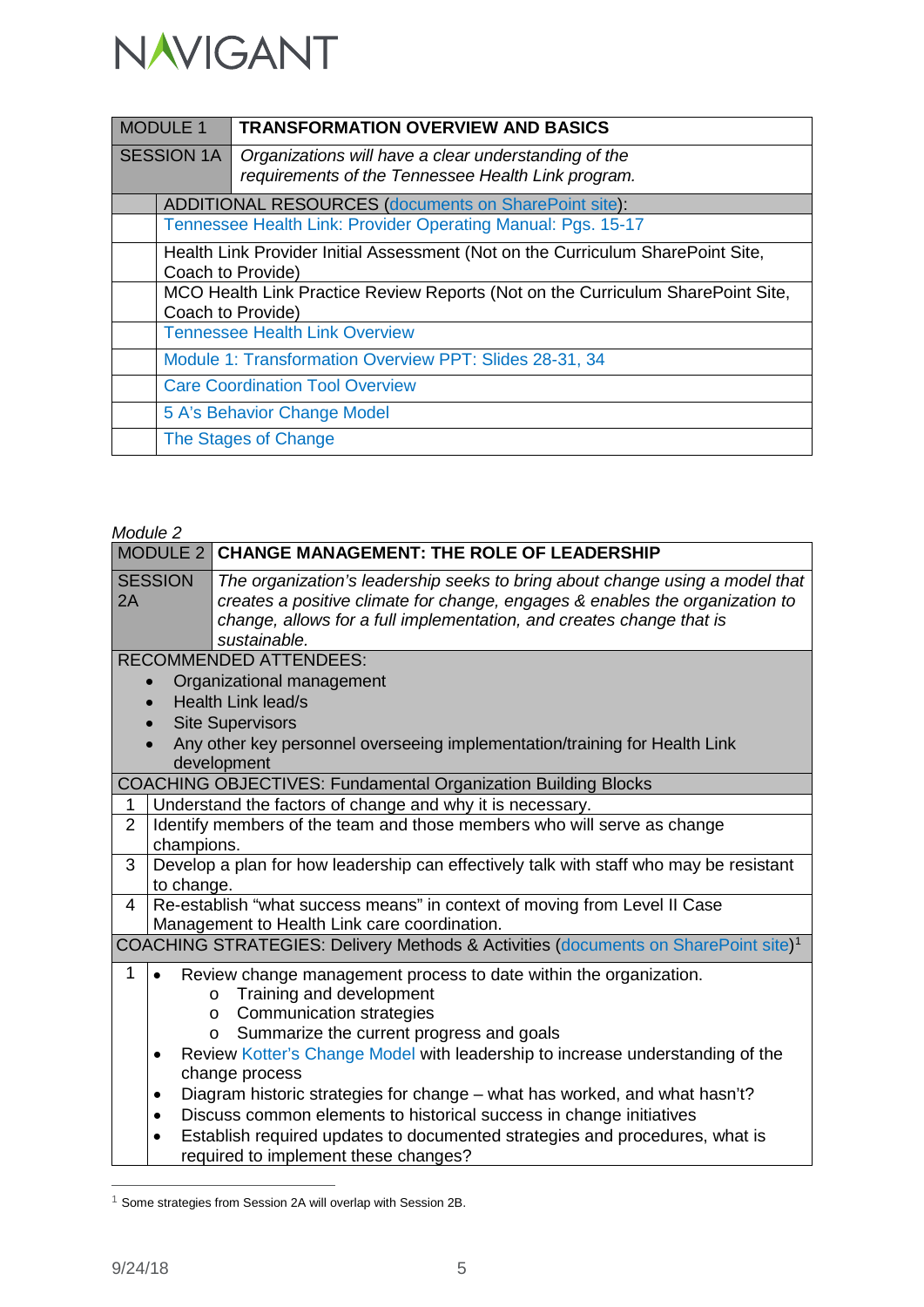

|                      |                                                                                                                                                                                                                                                                                                                                                                                                                                                                                                                                                                  | MODULE 2 CHANGE MANAGEMENT: THE ROLE OF LEADERSHIP                                                                                                                                                                                                                                                                                                                                                                                                                                                                                                                                                                                                                                                                                                                                                                            |  |
|----------------------|------------------------------------------------------------------------------------------------------------------------------------------------------------------------------------------------------------------------------------------------------------------------------------------------------------------------------------------------------------------------------------------------------------------------------------------------------------------------------------------------------------------------------------------------------------------|-------------------------------------------------------------------------------------------------------------------------------------------------------------------------------------------------------------------------------------------------------------------------------------------------------------------------------------------------------------------------------------------------------------------------------------------------------------------------------------------------------------------------------------------------------------------------------------------------------------------------------------------------------------------------------------------------------------------------------------------------------------------------------------------------------------------------------|--|
| <b>SESSION</b><br>2A |                                                                                                                                                                                                                                                                                                                                                                                                                                                                                                                                                                  | The organization's leadership seeks to bring about change using a model that<br>creates a positive climate for change, engages & enables the organization to<br>change, allows for a full implementation, and creates change that is<br>sustainable.                                                                                                                                                                                                                                                                                                                                                                                                                                                                                                                                                                          |  |
|                      | Strategies for Guiding PCMH Transformation from Within <sup>2</sup> (slides $9 - 14$ ) - Review<br>$\bullet$<br>selected strategies, and facilitate organizational selection of 1-2 new strategies<br>that could be implemented.<br>Review SAMHSA's Change Management slide deck (slides 2 - 6)<br>٠                                                                                                                                                                                                                                                             |                                                                                                                                                                                                                                                                                                                                                                                                                                                                                                                                                                                                                                                                                                                                                                                                                               |  |
| $\overline{2}$       | Diagram the impact of change across an organizational chart. Identify the<br>$\bullet$<br>following:<br>Roles which are experiencing the most change<br>$\circ$<br>How change is occurring at various levels<br>$\circ$<br>Steps to focus on high impact roles and drive change adoption<br>$\circ$<br>Identify staff champions across workflows and departments - who drives change<br>٠<br>in the organization? Establish what those individuals have in common.<br>Have leadership conduct a focus group and obtain 3-5 recommendations from the<br>$\bullet$ |                                                                                                                                                                                                                                                                                                                                                                                                                                                                                                                                                                                                                                                                                                                                                                                                                               |  |
| 3                    | $\bullet$<br>٠<br>$\bullet$<br>$\bullet$<br>٠<br>$\bullet$<br>$\bullet$                                                                                                                                                                                                                                                                                                                                                                                                                                                                                          | identified champions for improving change strategies to be reported back to coach.<br>Ask how leadership demonstrates to staff that they are leading by example. How<br>is leadership accountable? How have meetings changed to accommodate Health<br>Link concepts?<br>Ask how often leadership is eliciting feedback from frontline staff.<br>Create easy channels for communication - anonymous feedback boxes, employee<br>surveys, "town hall meetings", open-door policies, etc.<br>Complete an "anticipating objections" exercise with management - conduct<br>roleplay to hone messaging across leadership and champions.<br>Review concepts of "change fatigue".<br>Shadow team meetings and staff meetings to identify how communication can be<br>adjusted or optimized.<br><b>Review Change Management (AHRQ)</b> |  |
| 4                    | $\bullet$<br>$\bullet$                                                                                                                                                                                                                                                                                                                                                                                                                                                                                                                                           | Review need for evidence-based training implementations (i.e. Case to Care),<br>develop implementation plan and identify training champions.<br>Operationalize examples of small, tangible "successes" for the organization to<br>increase staff buy-in, with focus on front-line Health Link staff                                                                                                                                                                                                                                                                                                                                                                                                                                                                                                                           |  |
|                      |                                                                                                                                                                                                                                                                                                                                                                                                                                                                                                                                                                  | <b>ADDITIONAL RESOURCES (documents on SharePoint site):</b>                                                                                                                                                                                                                                                                                                                                                                                                                                                                                                                                                                                                                                                                                                                                                                   |  |
|                      | matter                                                                                                                                                                                                                                                                                                                                                                                                                                                                                                                                                           | What Are Core ComponentsAnd Why Do They Matter? (SAMHSA)<br>https://www.samhsa.gov/capt/tools-learning-resources/core-components-why-they-                                                                                                                                                                                                                                                                                                                                                                                                                                                                                                                                                                                                                                                                                    |  |
|                      | Kotter's 8 Steps of Change                                                                                                                                                                                                                                                                                                                                                                                                                                                                                                                                       |                                                                                                                                                                                                                                                                                                                                                                                                                                                                                                                                                                                                                                                                                                                                                                                                                               |  |
|                      | Working with and Supporting Practice Leaders (AHRQ)                                                                                                                                                                                                                                                                                                                                                                                                                                                                                                              |                                                                                                                                                                                                                                                                                                                                                                                                                                                                                                                                                                                                                                                                                                                                                                                                                               |  |

|                | MODULE 2 CHANGE MANAGEMENT: THE IMPORTANCE OF TEAM BUY-IN                        |  |
|----------------|----------------------------------------------------------------------------------|--|
| <b>SESSION</b> | The organization seeks to bring about change particularly through increased      |  |
| 12B            | focus on frontline staff to garner buy-in to fully promote the success of Health |  |
|                | Link concepts with the organization's members.                                   |  |
|                | <b>RECOMMENDED ATTENDEES:</b>                                                    |  |
|                | Organizational management                                                        |  |
|                | Health Link lead/s                                                               |  |
|                | <b>Site Supervisors</b>                                                          |  |

<span id="page-5-0"></span> <sup>2</sup> This is a PCMH-specific source. Health Link coaches will modify the source as necessary to align it with the Health Link program requirements and its desired outcomes.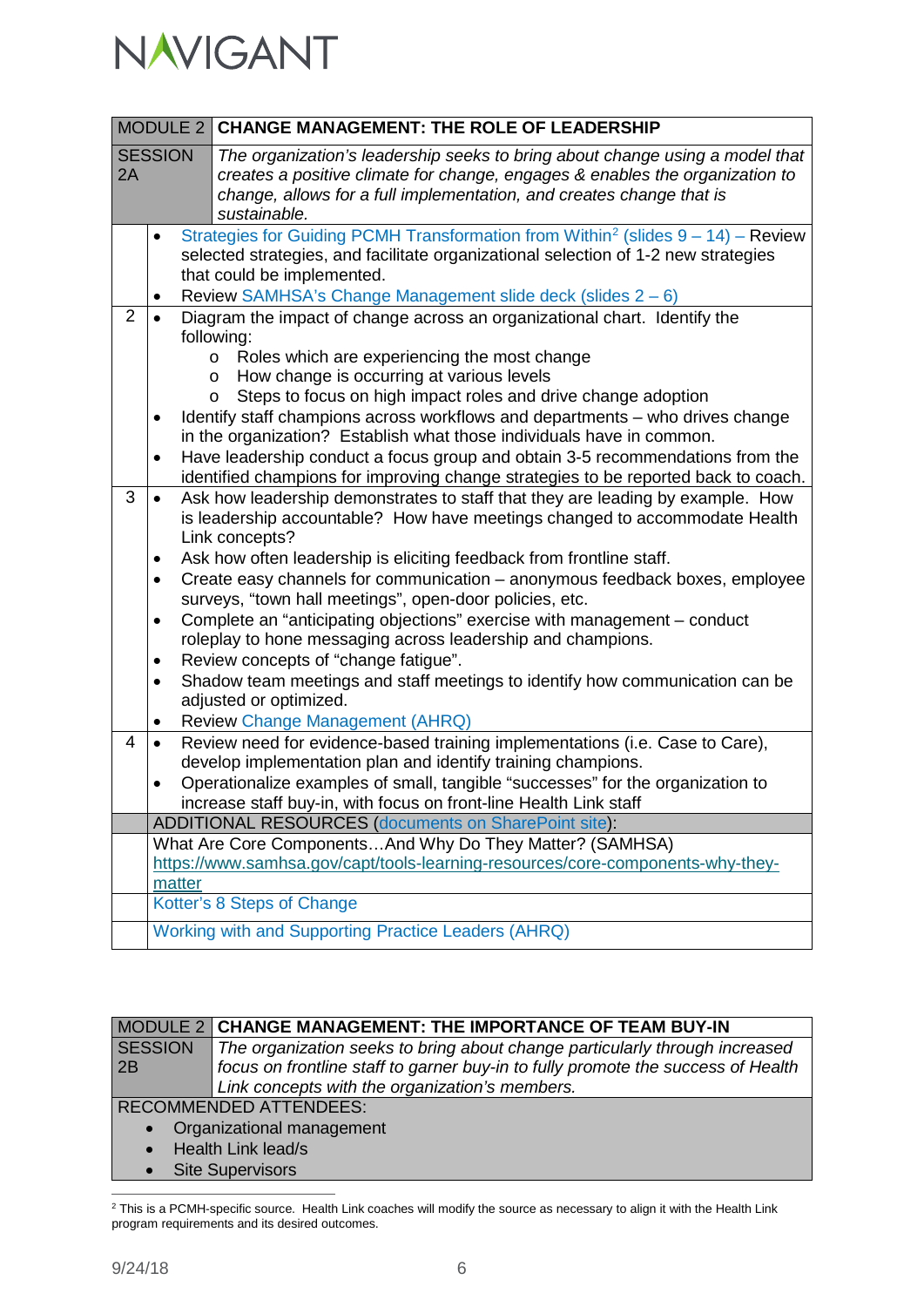

|                | Any other key personnel overseeing implementation/training for Health Link<br>development.                                                                 |
|----------------|------------------------------------------------------------------------------------------------------------------------------------------------------------|
|                | <b>COACHING OBJECTIVES: Fundamental Organization Building Blocks</b>                                                                                       |
| 1              | Understand the importance of changing from Level II Case Management to Health                                                                              |
|                | Link.                                                                                                                                                      |
| $\overline{2}$ | Identify members of the team who may be resistant to change.                                                                                               |
|                | COACHING STRATEGIES: Delivery Methods & Activities (documents on SharePoint site) <sup>3</sup>                                                             |
| 1              | Review the changes between case management and care coordination. Ask staff                                                                                |
|                | what they know about their new responsibilities and expectations. Review slides 5<br>- 8 of Making the Case for Care Coordination                          |
|                | Discuss the intended health outcomes for the organization's members engaged in                                                                             |
|                | Health Link.                                                                                                                                               |
|                | Discuss the importance of care coordination in a behavioral health setting and<br>$\bullet$                                                                |
|                | introduce the concepts of physical health integration and the importance of health                                                                         |
|                | integration (see Module 3 for more detailed information).                                                                                                  |
| 2              | Conduct focus group with care coordinators and other staff with a high level of role<br>$\bullet$                                                          |
|                | change – gain understanding of what they like/dislike about current change efforts.                                                                        |
|                | Share feedback from front-line staff with the management team - conduct a review<br>of current communications processes and organizations and identify 2-3 |
|                | improvements that can be made in communication strategies (see Module 2A).                                                                                 |
|                | Create a concept of "ownership" for care coordinators - the program will not be<br>$\bullet$                                                               |
|                | successful without them because they are the ones on the ground leading the                                                                                |
|                | change.                                                                                                                                                    |
|                | Review concepts of "change fatigue".<br>٠                                                                                                                  |
|                | Change Management (AHRQ) (pages 5-7)                                                                                                                       |
|                | <b>ADDITIONAL RESOURCES (documents on SharePoint site):</b>                                                                                                |
|                | Developing and Running a Primary Care Practice Facilitation Program <sup>4</sup>                                                                           |
|                | Strategies for Guiding PCMH Transformation from Within (Improving Chronic Care) <sup>6</sup>                                                               |
|                | (pages $53 - 69$ )                                                                                                                                         |

| wouuro o                        |                                                                                                                                                                                   |
|---------------------------------|-----------------------------------------------------------------------------------------------------------------------------------------------------------------------------------|
| <b>MODULE 3</b>                 | PHYSICAL HEALTH INTEGRATION: PROMOTING WHOLE<br><b>PERSON CARE</b>                                                                                                                |
| <b>SESSION 3A</b>               | The organization has a robust understanding of the components<br>of physical health integration including the resources required to<br>promote integration and whole person care. |
| <b>RECOMMENDED ATTENDEES:</b>   |                                                                                                                                                                                   |
| Organizational management       |                                                                                                                                                                                   |
| Health Link lead/s<br>$\bullet$ |                                                                                                                                                                                   |
| <b>Site Supervisors</b>         |                                                                                                                                                                                   |
| development                     | Any other key personnel overseeing implementation/training for Health Link                                                                                                        |
|                                 | <b>COACHING OBJECTIVES: Fundamental Organization Building Blocks</b>                                                                                                              |
|                                 | Understand how physical and behavioral health interface.                                                                                                                          |
| 2                               | Identify resources to promote physical and behavioral health integration.                                                                                                         |
| 3                               | Understand organizational impacts to daily processes with integration.                                                                                                            |
| 4                               | Understand the physical health measures for which the organization is responsible.                                                                                                |
|                                 | <b>COACHING STRATEGIES: Delivery Methods &amp; Activities (documents on SharePoint site)</b>                                                                                      |

<span id="page-6-0"></span> <sup>3</sup> Some strategies from Session 2B will overlap with Session 2A.

<span id="page-6-1"></span> $4$  This is a PCMH-specific source. Health Link coaches will modify the source as necessary to align it with the Health Link program requirements and its desired outcomes.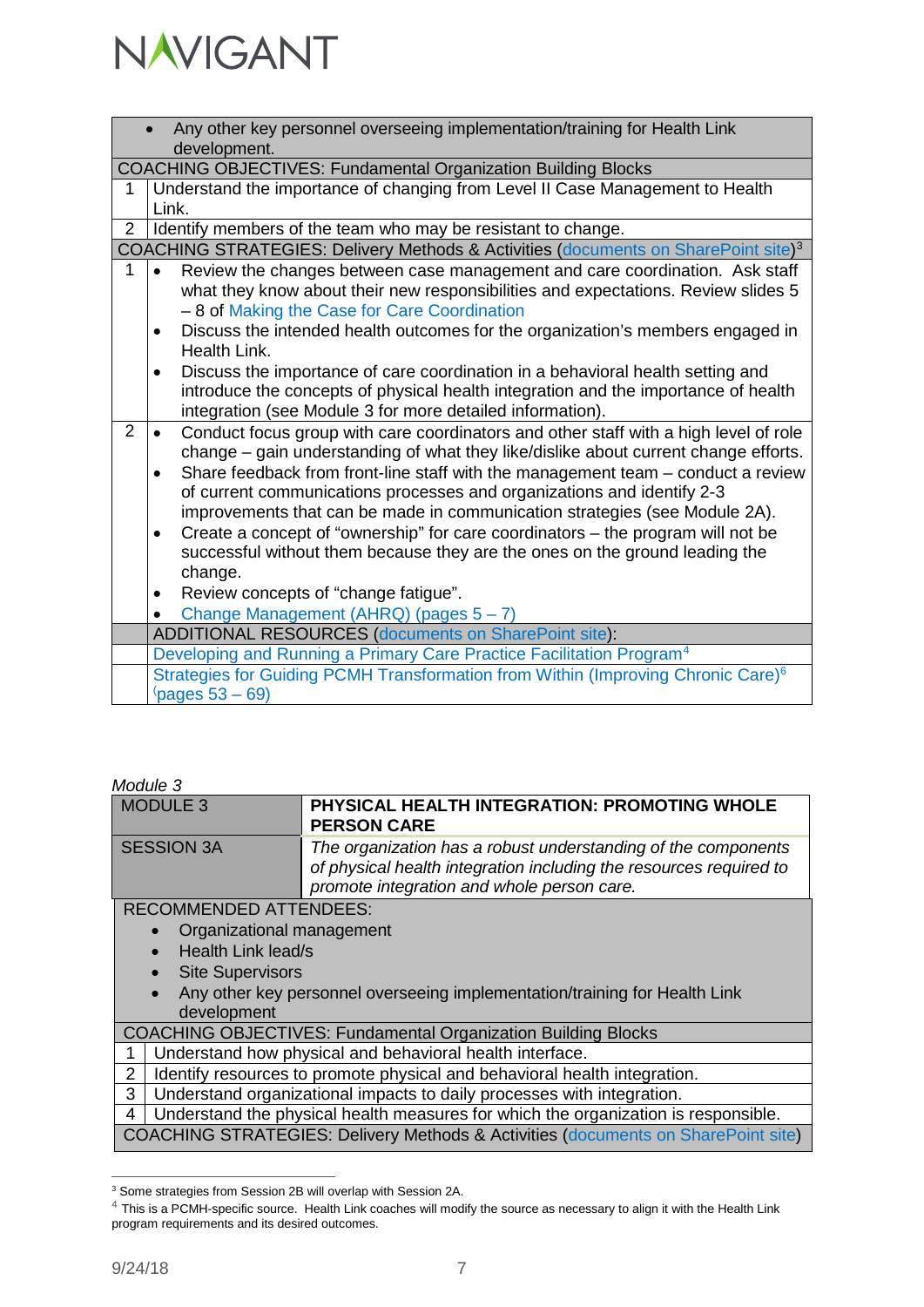

| <b>MODULE 3</b> |                                                                                     | PHYSICAL HEALTH INTEGRATION: PROMOTING WHOLE<br><b>PERSON CARE</b>                                                                                                                                                                                                                                                                                                                                                                                                                                                                                                                                                                                                                                                                                                                                                                                                                                                                                                                                                                                                                            |
|-----------------|-------------------------------------------------------------------------------------|-----------------------------------------------------------------------------------------------------------------------------------------------------------------------------------------------------------------------------------------------------------------------------------------------------------------------------------------------------------------------------------------------------------------------------------------------------------------------------------------------------------------------------------------------------------------------------------------------------------------------------------------------------------------------------------------------------------------------------------------------------------------------------------------------------------------------------------------------------------------------------------------------------------------------------------------------------------------------------------------------------------------------------------------------------------------------------------------------|
|                 | <b>SESSION 3A</b>                                                                   | The organization has a robust understanding of the components<br>of physical health integration including the resources required to<br>promote integration and whole person care.                                                                                                                                                                                                                                                                                                                                                                                                                                                                                                                                                                                                                                                                                                                                                                                                                                                                                                             |
| 1               | health conditions<br>$\circ$<br>O<br>$\circ$<br>diabetes).<br>$\bullet$             | Review organization's population demographics and the most common physical<br>Ask about increased physical health condition needs (e.g., what conditions<br>are most common in the organization, what staffing needs have been<br>identified, what are the gaps in knowledge about integration)<br>Provide training to non-medical team members on the most common<br>physical health conditions such as hypertension, diabetes, asthma and<br>chronic obstructive pulmonary disease (COPD) and high cholesterol, as<br>well as education on nutrition, exercise and tobacco cessation. Review<br>Physical Health Integration slide deck<br>Provide Population Health Infographics during session and discuss the<br>transition to the new model.<br>Ask organization to log-in to the Care Coordination Tool (CCT) and demonstrate<br>how staff identifies who has a chronic health condition (e.g., all members with<br>Review health literacy resources in Session 7B                                                                                                                      |
| $\overline{2}$  | $\bullet$<br>$\bullet$<br>$\circ$<br>.pdf                                           | Discuss current staff and/or plans to hire additional staff to assist with integration<br>experience (e.g., physicians, mid-level practitioners, nurses, etc.).<br>Conduct focus group with nursing staff to maximize participation with care<br>coordination – understand physical health training (i.e., nurses with both physical<br>health conditions and psychiatric experience are ideal for the exercise).<br>Discuss the provider's Primary Care Provider collaborative relationships that are<br>currently in place and how they are working.<br>Provide list of participating TennCare PCMHs<br>https://www.tn.gov/assets/entities/hcfa/attachments/PCMHOrganizationList                                                                                                                                                                                                                                                                                                                                                                                                            |
| 3<br>4          | $\bullet$<br>the following domains:<br>G. Social Functioning<br>٠<br>٠<br>$\bullet$ | Additional resources in Session 7D<br>Review the organization's assessment tool(s) to determine how well they address<br>Does the Comprehensive health assessment (CHA) include all the following?<br>A. Medical history of member and family<br>B. Mental health/substance use history of member and family<br>C. Family/social/cultural characteristics<br>D. Communication needs<br>E. Behaviors affecting health<br>F. Medication management and health literacy<br>H. Social Determinants of Health<br>I. Developmental screening using a standardized tool<br>J. Member's Perspective of Care<br>K. Patient-Centered Approach to Self-Management<br>Shadow staff during assessment administration – are they asking the "right"<br>questions to drill down to the appropriate health information?<br>Review a sampling of care plans and team documentation – identify where<br>documentation can be strengthened, and establish training topics related to<br>communicating via formal documentation.<br>Review the Health Link quality measures related to physical health conditions |
|                 | $\circ$                                                                             | Tennessee Health Link Provider Operating Manual, pg. 22-23<br>Discuss which measures for which behavioral health is responsible and for<br>which primary care is responsible.                                                                                                                                                                                                                                                                                                                                                                                                                                                                                                                                                                                                                                                                                                                                                                                                                                                                                                                 |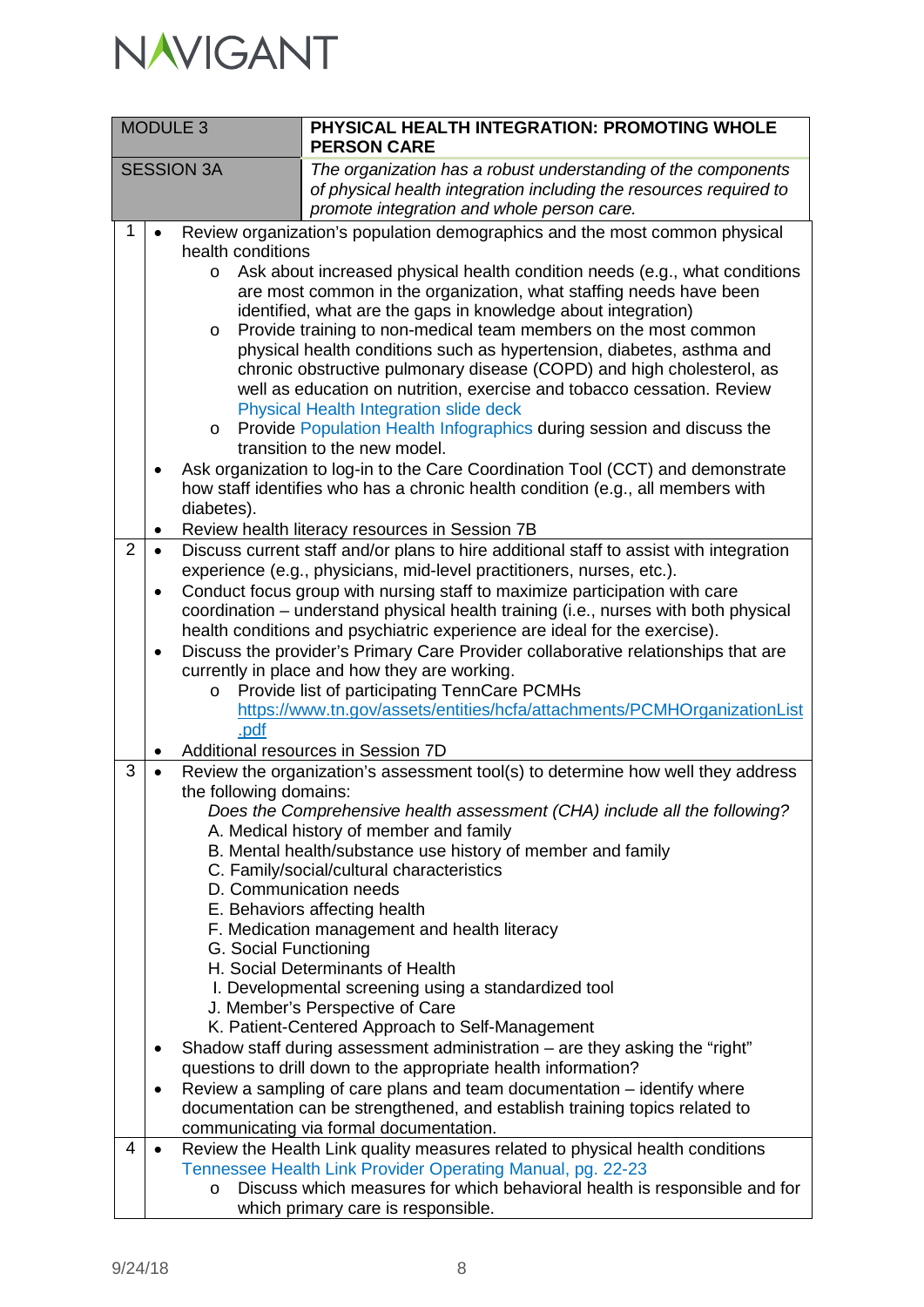

| MODULE 3   |                      | PHYSICAL HEALTH INTEGRATION: PROMOTING WHOLE<br><b>PERSON CARE</b>                                                                                                                |  |
|------------|----------------------|-----------------------------------------------------------------------------------------------------------------------------------------------------------------------------------|--|
| SESSION 3A |                      | The organization has a robust understanding of the components<br>of physical health integration including the resources required to<br>promote integration and whole person care. |  |
|            |                      | ADDITIONAL RESOURCES (documents on SharePoint site):                                                                                                                              |  |
|            |                      | Behavioral Health Homes for People with Mental Health & Substance Use Conditions                                                                                                  |  |
|            |                      | Changing Patient Behavior: The Next Frontier in Healthcare Value                                                                                                                  |  |
|            | The Stages of Change |                                                                                                                                                                                   |  |
|            |                      | Health Link Webinar Behavioral Health Providers and Chronic Disease Management                                                                                                    |  |

| <b>MODULE</b><br>3                                                                     |                                                                                                   | PHYSICAL HEALTH INTEGRATION: STRATEGIES FOR IMPROVING<br>HEALTH OUTCOMES AND CONTROLLING COSTS                                                                                                                                                                            |  |
|----------------------------------------------------------------------------------------|---------------------------------------------------------------------------------------------------|---------------------------------------------------------------------------------------------------------------------------------------------------------------------------------------------------------------------------------------------------------------------------|--|
| 3B                                                                                     | <b>SESSION</b>                                                                                    | The organization has a thorough understanding of the importance of whole<br>person care for improving member outcomes and has strategies in place to<br>maximize health outcomes and control costs of members with comorbid<br>physical and behavioral health conditions. |  |
|                                                                                        |                                                                                                   | <b>RECOMMENDED ATTENDEES:</b>                                                                                                                                                                                                                                             |  |
|                                                                                        | $\bullet$                                                                                         | Organizational management                                                                                                                                                                                                                                                 |  |
|                                                                                        |                                                                                                   | Health Link lead/s                                                                                                                                                                                                                                                        |  |
|                                                                                        |                                                                                                   | <b>Site Supervisors</b>                                                                                                                                                                                                                                                   |  |
|                                                                                        |                                                                                                   | Any other key personnel overseeing implementation/training for Health Link                                                                                                                                                                                                |  |
|                                                                                        |                                                                                                   | development<br><b>COACHING OBJECTIVES: Fundamental Organization Building Blocks</b>                                                                                                                                                                                       |  |
| 1                                                                                      |                                                                                                   | Understand ways in which chronic and acute physical health conditions affect                                                                                                                                                                                              |  |
|                                                                                        |                                                                                                   | members' behavioral health outcomes.                                                                                                                                                                                                                                      |  |
| $\overline{2}$                                                                         |                                                                                                   | Identify ways in which the Health Link team can support members' physical health                                                                                                                                                                                          |  |
|                                                                                        | needs.                                                                                            |                                                                                                                                                                                                                                                                           |  |
| 3                                                                                      |                                                                                                   | Understand the impact of physical health integration on cost of care.                                                                                                                                                                                                     |  |
|                                                                                        | Understand the benefit of prevention and early intervention on member outcomes.<br>$\overline{4}$ |                                                                                                                                                                                                                                                                           |  |
|                                                                                        |                                                                                                   | <b>COACHING STRATEGIES: Delivery Methods &amp; Activities (documents on SharePoint site)</b>                                                                                                                                                                              |  |
| $\mathbf{1}$                                                                           | Provide team with an overview of Wagner's Chronic Care Model to illustrate the<br>$\bullet$       |                                                                                                                                                                                                                                                                           |  |
|                                                                                        |                                                                                                   | importance of a whole person approach to care.                                                                                                                                                                                                                            |  |
| Ask team to use CCT to show coach how they look at members with different<br>$\bullet$ |                                                                                                   |                                                                                                                                                                                                                                                                           |  |
|                                                                                        |                                                                                                   | chronic diseases.                                                                                                                                                                                                                                                         |  |
|                                                                                        | $\bullet$                                                                                         | Discuss team's knowledge of how physical health conditions affect behavioral                                                                                                                                                                                              |  |
|                                                                                        |                                                                                                   | health. Review Physical Health Integration slides deck slide 8 - 10.                                                                                                                                                                                                      |  |
|                                                                                        |                                                                                                   | Identify gaps in knowledge and coaching opportunities.<br>$\circ$                                                                                                                                                                                                         |  |
|                                                                                        | $\bullet$                                                                                         | Identify 2-3 topic areas that clinical staff can support care coordinators with via                                                                                                                                                                                       |  |
| $\overline{2}$                                                                         | $\bullet$                                                                                         | enhanced training, develop a plan for delivering training within a set timeframe.<br>Brainstorming exercise to identify ways in which the Health Link team can support                                                                                                    |  |
|                                                                                        |                                                                                                   | members' physical health conditions.                                                                                                                                                                                                                                      |  |
|                                                                                        | $\bullet$                                                                                         | Appoint champion(s) to monitor implementation of identified interventions/action                                                                                                                                                                                          |  |
|                                                                                        |                                                                                                   | items.                                                                                                                                                                                                                                                                    |  |
|                                                                                        | $\bullet$                                                                                         | Group activity for identifying ways in which the Health Link team can provide                                                                                                                                                                                             |  |
|                                                                                        |                                                                                                   | support to members with comorbid physical and behavioral health conditions                                                                                                                                                                                                |  |
|                                                                                        |                                                                                                   | Each team member will identify a member with a physical health condition<br>$\circ$                                                                                                                                                                                       |  |
|                                                                                        |                                                                                                   | and develop a strategy for providing support                                                                                                                                                                                                                              |  |
|                                                                                        |                                                                                                   | Have team use CCT to pull members with physical health conditions and<br>$\circ$                                                                                                                                                                                          |  |
|                                                                                        |                                                                                                   | use Wagner's Model of Care to develop strategies.                                                                                                                                                                                                                         |  |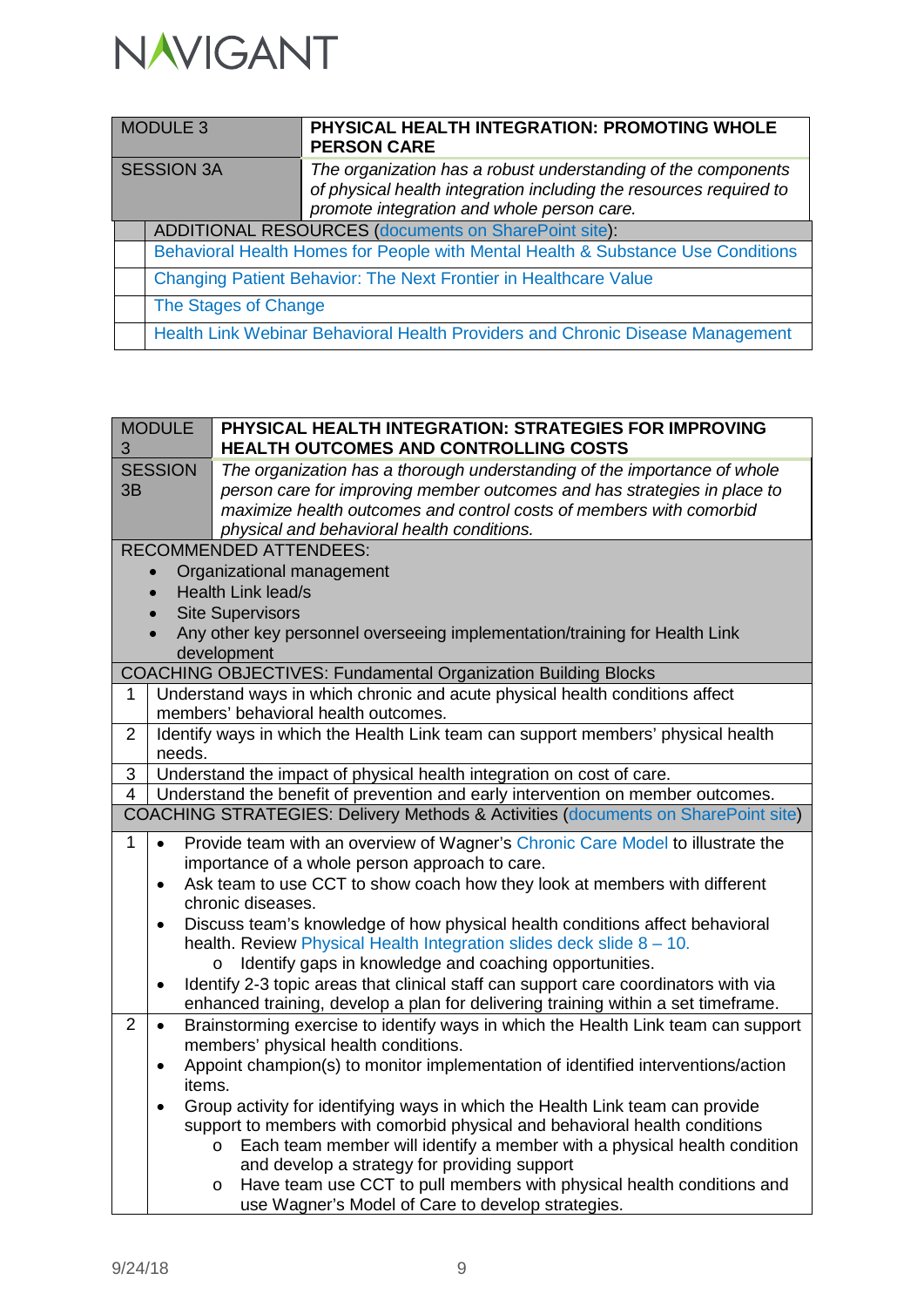| <b>MODULE</b><br>3   |                                                  | PHYSICAL HEALTH INTEGRATION: STRATEGIES FOR IMPROVING<br><b>HEALTH OUTCOMES AND CONTROLLING COSTS</b>                                                                                                                                                                                                                                                                                                                                                                                                                                                                                                                                                                                                                                                                                                                                 |  |  |  |
|----------------------|--------------------------------------------------|---------------------------------------------------------------------------------------------------------------------------------------------------------------------------------------------------------------------------------------------------------------------------------------------------------------------------------------------------------------------------------------------------------------------------------------------------------------------------------------------------------------------------------------------------------------------------------------------------------------------------------------------------------------------------------------------------------------------------------------------------------------------------------------------------------------------------------------|--|--|--|
| <b>SESSION</b><br>3B |                                                  | The organization has a thorough understanding of the importance of whole<br>person care for improving member outcomes and has strategies in place to<br>maximize health outcomes and control costs of members with comorbid<br>physical and behavioral health conditions.                                                                                                                                                                                                                                                                                                                                                                                                                                                                                                                                                             |  |  |  |
|                      | $\bullet$                                        | Review of 2-3 case files after training to identify effectiveness of training and<br>utilization of interventions for physical health.                                                                                                                                                                                                                                                                                                                                                                                                                                                                                                                                                                                                                                                                                                |  |  |  |
| 3                    | $\bullet$<br>$\bullet$<br>$\bullet$              | Review of literature on the costs associated with untreated physical health<br>conditions - document organizational "takeaways".<br>Ask organization about Total Cost of Care (TCOC) reports. Identify 1-3 areas<br>where improvement is needed to reduce TCOC. Set a manageable goal for<br>reduction (work with organization to determine this), based on actions established.<br>A manageable goal, for "well-designed" programs based on research, is<br>approximately a 20 percent reduction in TCOC. Adjust this percentage<br>accordingly based on the organization's needs and integration progress.<br><b>Integrated Behavioral Health Care.</b>                                                                                                                                                                             |  |  |  |
| 4                    | $\bullet$<br>$\bullet$<br>$\bullet$<br>$\bullet$ | Exercise on developing strategies and talking points for promoting prevention and<br>early intervention with members.<br>Complete an "anticipating objections" workshop - develop scripts through roleplay<br>that staff can use when working with members to drive prevention and early<br>intervention. Document scripts and develop a one-page flyer for team reference<br>in the field.<br>Complete a physical health integration "capstone" project with the team using the<br>information from all of Module 3.<br>Have team select a member with a physical health condition using the CCT,<br>discuss how the member's diagnoses affect behavioral health conditions and<br>outcomes, walk through what to include in the member's care plan based on the<br>information from the CCT including future prevention strategies. |  |  |  |
|                      |                                                  | <b>ADDITIONAL RESOURCES (documents on SharePoint site):</b>                                                                                                                                                                                                                                                                                                                                                                                                                                                                                                                                                                                                                                                                                                                                                                           |  |  |  |
|                      |                                                  | Morbidity and Mortality of People with Serious Mental Illness                                                                                                                                                                                                                                                                                                                                                                                                                                                                                                                                                                                                                                                                                                                                                                         |  |  |  |
|                      |                                                  | Overview of Diabetes slide deck                                                                                                                                                                                                                                                                                                                                                                                                                                                                                                                                                                                                                                                                                                                                                                                                       |  |  |  |
|                      |                                                  | AHRQ Lexicon for Behavioral Health and Primary Care Integration                                                                                                                                                                                                                                                                                                                                                                                                                                                                                                                                                                                                                                                                                                                                                                       |  |  |  |
|                      |                                                  | A Standard Framework for Levels of Integrated Healthcare                                                                                                                                                                                                                                                                                                                                                                                                                                                                                                                                                                                                                                                                                                                                                                              |  |  |  |
|                      |                                                  | Behavioral Health Homes for People with Mental Health & Substance Use Conditions                                                                                                                                                                                                                                                                                                                                                                                                                                                                                                                                                                                                                                                                                                                                                      |  |  |  |

| Module 4          |                                        |                                                                                                                                                                |
|-------------------|----------------------------------------|----------------------------------------------------------------------------------------------------------------------------------------------------------------|
|                   | <b>MODULE 4</b>                        | RISK STRATIFICATION IN A POPULATION HEALTH MODEL                                                                                                               |
| <b>SESSION 4A</b> |                                        | The organization understands the benefits of risk stratification for<br>a behavioral health population.                                                        |
| $\bullet$         | <b>Site Supervisors</b><br>development | <b>RECOMMENDED ATTENDEES:</b><br>Organizational management<br>Health Link lead/s<br>Any other key personnel overseeing implementation/training for Health Link |
|                   |                                        | <b>COACHING OBJECTIVES: Fundamental Organization Building Blocks</b>                                                                                           |
| 1                 |                                        | Understand risk stratification and its role in a behavioral health environment.                                                                                |
| $\mathcal{P}$     |                                        | Understand how to organize and provide appropriate care based on risk level.                                                                                   |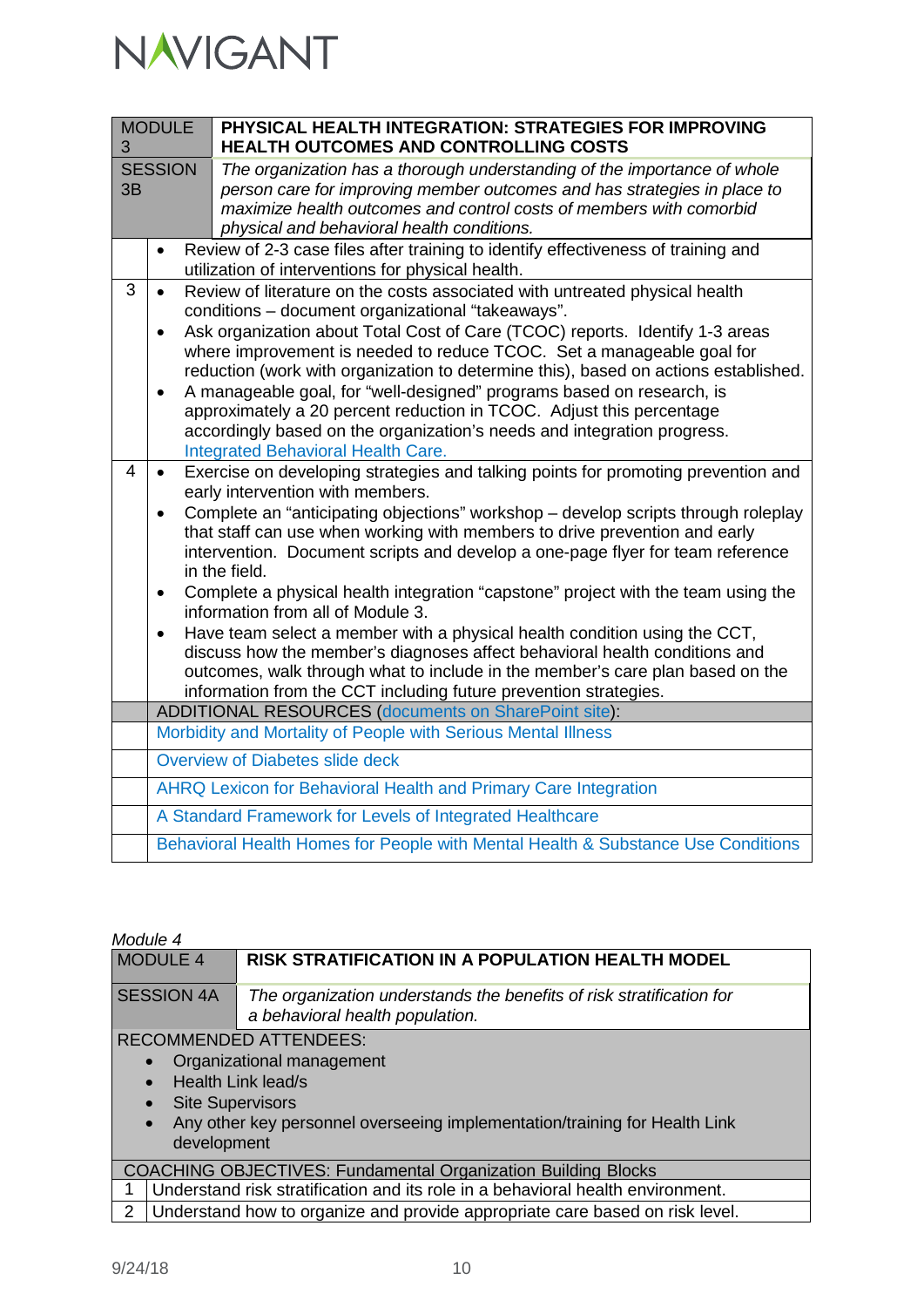

|               | <b>COACHING STRATEGIES: Delivery Methods &amp; Activities (documents on SharePoint site)</b> |
|---------------|----------------------------------------------------------------------------------------------|
|               | Briefly review with the organization how risk stratification is completed in primary         |
|               | care to understand the overall concepts. Risk Stratification in Population Health            |
|               | Review why risk stratification is important for Health Link.                                 |
|               | Discuss challenges for risk stratification in a behavioral health environment<br>$\Omega$    |
|               | (e.g., lack of knowledge, lack of technology, population more difficult to                   |
|               | diagnoses in some cases, etc.).                                                              |
|               | Discuss caseload balancing and how risk stratification can assist in<br>$\circ$              |
|               | streamlining care coordinators' workloads.                                                   |
| $\mathcal{P}$ | Review how organization is already stratifying members.                                      |
|               | Does the organization already stratify by chronic conditions? If not, has the<br>$\circ$     |
|               | team started making plans for this?                                                          |
|               | Does the organization use the CCT to stratify members by risk? If not, has<br>$\circ$        |
|               | the team started making plans for this?                                                      |
|               | Begin to identify the different levels of care needed based on potential categories          |
|               | of risk (the organization may have a method in place or not, and, if not, begin the          |
|               | <b>ADDITIONAL RESOURCES (documents on SharePoint site):</b>                                  |
|               | Risk-Stratification Methods for Identifying Members for Care Coordination                    |
|               | CPC Program Year 2016 Implementation and Milestone Reporting Summary Guide,                  |
|               | pg. 7-19                                                                                     |
|               | <b>My Members Training Guide</b>                                                             |

| <b>MODULE 4</b>         | <b>RISK STRATIFICATION</b>                                                                   |
|-------------------------|----------------------------------------------------------------------------------------------|
| <b>SESSION 4B</b>       | The organization has a formal methodology for identifying and                                |
|                         | grouping its population into risk levels.                                                    |
|                         | <b>RECOMMENDED ATTENDEES:</b>                                                                |
|                         | Organizational management                                                                    |
|                         | Health Link lead/s                                                                           |
| <b>Site Supervisors</b> |                                                                                              |
|                         | Any other key personnel overseeing implementation/training for Health Link                   |
| development             |                                                                                              |
|                         | <b>COACHING OBJECTIVES: Fundamental Organization Building Blocks</b>                         |
| 1                       | Review risk stratification tool options. <sup>5</sup>                                        |
| $\overline{2}$          | Identify administrative changes for implementation of risk stratification.                   |
|                         | <b>COACHING STRATEGIES: Delivery Methods &amp; Activities (documents on SharePoint site)</b> |
| 1                       | Discuss risk scores in CCT. The CCT uses a risk stratification model called the              |
|                         | Chronic Illness and Disability Payment System (CDPS). This model does not                    |
|                         | account for social determinants of health. How is the organization accounting for            |
|                         | these factors with risk stratification?                                                      |
| $\circ$                 | Use or modify its Comprehensive Health Assessment to risk stratify.                          |
| $\circ$                 | Use a separate Health Link Assessment with assigned scores to quickly risk                   |
|                         | stratify. New Jersey Case Management Workbook, pg. 13                                        |
|                         | Develop strategy for integrating risk stratification into:                                   |
| $\Omega$                | Enrollment                                                                                   |
| $\Omega$                | Electronic health records                                                                    |
|                         | Shadow risk stratification administration and develop training with organization.            |
|                         | Develop action plan and timeline for risk stratifying existing panel.                        |
| $\overline{2}$          | Comprehensive policy and procedure review and updates.                                       |

<span id="page-10-0"></span> <sup>5</sup> If an organization is interested in developing a tool for risk stratification, try as much as possible to modify existing assessments or other means the organization already has in place. The organization should not have to develop a complicated method for this since the CCT already assigns risk scores.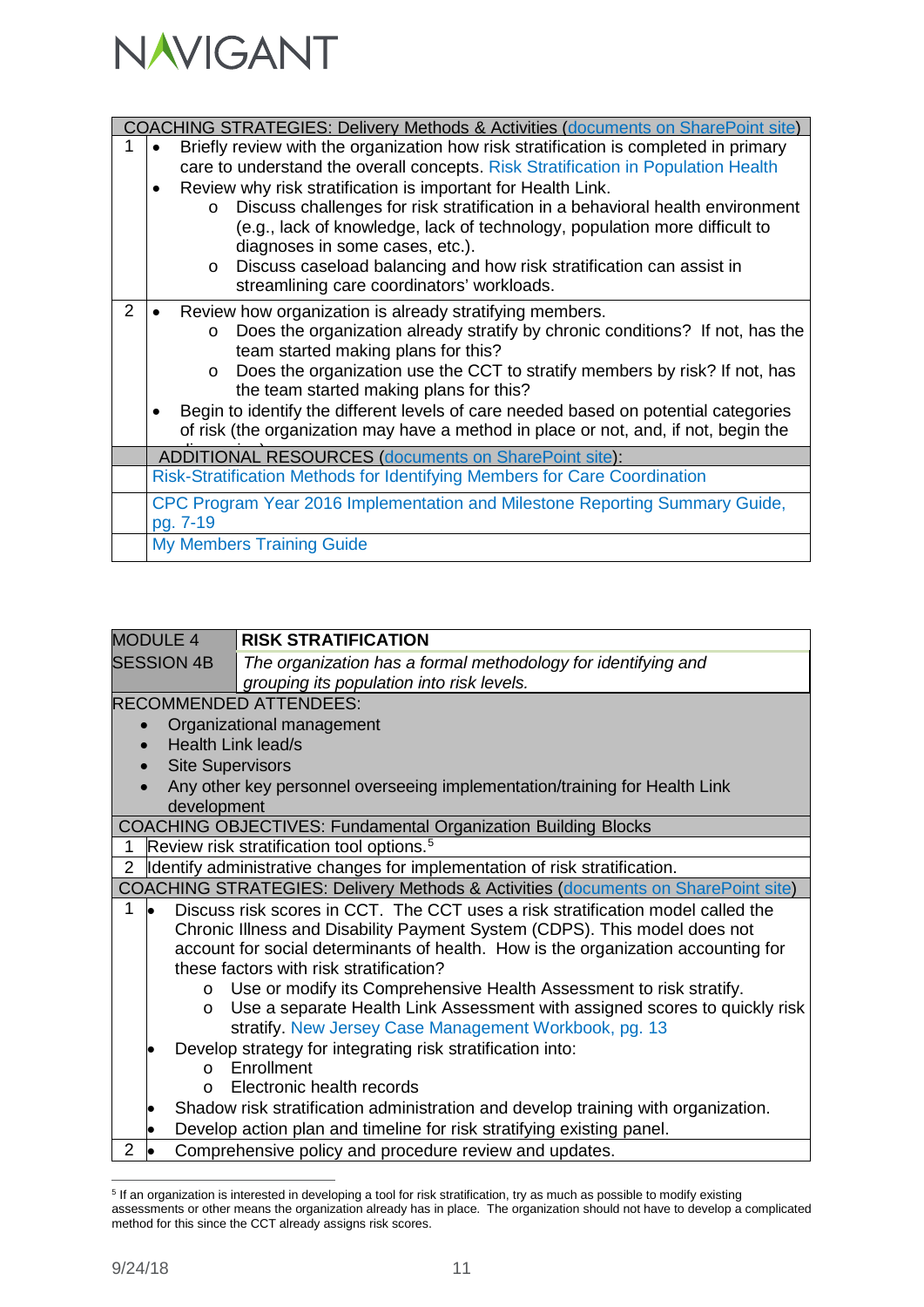

| Assist organization in developing caseload balancing method and incorporate into a |
|------------------------------------------------------------------------------------|
| system - either manual or EHR driven. Set required contact intervals by level.     |
| ADDITIONAL RESOURCES (documents on SharePoint site):                               |
| Risk-Stratification Methods for Identifying Members for Care Coordination          |
| CPC Program Year 2016 Implementation and Milestone Reporting Summary Guide, pg.    |
| $7 - 19$                                                                           |
| Care Coordination Tool Overview:                                                   |
| https://www.tn.gov/content/dam/tn/tenncare/documents2/CareCoordinationToolOvervie  |
| w.pdf                                                                              |
| <b>Chronic Illness and Disability Payment System (CDPS) Webinar Slides</b>         |
| Chronic Illness and Disability Payment System (CDPS) Webinar Recording:            |
| https://www.youtube.com/watch?v=2E7EYXWYtRU&feature=youtu.be                       |

|                | rviouure o |                     |                                                                                                                                                                                                                                                                                                               |
|----------------|------------|---------------------|---------------------------------------------------------------------------------------------------------------------------------------------------------------------------------------------------------------------------------------------------------------------------------------------------------------|
|                |            | <b>MODULE 5</b>     | ORGANIZATION WORKFLOW AND REDESIGN                                                                                                                                                                                                                                                                            |
|                |            | <b>SESSION 5A</b>   | The organization uses workflow mapping and process observation<br>techniques to understand current performance, identify<br>opportunities for improvement, and develop a framework for<br>process future state.                                                                                               |
|                |            |                     | <b>RECOMMENDED ATTENDEES:</b>                                                                                                                                                                                                                                                                                 |
|                |            |                     | Organizational management                                                                                                                                                                                                                                                                                     |
|                |            |                     | Health Link lead/s                                                                                                                                                                                                                                                                                            |
|                |            |                     | <b>Site Supervisors</b>                                                                                                                                                                                                                                                                                       |
|                |            | development         | Any other key personnel overseeing implementation/training for Health Link                                                                                                                                                                                                                                    |
|                |            |                     | <b>COACHING OBJECTIVES: Fundamental Organization Building Blocks</b>                                                                                                                                                                                                                                          |
| 1              |            |                     | Determine the organizational culture.                                                                                                                                                                                                                                                                         |
| 2 <sup>1</sup> |            |                     | Conduct a critical review of daily organizations to identify areas where efficiency or<br>impact can be driven.                                                                                                                                                                                               |
| 3              |            | level of licensure. | Recognize areas for change in current workflows to ensure staff are working at their                                                                                                                                                                                                                          |
| 4              |            |                     | Understand how to design and redesign workflows.                                                                                                                                                                                                                                                              |
|                |            |                     | COACHING STRATEGIES: Delivery Methods & Activities (documents on SharePoint site)                                                                                                                                                                                                                             |
| $\mathbf{1}$   | $\bullet$  | workflow.           | Identify "champions" – leaders of workflows with power to enact change and<br>"cheerleaders" - leaders of allied work streams that will be impacted by changing a                                                                                                                                             |
|                |            | $\circ$             | Refer to Intro Module which covers the initial assessment. Review score on<br>Question #1 Commitment of senior leadership. If the score was a "1" or "2",<br>ask the organization if individuals have been identified to fill these roles.<br>Are there gaps in workflows because of leadership deficiencies? |
| $\overline{2}$ | $\bullet$  |                     | Develop "perfect world" scenario end-to-end for a member including timeframes to<br>holistically visualize the member experience and various workflows                                                                                                                                                        |
|                |            | $\circ$             | Discuss the following processes:<br>Perceived process (what the organization thinks is happening)                                                                                                                                                                                                             |
|                |            | $\circ$             | Reality process (what the process actually is)                                                                                                                                                                                                                                                                |
|                |            | O                   | Ideal "perfect world" process                                                                                                                                                                                                                                                                                 |
| 3              | $\bullet$  |                     | Review coaching deployment and "drill down" points for workflows, where are                                                                                                                                                                                                                                   |
|                |            |                     | changes needed?                                                                                                                                                                                                                                                                                               |
|                |            | $\circ$             | Review case study for no-show rates from Enhanced Access - Providing                                                                                                                                                                                                                                          |
|                |            |                     | the Care Members Need, When They Need It pg. 8. How is the                                                                                                                                                                                                                                                    |
|                |            |                     | organization addressing this?                                                                                                                                                                                                                                                                                 |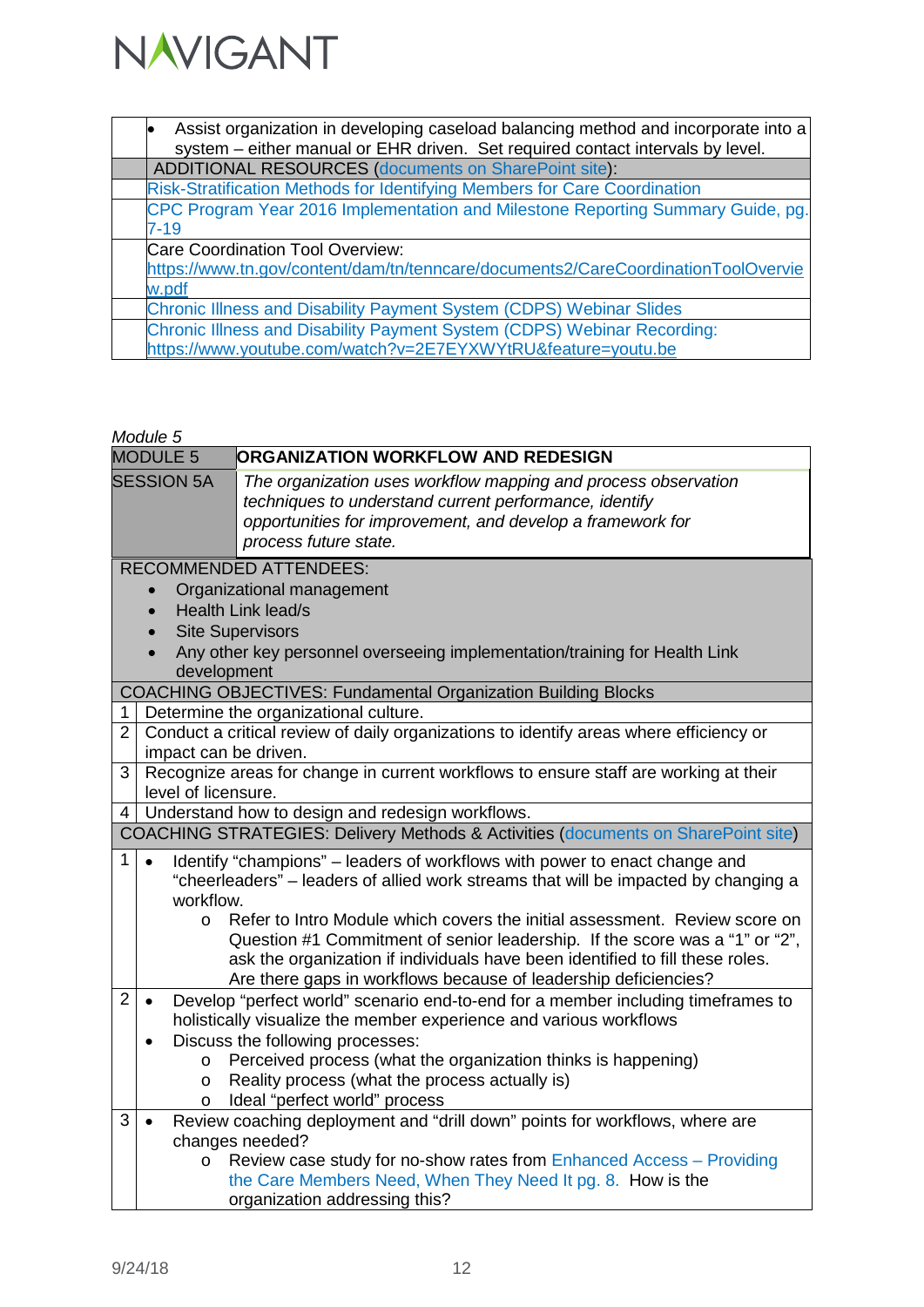

|   | Review case study for front desk workflows from Enhanced Access -<br>$\Omega$<br>Providing the Care Members Need, When They Need It pg. 21.                      |
|---|------------------------------------------------------------------------------------------------------------------------------------------------------------------|
|   | Identify where medical assistants, peer support specialists and other unlicensed<br>personnel can be introduced to manage tasks not requiring skilled workforce. |
| 4 | Watches IHI Introduction to Flow Charting (7 minutes)<br>http://www.ihi.org/education/IHIOpenSchool/resources/Pages/AudioandVideo/Whit<br>eboard11.aspx          |
|   | <b>Review the AMA Flowchart Toolkit</b><br>$\bullet$                                                                                                             |
|   | Engages in a training activity by producing a flow chart.<br>$\bullet$                                                                                           |
|   | Reviews the Process Mapping - Swim Lane Diagram document<br>$\bullet$                                                                                            |
|   | Engages in a training activity by producing a swim lane diagram.<br>$\bullet$                                                                                    |
|   | Diagram workflows on paper to visualize the various areas and organizational staff                                                                               |
|   | required for a particular workflow.                                                                                                                              |
|   | ADDITIONAL RESOURCES (documents on SharePoint site):                                                                                                             |
|   | <b>Flowchart Template</b>                                                                                                                                        |
|   | <b>Swim Lane Template</b>                                                                                                                                        |
|   | Process Mapping (32 minutes) https://www.youtube.com/watch?v=LJwKZuQUb7g                                                                                         |
|   | <b>AHRQ Mapping and Redesigning Workflow</b>                                                                                                                     |
|   |                                                                                                                                                                  |

| <b>MODULE</b>  |                | <b>TEAM-BASED CARE AND ORGANIZATION: OVERVIEW</b>                                                                                                                                                                                                                                                                                                                                                                 |
|----------------|----------------|-------------------------------------------------------------------------------------------------------------------------------------------------------------------------------------------------------------------------------------------------------------------------------------------------------------------------------------------------------------------------------------------------------------------|
| 6              |                |                                                                                                                                                                                                                                                                                                                                                                                                                   |
| 6A             | <b>SESSION</b> | The organization is committed to transforming into a sustainable Health Link.<br>Members of the care team serve specific roles as defined by the<br>organizational structure and are equipped with the knowledge and training<br>necessary to perform those functions. The organization seeks to enhance<br>targeted team approaches by facilitating appointments and clinical advice<br>based on members' needs. |
|                |                | <b>RECOMMENDED ATTENDEES:</b>                                                                                                                                                                                                                                                                                                                                                                                     |
|                |                | Organizational management                                                                                                                                                                                                                                                                                                                                                                                         |
|                |                | <b>Health Link lead/s</b>                                                                                                                                                                                                                                                                                                                                                                                         |
|                |                | <b>Site Supervisors</b>                                                                                                                                                                                                                                                                                                                                                                                           |
|                |                | Any other key personnel overseeing implementation/training for Health Link<br>development                                                                                                                                                                                                                                                                                                                         |
|                |                | <b>COACHING OBJECTIVES: Fundamental Organization Building Blocks</b>                                                                                                                                                                                                                                                                                                                                              |
| $\mathbf{1}$   |                | Designates Health Link team members.                                                                                                                                                                                                                                                                                                                                                                              |
| $\overline{2}$ |                | Defines organizational structure and staff responsibilities/skills to support team based<br>care Health Link functions.                                                                                                                                                                                                                                                                                           |
| 3              |                | Involves members / families / caregivers in the organization's governance structure or<br>on stakeholder committees.                                                                                                                                                                                                                                                                                              |
|                |                | COACHING STRATEGIES: Delivery Methods & Activities (documents on SharePoint site)                                                                                                                                                                                                                                                                                                                                 |
| 1              | $\bullet$      | Training: Why care teams?                                                                                                                                                                                                                                                                                                                                                                                         |
|                |                | o Why a Team Based approach matters                                                                                                                                                                                                                                                                                                                                                                               |
|                |                | <b>Provider Workload Diagram</b><br>$\circ$                                                                                                                                                                                                                                                                                                                                                                       |
|                |                | <b>Goals of Team Based Care</b><br>$\circ$                                                                                                                                                                                                                                                                                                                                                                        |
|                |                | <b>IHI Jelly Bean Activity</b><br>$\circ$                                                                                                                                                                                                                                                                                                                                                                         |
|                | ٠              | Discussion with Quality Improvement (QI) Team: What are the characteristics of                                                                                                                                                                                                                                                                                                                                    |
|                |                | an effective care team?                                                                                                                                                                                                                                                                                                                                                                                           |
|                | ٠              | <b>Team Based Care Diagram</b>                                                                                                                                                                                                                                                                                                                                                                                    |
|                | ٠              | Share TeamSTEPPS-Care Teams PowerPoint with the QI team & with all staff                                                                                                                                                                                                                                                                                                                                          |
|                |                | Work with the organization to identify a provider champion (e.g., MD/DO, NP, PA,<br>etc.) and a Health Link Administrator if needed.                                                                                                                                                                                                                                                                              |
|                |                |                                                                                                                                                                                                                                                                                                                                                                                                                   |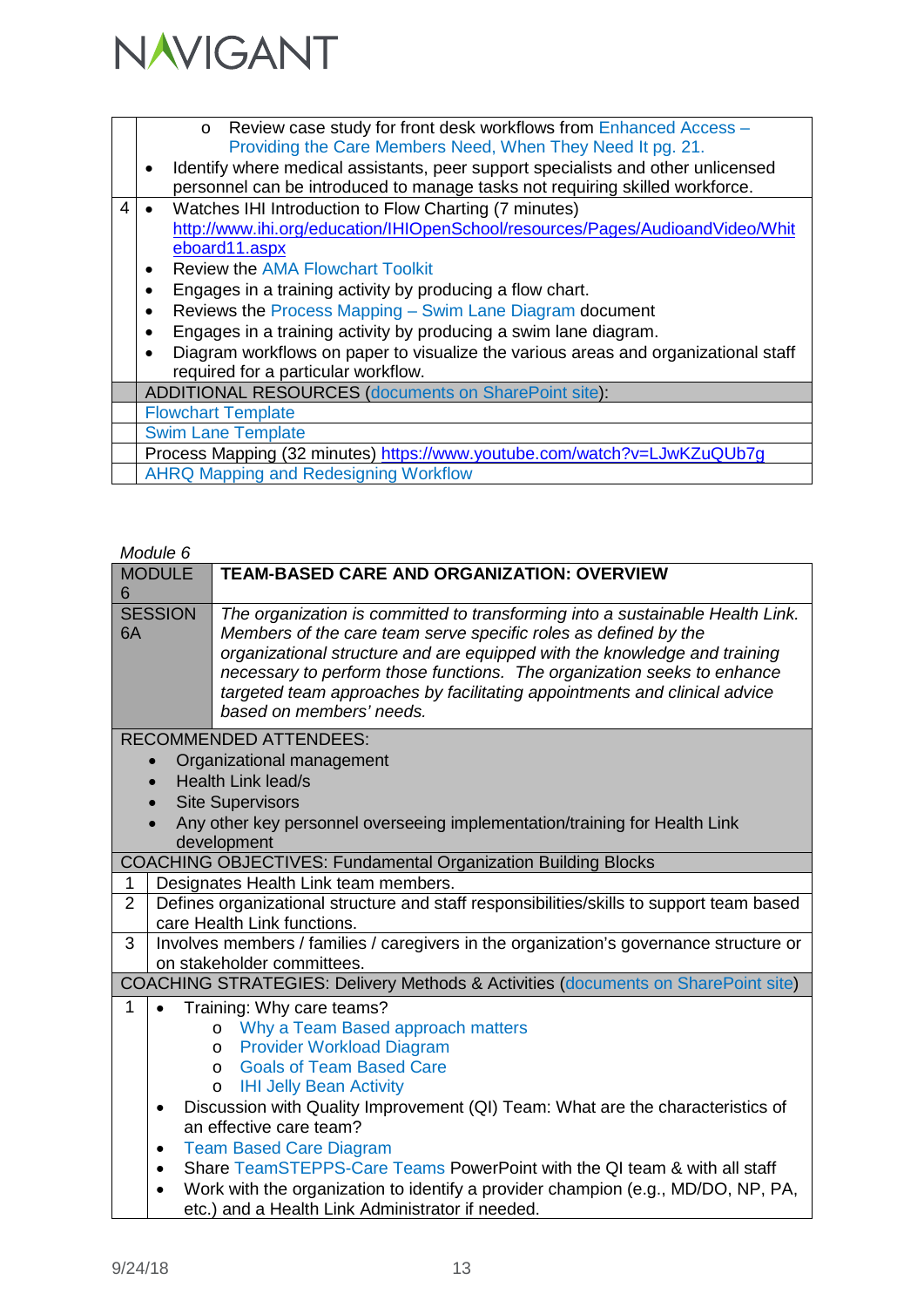

| $\overline{2}$ | Refer to Intro Module which covers the initial assessment and review results for<br>"Section 1: Support Systems and Capacity" questions. Does the organization<br>report a solid organizational structure and team members in place to support the<br>transition to Health Link? Ask how the teams are organized.<br>Develop an org. chart with the QI Team that define the primary and extended care |
|----------------|-------------------------------------------------------------------------------------------------------------------------------------------------------------------------------------------------------------------------------------------------------------------------------------------------------------------------------------------------------------------------------------------------------|
|                | team roles.                                                                                                                                                                                                                                                                                                                                                                                           |
|                | IHI in a Perfect World Activity<br>$\bullet$                                                                                                                                                                                                                                                                                                                                                          |
|                | Review current role descriptions.<br>$\bullet$                                                                                                                                                                                                                                                                                                                                                        |
|                | Conduct a team role clarification exercise.<br>$\bullet$                                                                                                                                                                                                                                                                                                                                              |
|                | Brainstorm with the organization how to ensure staff are working at the top of their<br>$\bullet$<br>licensure &/or skill.                                                                                                                                                                                                                                                                            |
|                | Map current workflow and assess for efficiency.<br>$\bullet$                                                                                                                                                                                                                                                                                                                                          |
|                | Brainstorm tactics to implement as part of a team based care workflow.<br>$\bullet$                                                                                                                                                                                                                                                                                                                   |
|                | <b>Change Tactics Team Based Care</b><br>$\bullet$                                                                                                                                                                                                                                                                                                                                                    |
| 3              | Survey organization leadership to identify opportunities to engage<br>members/families.                                                                                                                                                                                                                                                                                                               |
|                | Discuss current meetings – who goes to them and when/where they're<br>$\Omega$                                                                                                                                                                                                                                                                                                                        |
|                | held?                                                                                                                                                                                                                                                                                                                                                                                                 |
|                | Brainstorm opportunities with the QI Team to involve members/families.<br>٠                                                                                                                                                                                                                                                                                                                           |
|                | Review Change Tactics for involving members in practice governance.                                                                                                                                                                                                                                                                                                                                   |
|                | Have the organization agree on at least one opportunity for members/families to<br>٠                                                                                                                                                                                                                                                                                                                  |
|                | interact either as a part of the governance structure or on a committee.                                                                                                                                                                                                                                                                                                                              |
|                | Implement one Plan Do Study Act (PDSA) cycle that involves having a<br>$\bullet$                                                                                                                                                                                                                                                                                                                      |
|                | member/family participate on an organization committee.                                                                                                                                                                                                                                                                                                                                               |
|                | <b>ADDITIONAL RESOURCES (documents on SharePoint site):</b>                                                                                                                                                                                                                                                                                                                                           |
|                | <b>AHRQ Implementing Care Teams</b><br>FAQs: Why Involve Members & Families?                                                                                                                                                                                                                                                                                                                          |

|   | <b>MODULE 6</b>          | <b>TEAM-BASED CARE AND ORGANIZATION: COORDINATING</b><br><b>MEMBER CARE</b>                              |
|---|--------------------------|----------------------------------------------------------------------------------------------------------|
|   | <b>SESSION 6B</b>        | Communication among staff is organized to ensure that<br>member care is coordinated, safe and effective. |
|   |                          | <b>RECOMMENDED ATTENDEES:</b>                                                                            |
|   |                          | Organizational management                                                                                |
|   | Health Link lead/s       |                                                                                                          |
|   | <b>Site Supervisors</b>  |                                                                                                          |
|   | development              | Any other key personnel overseeing implementation/training for Health Link                               |
|   |                          | <b>COACHING OBJECTIVES: Fundamental Organization Building Blocks</b>                                     |
|   | lindividual member care. | The regular care team meetings or a structured communication process is focused on                       |
|   | improvement activities.  | 2 Care team staff is involved in the organization's performance evaluation and quality                   |
| 3 |                          | At least one care manager is qualified to identify and coordinate physical health needs                  |

COACHING STRATEGIES: Delivery Methods & Activities [\(documents on SharePoint site\)](https://navigant.sharepoint.com/sites/PCMH-HL-Training/default.aspx?RootFolder=%2Fsites%2FPCMH%2DHL%2DTraining%2FShared%20Documents%2FHealth%20Link%20Curriculum%20Final&FolderCTID=0x01200087E90177226ECA4D857F65F18D1935E8&View=%7BCD276324%2DAF17%2D4DBB%2DB4F9%2D3DACFB62784E%7D)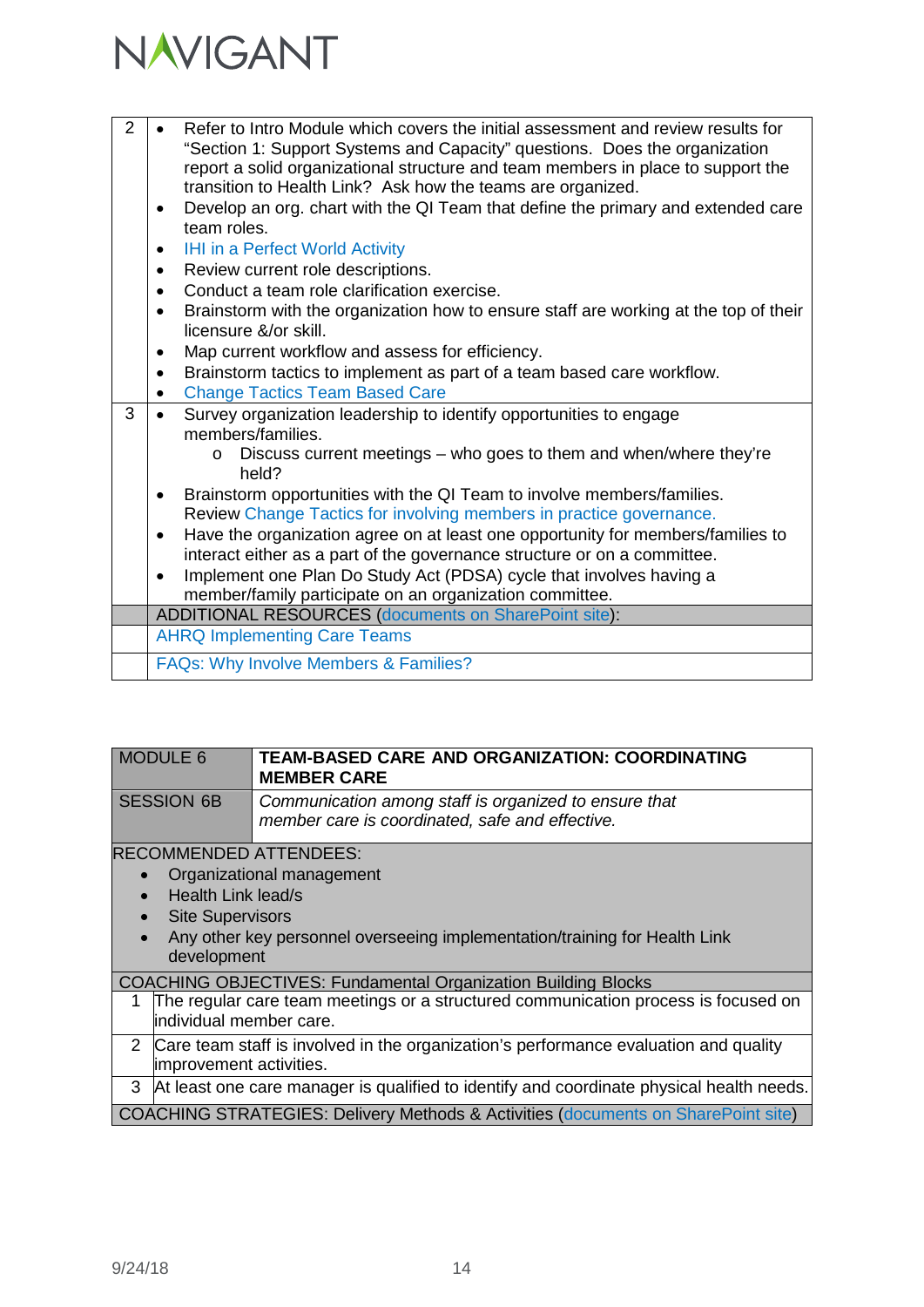

| $\mathbf{1}$   | Crosswalk schedules - identify how care team schedules can best accommodate<br>l.                                                                                       |  |  |
|----------------|-------------------------------------------------------------------------------------------------------------------------------------------------------------------------|--|--|
|                | meetings, ensure current meeting schedule is appropriate to staff needs.                                                                                                |  |  |
|                | Determines if a 'structured' communication process is in place (e.g., team meeting,<br>l.                                                                               |  |  |
|                | huddles).                                                                                                                                                               |  |  |
|                | If communication does not happen in a structured format, agrees on a format to<br>$\bullet$                                                                             |  |  |
|                | implement.<br>Team Huddles are an effective means of structured communication and can be                                                                                |  |  |
|                | added into the clinical workflow with less disruption than meetings or more formal                                                                                      |  |  |
|                | techniques.                                                                                                                                                             |  |  |
|                | Huddles:                                                                                                                                                                |  |  |
|                | <b>TeamSTEPPS-Communication Huddles</b><br>$\Omega$                                                                                                                     |  |  |
|                | <b>Communication-Huddle Outline</b><br>$\circ$                                                                                                                          |  |  |
|                | <b>Communication-Huddle</b><br>$\circ$                                                                                                                                  |  |  |
|                | <b>Daily Huddle Checklist</b><br>$\circ$                                                                                                                                |  |  |
|                | <b>Huddle Policy Example</b><br>$\circ$                                                                                                                                 |  |  |
|                | <b>Huddle Example</b><br>$\circ$                                                                                                                                        |  |  |
|                | <b>Team Meeting: Structured Communication-Staff Meeting Notes</b>                                                                                                       |  |  |
|                | <b>SBAR: SBAR Communication Tool</b>                                                                                                                                    |  |  |
|                | Use PDSA to evaluate the structured communication process.<br>$\bullet$                                                                                                 |  |  |
|                | Trains staff on the new communication process.<br>$\bullet$                                                                                                             |  |  |
| $\overline{2}$ | Explores current ways care team staff are involved in the organization's                                                                                                |  |  |
|                | performance evaluation and quality improvement work.                                                                                                                    |  |  |
|                | Brainstorms ways to enhance involvement of care team staff:                                                                                                             |  |  |
|                | Posts performance metrics where staff can view results.<br>$\Omega$                                                                                                     |  |  |
|                | Identifies care team staff member(s) to participate on organization QI team.<br>$\circ$                                                                                 |  |  |
|                | Engages staff through the use of surveys and suggestion boxes.<br>$\circ$<br>Trains staff on the IHI Model for Improvement and encourages staff to participate in<br>lo |  |  |
|                | PDSA cycles within their work areas.                                                                                                                                    |  |  |
| 3              | Identify partnerships with primary care or other physical health providers. If outside                                                                                  |  |  |
|                | behavioral health providers are serving members, develop a strategy for them to                                                                                         |  |  |
|                | attend meetings (telephonically, one day a month, via video-chat, etc.).                                                                                                |  |  |
|                | <b>ADDITIONAL RESOURCES (documents on SharePoint site):</b>                                                                                                             |  |  |
|                | <b>Huddles Improve Office Efficiency</b>                                                                                                                                |  |  |

| <b>MODULE 6</b>      |                 | <b>TEAM-BASED CARE AND ORGANIZATION: COMMUNICATION</b>                                       |
|----------------------|-----------------|----------------------------------------------------------------------------------------------|
| <b>SESSION</b><br>6C |                 | Communication is organized to ensure that member care is coordinated,<br>safe and effective. |
|                      |                 | <b>RECOMMENDED ATTENDEES:</b>                                                                |
| $\bullet$            |                 | Organizational management                                                                    |
|                      |                 | Health Link lead/s                                                                           |
| $\bullet$            |                 | <b>Site Supervisors</b>                                                                      |
|                      |                 | Any other key personnel overseeing implementation/training for Health Link                   |
|                      | development     |                                                                                              |
|                      |                 | <b>COACHING OBJECTIVES: Fundamental Organization Building Blocks</b>                         |
| 1                    |                 | Implement a process for informing members/ families/caregivers about the role                |
|                      | of Health Link. |                                                                                              |
| 2                    |                 | Provides members/families/caregivers materials that contain the information                  |
|                      |                 | (e.g., after-hours access, organization scope of services, evidence-based care,              |
|                      |                 | education and self- management support).                                                     |
|                      |                 | <b>COACHING STRATEGIES: Delivery Methods &amp; Activities (documents on SharePoint site)</b> |
|                      |                 |                                                                                              |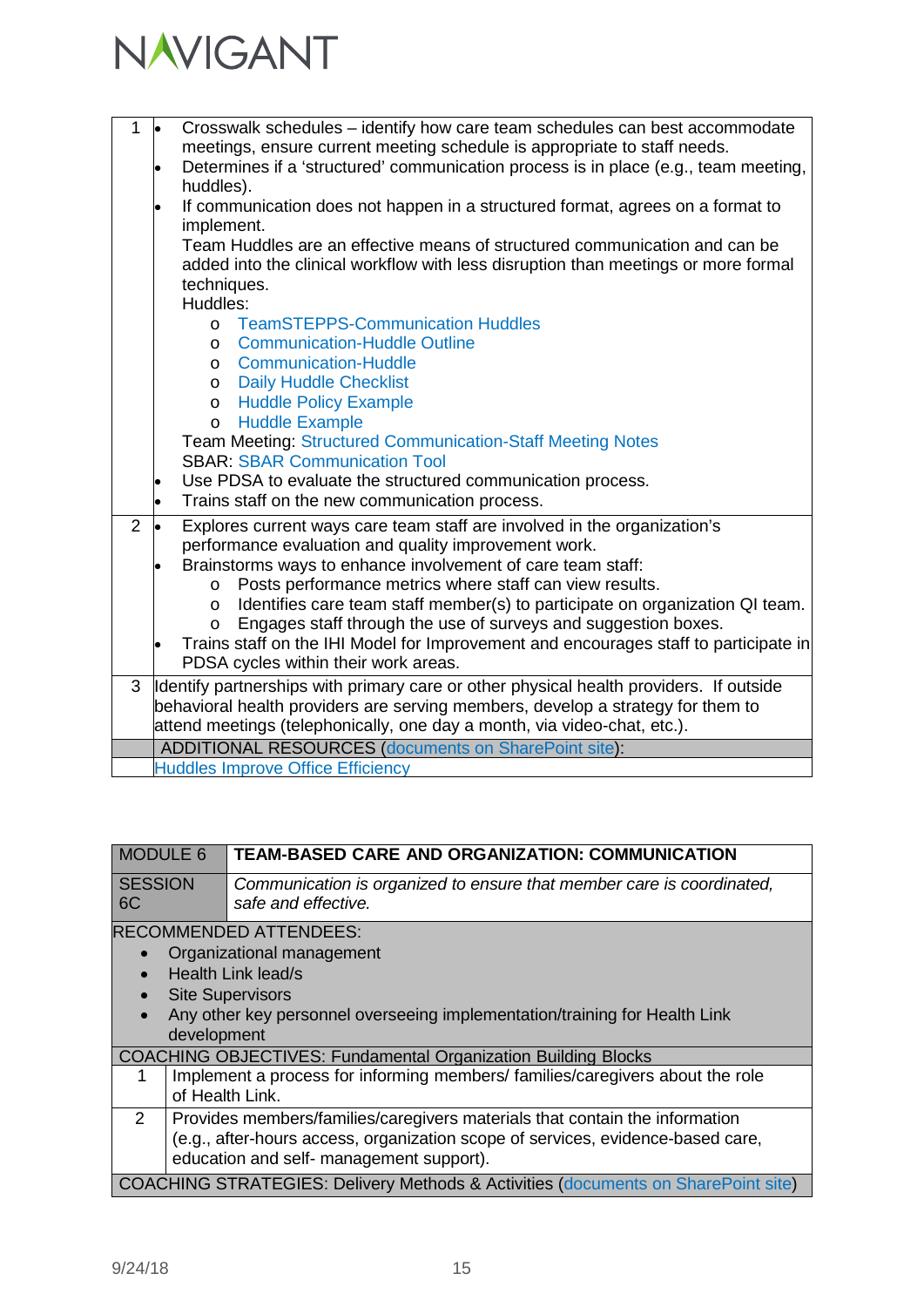

| $\mathcal{P}$ | Reviews the current process for informing members/families/caregivers about the<br>role of the Health Link.<br>Examines the venues currently used for sharing information (e.g., organization<br>website, paper documents, text messaging, waiting room TV, social media,<br>organization portal, etc.).<br>Involves members/families/caregivers, via random interview or survey, by asking<br>about their preferences for receiving information.<br>Identifies opportunities to enhance, or establish, the process for informing about<br>the role of the medical home.<br>Develops a script and other tools to be used with each venue selected.<br>Review Health Link's existing materials for communicating with<br>members/families/caregivers. Brainstorm what can be improved? What works<br>and what doesn't?<br>Shadow a member introduction to Health Link amongst several staff. Hold a |
|---------------|----------------------------------------------------------------------------------------------------------------------------------------------------------------------------------------------------------------------------------------------------------------------------------------------------------------------------------------------------------------------------------------------------------------------------------------------------------------------------------------------------------------------------------------------------------------------------------------------------------------------------------------------------------------------------------------------------------------------------------------------------------------------------------------------------------------------------------------------------------------------------------------------------|
|               | briefing after shadowing and conduct mock session to help staff develop their<br>"elevator speech."                                                                                                                                                                                                                                                                                                                                                                                                                                                                                                                                                                                                                                                                                                                                                                                                |
|               | <b>ADDITIONAL RESOURCES (documents on SharePoint site):</b>                                                                                                                                                                                                                                                                                                                                                                                                                                                                                                                                                                                                                                                                                                                                                                                                                                        |
|               | <b>FAQs Why Involve Members &amp; Families</b>                                                                                                                                                                                                                                                                                                                                                                                                                                                                                                                                                                                                                                                                                                                                                                                                                                                     |

|                |                      | <b>MODULE 7 KNOWING AND MANAGING YOUR MEMBER POPULATION</b>                        |
|----------------|----------------------|------------------------------------------------------------------------------------|
|                | <b>SESSIO</b>        | Organization routinely collects comprehensive data on members to                   |
| <b>N 7A</b>    |                      | understand background and health risks. Organization uses information              |
|                |                      | on the population to implement needed interventions, tools and supports            |
|                |                      | for the organization as a whole and for specific individuals.                      |
|                |                      | <b>RECOMMENDED ATTENDEES:</b>                                                      |
|                |                      | Organizational management                                                          |
|                | $\bullet$            | Health Link lead/s                                                                 |
|                |                      | <b>Site Supervisors</b>                                                            |
|                |                      | Any other key personnel overseeing implementation/training for Health Link         |
|                |                      | development                                                                        |
|                |                      | COACHING OBJECTIVES: Fundamental Organization Building Blocks                      |
| 1              |                      | Documents an up-to-date problem list for each member with current and active       |
|                | diagnoses.           |                                                                                    |
| $\overline{2}$ |                      | Identifies the predominant conditions and health concerns of the member population |
|                | using:               |                                                                                    |
|                |                      | Comprehensive health assessment includes:                                          |
|                |                      | Medical history of member and family                                               |
|                | $\bullet$            | Mental health/substance use history of member and family                           |
|                | $\bullet$            | Family/social/cultural characteristics                                             |
|                | $\bullet$            | Communication needs                                                                |
|                | ٠                    | Behaviors affecting health                                                         |
|                | $\bullet$            | Social Functioning                                                                 |
|                |                      | Social Determinants of Health SHVS Social Determinants HMA July2017                |
|                |                      | Developmental screening using a standardized tool.                                 |
| 3              |                      | Conducts behavioral health screenings and/or assessments using a standardized      |
|                | tool.                |                                                                                    |
|                | Anxiety<br>$\bullet$ | Depression                                                                         |
|                | ٠                    | <b>Alcohol Use Disorder</b>                                                        |
|                | $\bullet$            | <b>Substance Use Disorder</b>                                                      |
|                | $\bullet$            | Pediatric Behavioral Health Screening                                              |
|                |                      |                                                                                    |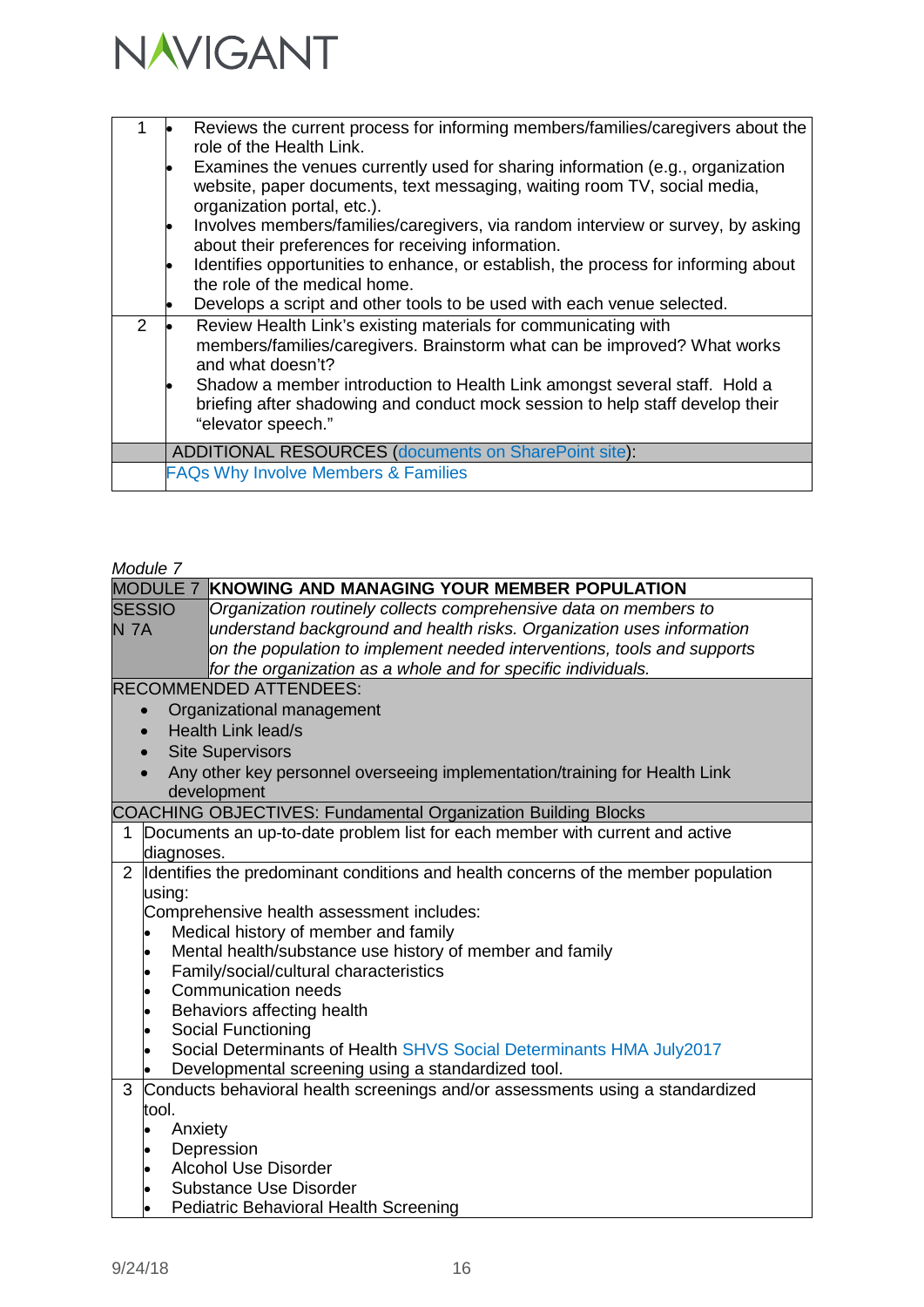

|                |                                                                                   | <b>Post-Traumatic Stress Disorder</b>                                                                                                               |  |
|----------------|-----------------------------------------------------------------------------------|-----------------------------------------------------------------------------------------------------------------------------------------------------|--|
|                |                                                                                   | <b>ADHD</b>                                                                                                                                         |  |
| 4              | Identifies strategies for addressing Co-Occurring Mental Health and Substance Use |                                                                                                                                                     |  |
|                | <b>Disorders</b>                                                                  |                                                                                                                                                     |  |
|                | Reviews SAMHSA's Co-Occurring Disorders page<br>$\bullet$                         |                                                                                                                                                     |  |
|                |                                                                                   | https://www.samhsa.gov/disorders/co-occurring                                                                                                       |  |
|                |                                                                                   | Reviews SAMHSA's Integrating Treatment for Co-Occurring Disorders                                                                                   |  |
|                |                                                                                   | (pages 10 – 12)                                                                                                                                     |  |
|                |                                                                                   | COACHING STRATEGIES: Delivery Methods & Activities (documents on SharePoint site)                                                                   |  |
| 1              | <b>le</b>                                                                         | Gather clinical leadership to identify how they document active problems.                                                                           |  |
|                |                                                                                   | Use the information gathered from the comprehensive health assessment<br>$\circ$                                                                    |  |
|                |                                                                                   | answers to determine areas to build self-management skills. Have                                                                                    |  |
|                |                                                                                   | organization document areas of strengths and weaknesses seen within the                                                                             |  |
|                |                                                                                   | population. This information can be used to build out more targeted<br>materials for the organization's Health Link population.                     |  |
|                |                                                                                   | Determine the process for keeping the problem list up to date $-$ are they recording                                                                |  |
|                | $\bullet$                                                                         | active diagnosis in the problem list at every visit? Is the diagnosis duplicated                                                                    |  |
|                |                                                                                   | throughout the problem list?                                                                                                                        |  |
|                |                                                                                   | Talk to Clinical leadership about developing a process for cleaning up the problem                                                                  |  |
|                |                                                                                   | so that there is only one of each active diagnosis - historical diagnoses should be                                                                 |  |
|                |                                                                                   | documented in as part of the past medical history.                                                                                                  |  |
|                |                                                                                   | Use process mapping to outline the necessary steps to ensure problem list remains                                                                   |  |
|                |                                                                                   | up to date and free of clutter.                                                                                                                     |  |
|                |                                                                                   | Implement process.                                                                                                                                  |  |
| $\overline{2}$ | $\bullet$                                                                         | Crosswalk tools to Health Link requirements.                                                                                                        |  |
|                |                                                                                   | Use CCT to identify individuals in an organization's member panel.<br>$\circ$                                                                       |  |
|                |                                                                                   | Ask the organization and staff about their current tool implementation process and                                                                  |  |
|                |                                                                                   | shadow staff/administration to see how well tools are implemented.                                                                                  |  |
|                |                                                                                   | Evaluate materials/tools for education to members.                                                                                                  |  |
|                |                                                                                   | o Potentially talk to members, peer support specialist.                                                                                             |  |
|                | $\bullet$                                                                         | For each step ensure the organization is collecting this information for all new                                                                    |  |
|                |                                                                                   | members and is updating this information at least annually.<br>Consider structured fields that will populate the Facesheet (i.e., main demographics |  |
|                |                                                                                   | page within EHR/documentation).                                                                                                                     |  |
|                |                                                                                   | Develop a plan with the organization for what information they will collect, what                                                                   |  |
|                |                                                                                   | method and what visit they will collect this information and where they will document                                                               |  |
|                |                                                                                   | in the EHR.                                                                                                                                         |  |
|                |                                                                                   | PDSA the process with one provider.                                                                                                                 |  |
|                |                                                                                   | Adjust process based upon the results of the PDSA.                                                                                                  |  |
|                |                                                                                   | Implement process across the organization.                                                                                                          |  |
|                |                                                                                   | Develop a process for at least two screenings using a standardized screening tool.                                                                  |  |
| 3              |                                                                                   | Crosswalk tools to Health Link requirements.                                                                                                        |  |
|                |                                                                                   | Use CCT to identify individuals in an organization's member panel.<br>$\circ$                                                                       |  |
|                |                                                                                   | Ask the organization and staff about their current tool implementation process and                                                                  |  |
|                |                                                                                   | shadow staff/administration to see how well tools are implemented.                                                                                  |  |
|                |                                                                                   | Evaluate materials/tools for education to members.                                                                                                  |  |
|                |                                                                                   | Potentially talk to members, peer support specialist.<br>$\circ$                                                                                    |  |
|                | $\bullet$                                                                         | For each step ensure the organization is collecting this information for all new                                                                    |  |
|                |                                                                                   | members and is updating this information at least annually.                                                                                         |  |
|                |                                                                                   | Consider structured fields that will populate the Facesheet (i.e., main<br>demographics page within EHR/documentation).                             |  |
|                |                                                                                   | Develop a plan with the organization for what information they will collect, what                                                                   |  |
|                |                                                                                   | method and what visit they will collect this information and where they will document                                                               |  |
|                |                                                                                   | in the EHR.                                                                                                                                         |  |
|                |                                                                                   | Evidence based screening tools to share with the organization:                                                                                      |  |
|                |                                                                                   | <b>AUDIT</b> for alcohol<br>O                                                                                                                       |  |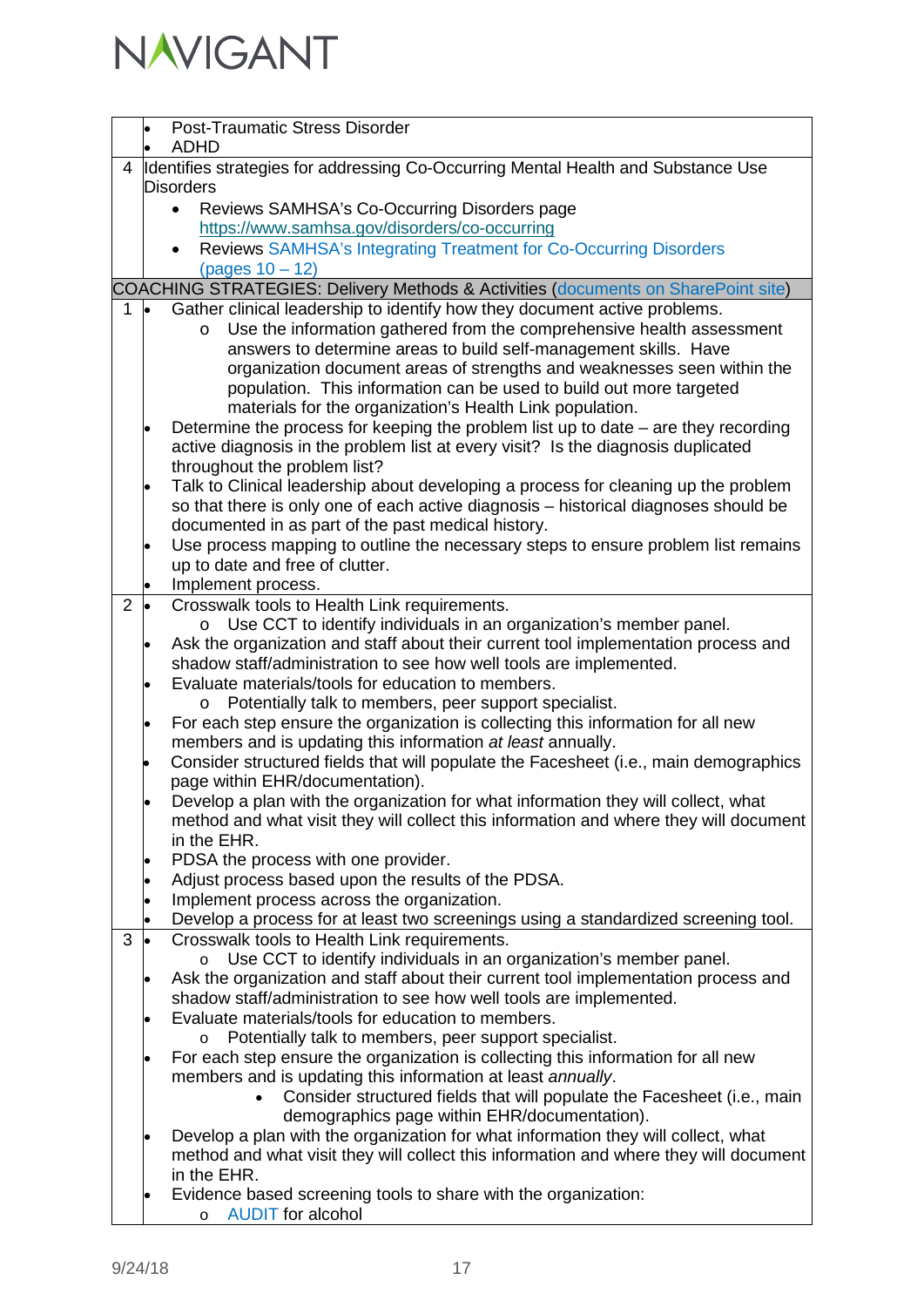

|  | DAST for drugs                                                                                                       |
|--|----------------------------------------------------------------------------------------------------------------------|
|  | $\circ$<br><b>CRAFFT</b> for adolescents                                                                             |
|  | $\circ$                                                                                                              |
|  | MCHAT-R for developmental screening<br>$\circ$                                                                       |
|  | Discuss the percentage of the organization's EPSDT population and the                                                |
|  | organization's needs with this population.                                                                           |
|  | Identify population using the CCT.<br>$\circ$                                                                        |
|  | Develop a process for depression screening using a standardized screening tool.                                      |
|  | Examples of standardized depression screening tools:                                                                 |
|  | PHQ2 (Patient Health Questionnaire 2 v1.0 2014)<br>$\circ$                                                           |
|  | PHQ 9; PHQ 9 Instructions<br>$\circ$                                                                                 |
|  | PHQ_9 Teen Screen<br>$\circ$                                                                                         |
|  | Ask organization about how it screens for suicide risks – discuss policies and                                       |
|  | procedures if a member has a positive screening.<br>Interview Questions for Assessment of Suicidal Ideation and Plan |
|  | $\circ$                                                                                                              |
|  | http://pda.rnao.ca/content/interview-questions-assessment-suicidal-ideation-<br>and-plan                             |
|  | Risk Assessment Questions http://www.square.org.au/risk-assessment/risk-                                             |
|  | $\circ$<br>assessment-questions/                                                                                     |
|  | <b>SQUARE Program (Suicide, Questions, Answers and Resources)</b><br>$\circ$                                         |
|  | National Suicide Prevention Lifeline: 1-800-273-8255<br>$\circ$                                                      |
|  | PDSA the process with one provider.                                                                                  |
|  | Adjust process based upon the results of the PDSA.                                                                   |
|  | Implement process across the organization.                                                                           |
|  | Develop a process for at least two screening using a standardized screening tool.                                    |
|  | <b>ADDITIONAL RESOURCES (documents on SharePoint site):</b>                                                          |
|  | <b>SBIRT Annual Screen</b>                                                                                           |
|  | <b>Child and Adolescent BH Screening Toolkit</b>                                                                     |
|  | <b>TNAAP EPSDT Manual</b>                                                                                            |
|  | <b>TNAAP Recommendations for Preventive Pediatric Health Care</b>                                                    |
|  | Managing Populations, Maximizing Technology:                                                                         |
|  | https://www.integration.samhsa.gov/news/PCPCC_Population_Health_FINAL_e-                                             |
|  | version.pdf                                                                                                          |
|  | Expert Consensus Survey on Digital Health Tools for Patients With Serious Mental                                     |
|  | Illness: Optimizing for User Characteristics and User Support:                                                       |
|  | https://www.ncbi.nlm.nih.gov/pmc/articles/PMC6019847/#ref1                                                           |
|  | Increasing the Capacity of Primary Care Through Enabling Technology:                                                 |
|  | https://rd.springer.com/article/10.1007/s11606-016-3952-3                                                            |
|  | Making the Most of Portals: How the Technology Can Improve Patient Communication:                                    |
|  | http://www.medicaleconomics.com/sites/default/files/legacy/mm/digital/media/me071018                                 |
|  | ezine.pdf                                                                                                            |
|  | Engaging Behavioral Health Patients Through Digital Tools:                                                           |
|  | https://www.modernhealthcare.com/article/20180804/TRANSFORMATION01/18080997                                          |
|  |                                                                                                                      |
|  | KidCentral TN: https://www.kidcentraltn.com/                                                                         |

|                      | MODULE 7 KNOWING AND MANAGING YOUR POPULATION: UNDERSTANDING THE<br><b>INEEDS OF A DIVERSE POPULATION</b>                                                                                                                                          |
|----------------------|----------------------------------------------------------------------------------------------------------------------------------------------------------------------------------------------------------------------------------------------------|
| <b>SESSION</b><br>7B | The organization seeks to meet the needs of a diverse population by<br>understanding the population's unique characteristics and language needs.<br>The organization uses this information to ensure linguistic and other<br>member needs are met. |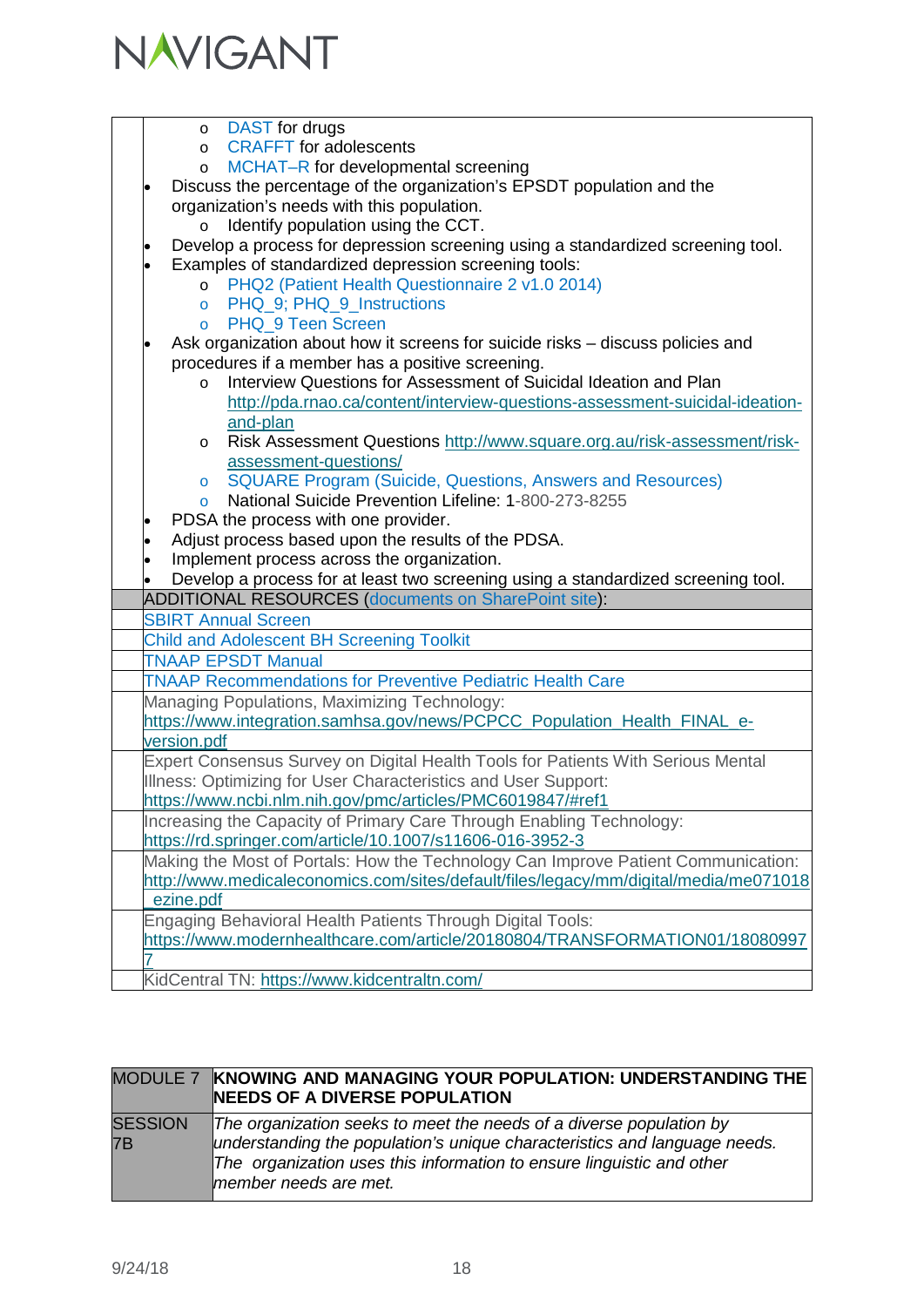

|                | <b>RECOMMENDED ATTENDEES:</b>                                                                |
|----------------|----------------------------------------------------------------------------------------------|
|                | Organizational management                                                                    |
|                | Health Link lead/s                                                                           |
|                | <b>Site Supervisors</b>                                                                      |
|                | Any other key personnel overseeing implementation/training for Health Link                   |
|                | development                                                                                  |
|                | <b>COACHING OBJECTIVES: Fundamental Organization Building Blocks</b>                         |
|                | Assesses the disparities often seen in behavioral health populations such as:                |
|                | A. Racial and ethnic groups                                                                  |
|                | B. Lesbian, gay, bisexual, transgender and questioning (LGBTQ) populations                   |
|                | C. People with disabilities                                                                  |
|                | D. Transition-age youth (i.e., those transitioning into adult services)                      |
| $\overline{2}$ | Assesses the language needs of its population.                                               |
| 3              |                                                                                              |
|                | Identifies and addresses population-level needs based on the diversity of the                |
|                | organization and the community.                                                              |
|                | A. Target population health management on disparities in care.                               |
|                | B. Address health literacy of the organization.                                              |
|                | C. Educate organization staff in cultural competence.                                        |
| 4              | Understands social determinants of health for members, monitors at the population            |
|                | level and implements care interventions based on these data.                                 |
| 5              | Evaluates member population demographics/communication preferences/health                    |
|                | literacy to tailor development and distribution of member materials.                         |
|                | <b>COACHING STRATEGIES: Delivery Methods &amp; Activities (documents on SharePoint site)</b> |
| 1              | Work with the QI team to identify different sub-populations within Health Link               |
|                | Consider items that are documented in a structured field within the EHR to ensure            |
|                | that you can run a report.                                                                   |
|                | Run a report in the organization EHR that outlines the percentage of the member              |
|                | population that represents each race, ethnicity and another aspect of diversity.             |
|                | Update records for any members that do not have these fields completed.                      |
|                | Develop a process for ensuring that these fields are completed on all new                    |
|                | members. Consider the use of a flow chart or a scope of work document to share               |
|                | with staff.                                                                                  |
|                | Ensure the cultural competence of employees to address unique healthcare                     |
|                | attitudes                                                                                    |
|                | Review Step 8: Provide Culturally Responsive Case Management (pages 70<br>$\circ$            |
|                | - 71) in SAMHSA's Improving Cultural Competence                                              |
| $\overline{2}$ | Run a report in the organization EHR that outlines the percentage of the member              |
|                | population that represents each language.                                                    |
|                | Update records for any members that do not have these fields completed                       |
|                | Develop a process for ensuring that these fields are completed on all new                    |
|                | members. Consider the use of a flow chart or a scope of work document to share               |
|                | with staff.                                                                                  |
|                | Develop a process for ensuring that language services and other needed strategies            |
|                | are available and used for members who do not speak English.                                 |
|                | Review Language Services (pages 88 - 90) in SAMHSA's Improving<br>$\circ$                    |
|                | <b>Cultural Competence</b>                                                                   |
|                |                                                                                              |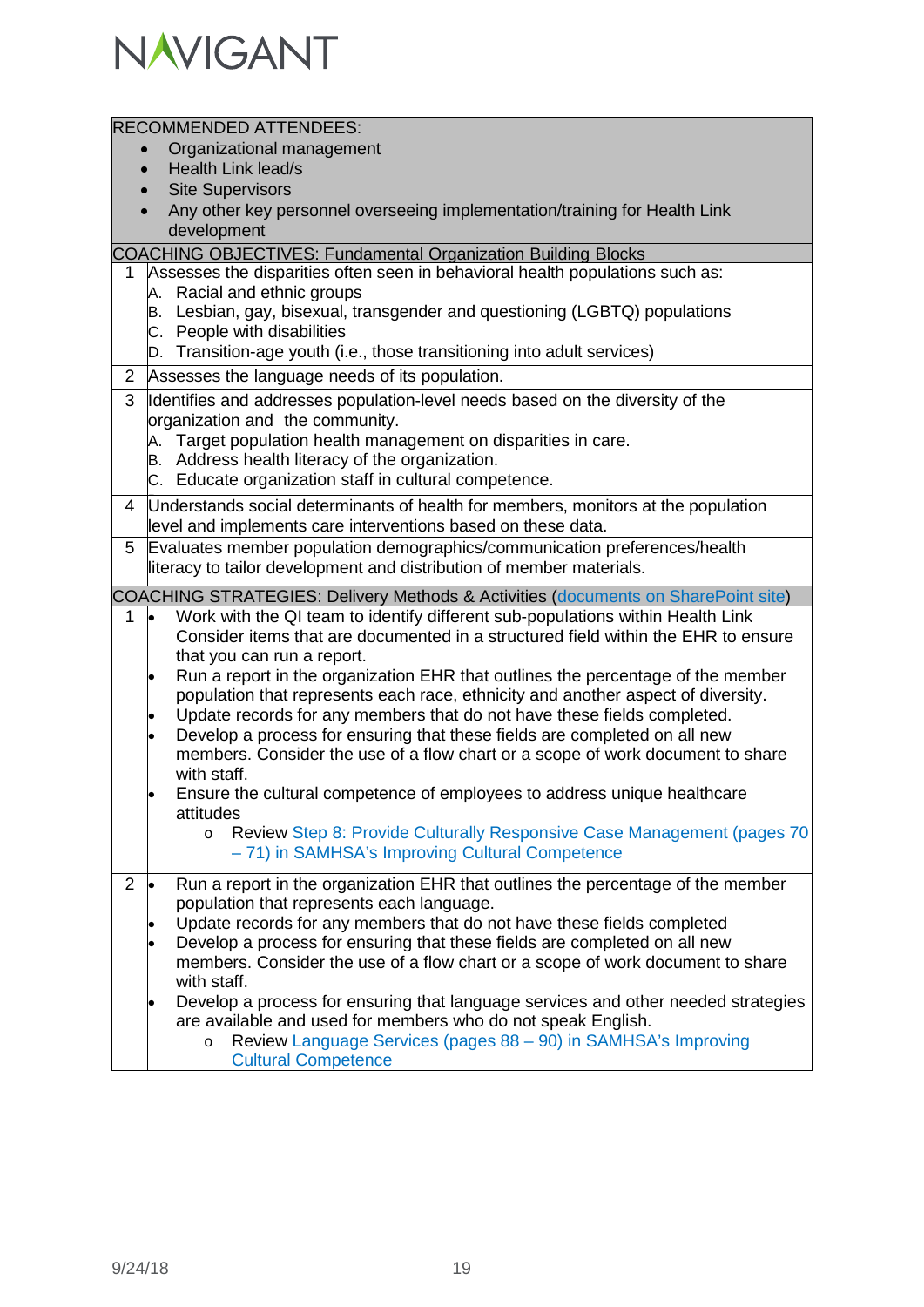

| 3 | <b>le</b> | Have QI team explore the diversity and language reports:                                |
|---|-----------|-----------------------------------------------------------------------------------------|
|   |           | Ask what cultures are present that they may need to learn more about?<br>$\circ$        |
|   |           | How do different cultures view healthcare? Reviews Behavioral Health<br>$\circ$         |
|   |           | Treatment for Major Racial and Ethnic Groups (pages 101 – 103) in                       |
|   |           | <b>SAMHSA's Improving Cultural Competence</b>                                           |
|   |           | What other languages are spoken aside from English?<br>$\circ$                          |
|   |           | Which populations may be vulnerable to disparities in care?                             |
|   |           | $\circ$                                                                                 |
|   |           | Plan training sessions for all staff, and ensure there is an opportunity for discussion |
|   |           | and Q&A.                                                                                |
| 4 | <b>le</b> | Sort the EHR file in Excel (Pivot Tables are ideal) to identify how many of each        |
|   |           | social determinant there are $-$ sort from high to low to identify the most prominent   |
|   |           | member needs, if the organization has this capability. Areas for social determinants    |
|   |           | are:                                                                                    |
|   |           | <b>Economic Stability</b><br>$\circ$                                                    |
|   |           | Education<br>$\circ$                                                                    |
|   |           | <b>Health and Healthcare</b><br>$\circ$                                                 |
|   |           | Neighborhood and Built Environment<br>$\circ$                                           |
|   |           | Social and Community Context<br>$\circ$                                                 |
|   |           | Assist the QI team in determining necessary care interventions for the most             |
|   |           | prominent member needs.                                                                 |
|   |           |                                                                                         |
|   |           | Collect feedback regarding what interventions they already have in place and what       |
|   |           | interventions they need to add.                                                         |
|   | $\bullet$ | Develop a process for implementation.                                                   |
| 5 | $\bullet$ | Ensure the organization is collecting relevant demographic data on members and          |
|   |           | that it is updated at each visit and documented in a structured field. Consider DOB,    |
|   |           | sex, zip code, occupation, legal guardian/caregiver.                                    |
|   |           | Use a swim lane diagram to develop a future process with the QI Team if this            |
|   |           | process is not currently in place.                                                      |
|   |           | Sort the demographics EHR file in Excel (Pivot Tables are ideal) to look at the         |
|   | $\bullet$ |                                                                                         |
|   |           | different demographics that exist in the organization.                                  |
|   |           | Gather QI Team to determine how to tailor and distribute member materials to these      |
|   |           | demographics.                                                                           |
|   |           | Assess demographic information as determined above.<br>$\circ$                          |
|   |           | What methods have worked for the organization in the past?                              |
|   |           | Identify what materials the organization is distributing.                               |
|   |           | Identify demographics that the organization may not have any relevant materials for     |
|   |           | and designate a member of the QI team to research appropriate materials and             |
|   |           | resources.                                                                              |
|   | $\bullet$ | Develop and implement a plan for delivering member materials to appropriate             |
|   |           | demographics.                                                                           |
|   |           | Gather QI team to evaluate if the organization is currently assessing health literacy   |
|   |           | for individual members.                                                                 |
|   |           | If not, assess if they are interested.<br>$\circ$                                       |
|   |           | If they want to pursue this, use a swim lane diagram to develop a future<br>$\circ$     |
|   |           | process with the QI Team – ensure responses are entered in to a structured              |
|   |           | field so an EHR report can be run.                                                      |
|   | $\bullet$ | Gather the QI team or clinical leadership to determine necessary care interventions     |
|   |           | for the most prominent member needs.                                                    |
|   | $\bullet$ | Collect feedback regarding what interventions they already have in place and what       |
|   |           | interventions they need to add.                                                         |
|   |           | Develop a process for implementation.                                                   |
|   |           | <b>Reviews Talking Points About Health Literacy</b>                                     |
|   |           |                                                                                         |
|   |           | <b>Reviews Short Assessment of Health Literacy</b>                                      |
|   |           | Reviews Rapid Assessment of Adult Literacy in Medicine                                  |
|   |           | <b>ADDITIONAL RESOURCES (documents on SharePoint site):</b>                             |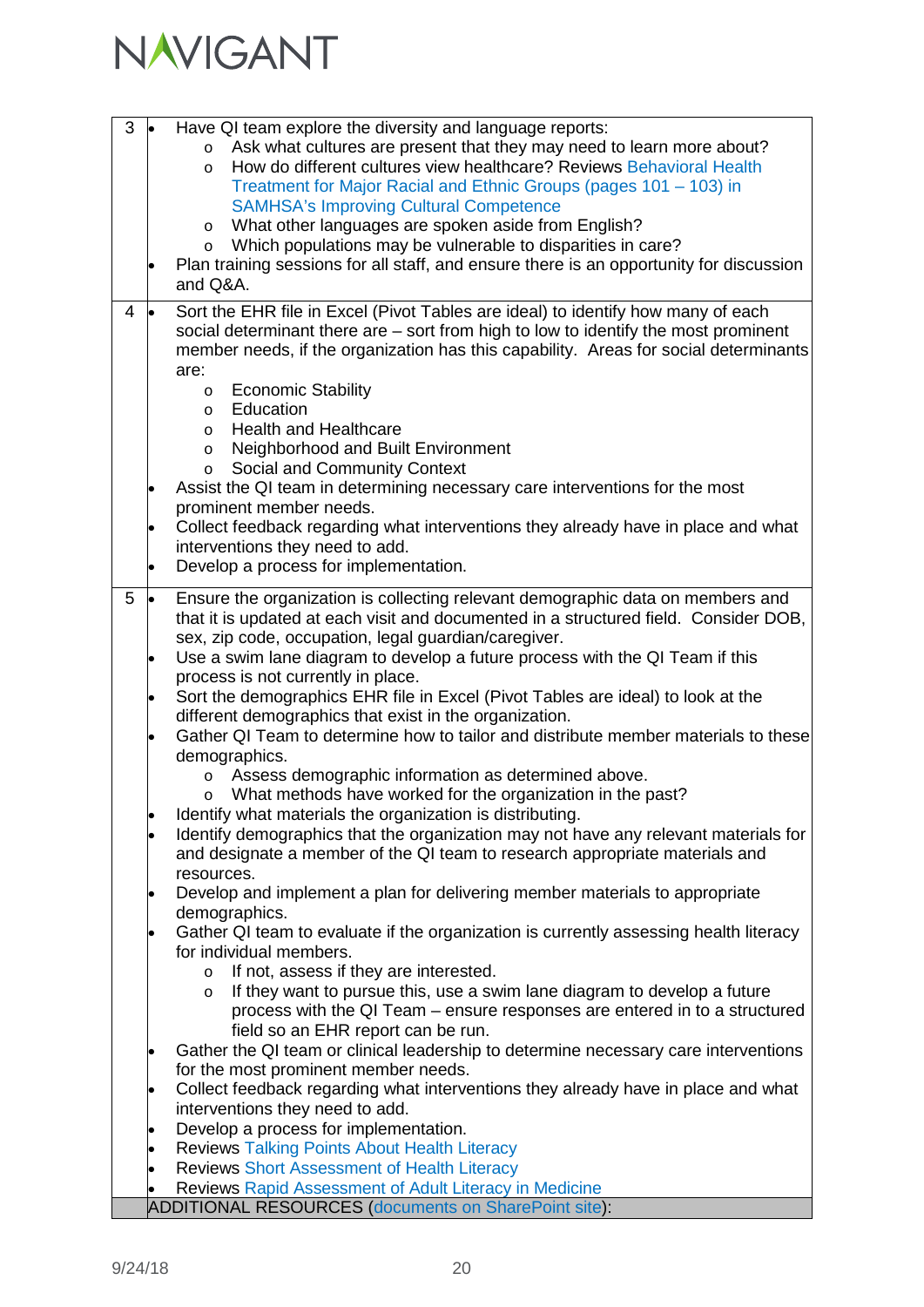

| 10 Attributes of Health Literate Healthcare Organizations (IOM)          |
|--------------------------------------------------------------------------|
| <b>AHRQ Health Literacy Universal Precautions toolkit</b>                |
| <b>Alliance for Health Reform Toolkit</b>                                |
| <b>Cultural Competence Resource Guide</b>                                |
| The SHARE Approach: Overcoming Communication Barriers with Your Patients |
| $(AHRQ)$ (pages $3-5$ )                                                  |
|                                                                          |

| <b>MODULE 7</b>                                               | KNOWING AND MANAGING YOUR POPULATION: EVIDENCE-BASED<br><b>DECISION SUPPORT</b>                                                                                                                                                                                                                                                                                                                                                                                                                                                                                                                                                                                                                                                                                                                                                                                                                                                                                                                                                                                                                                                                                                                                                                 |  |  |
|---------------------------------------------------------------|-------------------------------------------------------------------------------------------------------------------------------------------------------------------------------------------------------------------------------------------------------------------------------------------------------------------------------------------------------------------------------------------------------------------------------------------------------------------------------------------------------------------------------------------------------------------------------------------------------------------------------------------------------------------------------------------------------------------------------------------------------------------------------------------------------------------------------------------------------------------------------------------------------------------------------------------------------------------------------------------------------------------------------------------------------------------------------------------------------------------------------------------------------------------------------------------------------------------------------------------------|--|--|
| <b>SESSION</b><br>7C                                          | The organization incorporates evidence- based clinical decision support<br>across a variety of conditions to ensure effective and efficient care is<br>provided.                                                                                                                                                                                                                                                                                                                                                                                                                                                                                                                                                                                                                                                                                                                                                                                                                                                                                                                                                                                                                                                                                |  |  |
| $\bullet$<br>1                                                | <b>RECOMMENDED ATTENDEES:</b><br>Organizational management<br>Health Link lead/s<br><b>Site Supervisors</b><br>Any other key personnel overseeing implementation/training for Health Link<br>development<br>COACHING OBJECTIVES: Fundamental Organization Building Blocks<br>Implements evidence-based guidelines for care of:<br>Mental health condition<br>Substance use disorder<br>Chronic medical conditions<br>An acute condition<br>A condition related to unhealthy behaviors<br>Well child or adult care                                                                                                                                                                                                                                                                                                                                                                                                                                                                                                                                                                                                                                                                                                                               |  |  |
|                                                               | Overuse/appropriateness issues<br><b>COACHING STRATEGIES: Delivery Methods &amp; Activities (documents on SharePoint site)</b>                                                                                                                                                                                                                                                                                                                                                                                                                                                                                                                                                                                                                                                                                                                                                                                                                                                                                                                                                                                                                                                                                                                  |  |  |
| 1<br><b>lo</b><br>address.<br>$\circ$<br>$\circ$<br>$\bullet$ | Works with the QI team to identify conditions that the organization wants to<br>Identifies the source of the evidence-based guidelines for each condition.<br>Identifies elements that the organization wants to incorporate into the EHR, if<br>feasible, to be reminded of when the member comes in to the office.<br>Examples of evidence-based guidelines could be:<br>Reminders that pop up or alert the care team of a member need such as<br>when a member with Depression comes into the office the EHR may alert<br>staff to ensure a PHQ-9 is completed.<br>Templates or shortlists (examples provided in Additional Resources) that act<br>as a checklist – for example a bipolar shortlist that the care team opens<br>when a member with bipolar disorder comes in to the office that walks them<br>through the evidence-based details of that type of visit.<br>Other conditions will require customization.<br>Develops a workflow for the use of evidence-based guidelines.<br>Ensure that triage has access to these reminders - if a member calls for a non-<br>regular behavioral health visit, staff can identify other services they are overdue for<br>and ensure that enough time is scheduled to complete all services. |  |  |
|                                                               | <b>ADDITIONAL RESOURCES (documents on SharePoint site):</b><br><b>Annual Registry Schedule example (pediatric)</b>                                                                                                                                                                                                                                                                                                                                                                                                                                                                                                                                                                                                                                                                                                                                                                                                                                                                                                                                                                                                                                                                                                                              |  |  |
|                                                               | <b>Population Health Management Examples List</b>                                                                                                                                                                                                                                                                                                                                                                                                                                                                                                                                                                                                                                                                                                                                                                                                                                                                                                                                                                                                                                                                                                                                                                                               |  |  |
|                                                               | <b>Example Patients Needing Services Outreach via Portal</b>                                                                                                                                                                                                                                                                                                                                                                                                                                                                                                                                                                                                                                                                                                                                                                                                                                                                                                                                                                                                                                                                                                                                                                                    |  |  |
|                                                               | <b>Example EHR Preventative Services</b>                                                                                                                                                                                                                                                                                                                                                                                                                                                                                                                                                                                                                                                                                                                                                                                                                                                                                                                                                                                                                                                                                                                                                                                                        |  |  |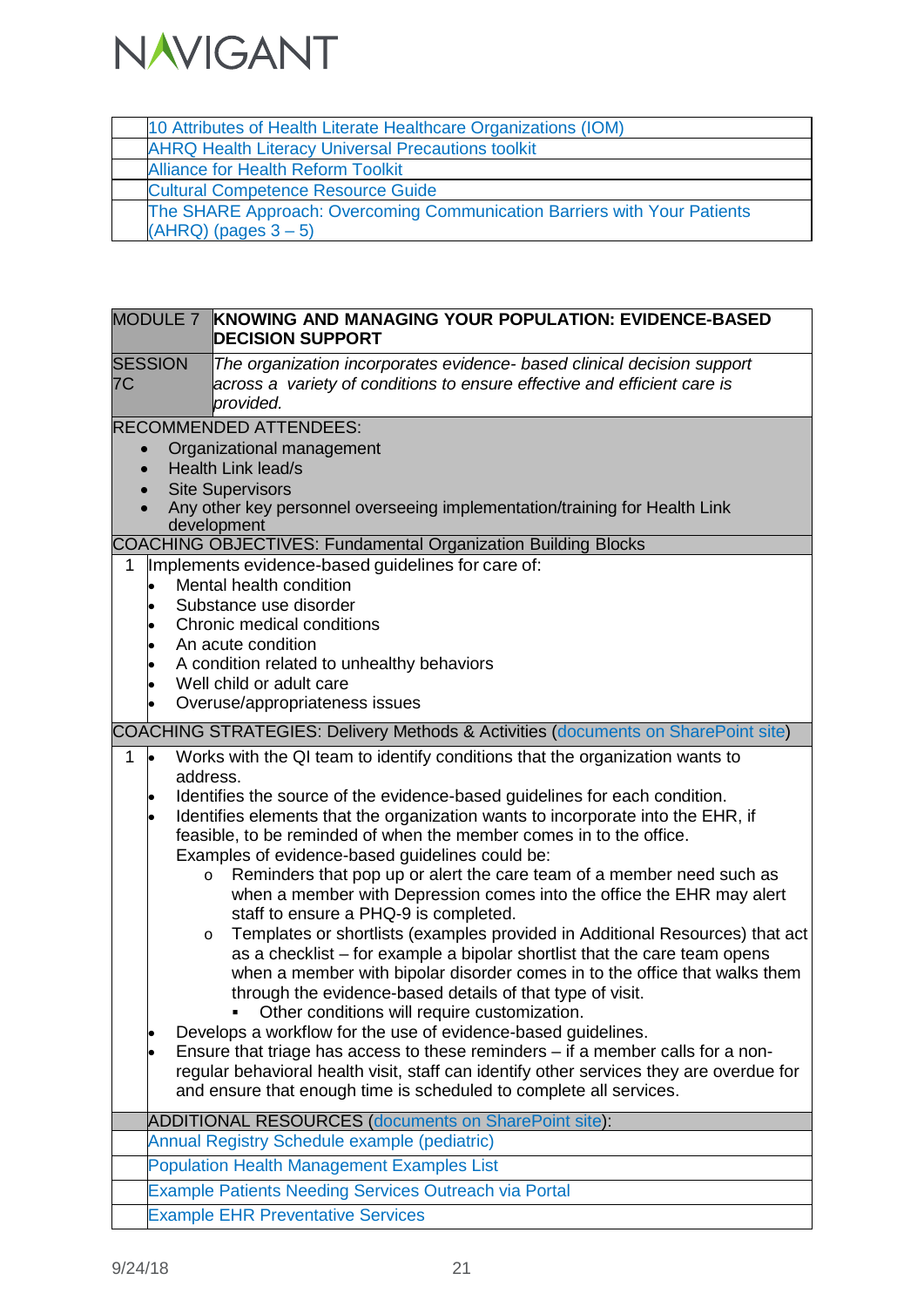

Annual Registry Schedule Example

|                |           |                 | <b>Example EHR Lists Needing Chronic Care Follow-Up</b>                                                                                          |
|----------------|-----------|-----------------|--------------------------------------------------------------------------------------------------------------------------------------------------|
|                |           |                 | AHRQ The Medical Home - What We Know                                                                                                             |
|                |           |                 | Behavioral Health Homes for People with Mental Health & Substance Use Conditions,                                                                |
|                |           | pgs. 10-11      |                                                                                                                                                  |
|                |           |                 |                                                                                                                                                  |
|                |           |                 |                                                                                                                                                  |
|                |           |                 |                                                                                                                                                  |
|                |           | <b>MODULE 7</b> | <b>KNOWING AND MANAGING YOUR POPULATION: COMMUNITY</b>                                                                                           |
|                |           |                 | <b>RESOURCES</b>                                                                                                                                 |
| <b>SESSION</b> |           |                 | The organization identifies/considers and establishes connections to                                                                             |
| 7D             |           |                 | community resources to collaborate and direct members to needed                                                                                  |
|                |           |                 | support.                                                                                                                                         |
|                |           |                 | <b>RECOMMENDED ATTENDEES:</b>                                                                                                                    |
|                |           |                 | Organizational management                                                                                                                        |
|                |           |                 | <b>Health Link lead/s</b>                                                                                                                        |
|                |           |                 | <b>Site Supervisors</b>                                                                                                                          |
|                |           |                 | Any other key personnel overseeing implementation/training for Health Link                                                                       |
|                |           |                 | development                                                                                                                                      |
|                |           |                 | <b>COACHING OBJECTIVES: Fundamental Organization Building Blocks</b>                                                                             |
| 1.             |           |                 | Uses information on the population served by the organization to prioritize needed<br>community resources.                                       |
| $\overline{2}$ |           |                 | Provides access to educational resources, such as materials, peer-support sessions,                                                              |
|                |           |                 | group classes, online self-management tools or programs, faith-based organizations,                                                              |
|                |           | and schools.    |                                                                                                                                                  |
| 3              |           |                 | Provides primary care (inclusive of oral health) education resources to members.                                                                 |
| 4              |           |                 | Adopts shared decision-making aids for preference-sensitive conditions.                                                                          |
| 5              |           |                 | Engages with schools or intervention agencies in the community.                                                                                  |
| 6              |           |                 | Routinely maintains a current community resource list.                                                                                           |
| $\overline{7}$ |           |                 | Assesses the usefulness of community support resources.                                                                                          |
|                |           |                 | <b>COACHING STRATEGIES: Delivery Methods &amp; Activities (documents on SharePoint site)</b>                                                     |
| 1              | $\bullet$ |                 | Identifies community resources that are available to support the population served                                                               |
|                |           |                 | by the organization.                                                                                                                             |
|                |           |                 | Prioritizes resources based upon the percentage of the organization's population                                                                 |
|                |           |                 | that may use the resource (high priority $=$ resources most likely to be used by                                                                 |
|                |           |                 | population served).                                                                                                                              |
|                |           |                 | Works with the QI team to develop a workflow for how the organization will give the                                                              |
|                |           |                 | appropriate resource to the appropriate member population.<br>Determines how the organization will track resources that are given to the members |
|                |           |                 | - is there a way to document this in a structured field in the EHR?                                                                              |
| $\overline{2}$ | þ         |                 | Identifies available educational resources.                                                                                                      |
|                |           |                 | Ensures that these resources are up to date.                                                                                                     |
|                |           |                 | Sets up a process to update this resource list regularly.                                                                                        |
|                |           |                 | Makes note of resources that take insurance or have other eligibility criteria.                                                                  |
|                |           |                 | Works with the QI team to develop a workflow for how the organization will give the                                                              |
|                |           |                 | appropriate resource to the appropriate member population.                                                                                       |
|                |           |                 | Example of educational resources and self-management tools for a member in a                                                                     |
|                |           |                 | behavioral health home could include things such as linkages to community                                                                        |
|                |           |                 | resources or strategies such as mood journaling for members with depression.                                                                     |
| 3              | lo        |                 | Identifies available primary care resources.                                                                                                     |
|                | $\bullet$ |                 | Ensures that these resources are up to date.                                                                                                     |
|                |           |                 | Sets up a process to update this resource list regularly.                                                                                        |
|                |           |                 | Makes note of resources (e.g., which providers accept TennCare or have other                                                                     |
|                |           |                 | eligibility criteria).                                                                                                                           |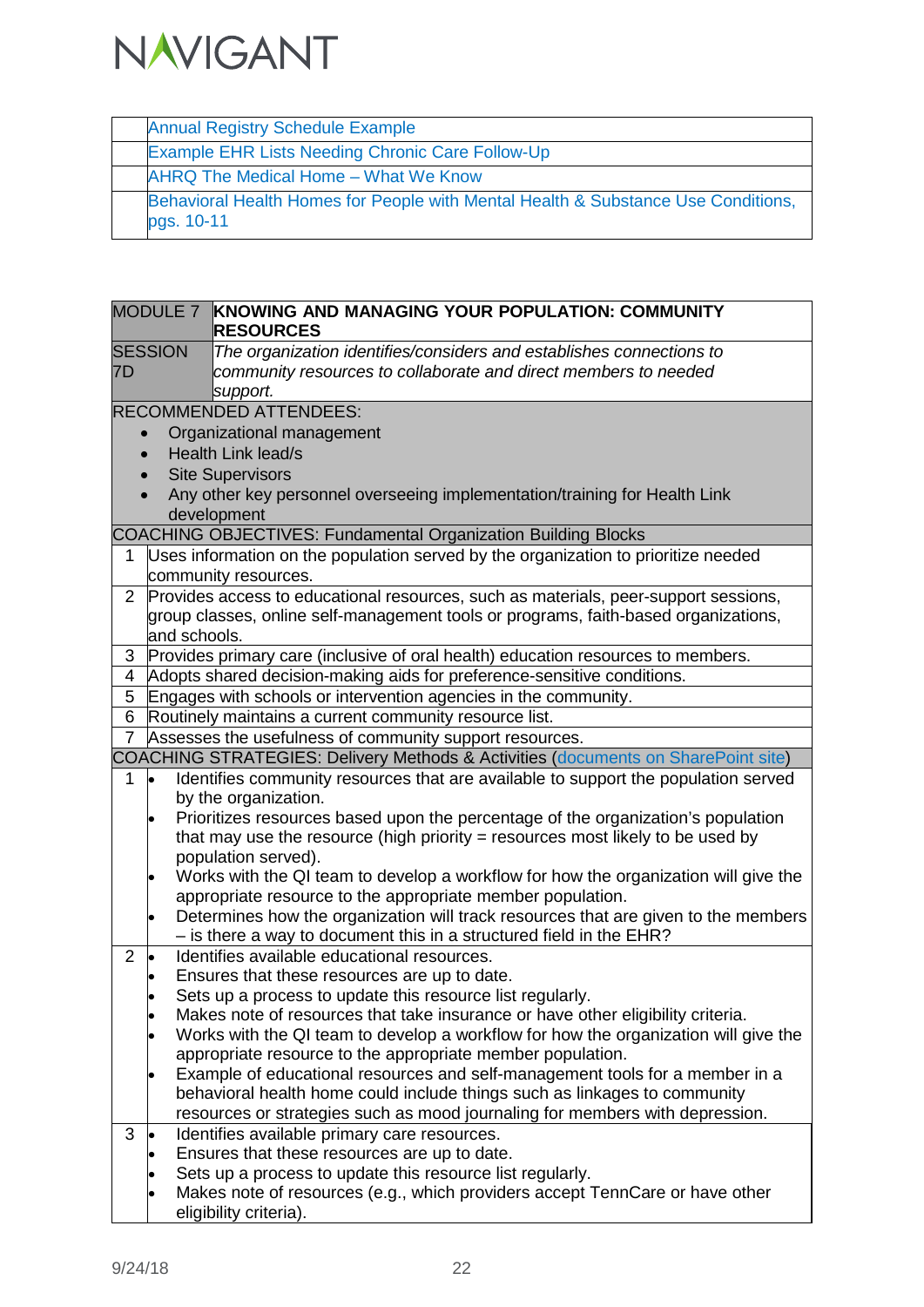

|                |           | Works with the QI team to develop a workflow for how the organization will give the<br>appropriate resource to the appropriate member population.                      |
|----------------|-----------|------------------------------------------------------------------------------------------------------------------------------------------------------------------------|
| 4              |           | Determines member populations that may benefit from a shared decision-making                                                                                           |
|                |           | tool.                                                                                                                                                                  |
|                |           | Reviews evidence-based shared decision-making tools from                                                                                                               |
|                |           | https://decisionaid.ohri.ca/AZinvent.php.                                                                                                                              |
|                |           | Identifies tools that meet the population needs                                                                                                                        |
|                |           | Develops a workflow for how the organization will use the decision-making tool and                                                                                     |
| 5              |           | support the member in understanding it and completing it.<br>Identifies if the organization currently:                                                                 |
|                | <b>le</b> | Has a relationship with a school nurse, social worker or counselor?<br>$\circ$                                                                                         |
|                |           | Is a member of a school board or advocacy group?<br>$\circ$                                                                                                            |
|                |           | Has a partnership with DSS, mediation agencies, non-profit groups that support<br>$\circ$                                                                              |
|                |           | underserved children such as Head Start or County Partnerships for Children?                                                                                           |
|                | lo        | If not, identifies if the community has a Student Services Director who may be able                                                                                    |
|                |           | to support the organization in identifying opportunities for the organization to                                                                                       |
|                |           | connect with healthcare-related programs or initiatives in the community.                                                                                              |
|                |           | Assigns QI Team member(s) to meet with directors of identified programs to discuss                                                                                     |
|                |           | how the organization and the school or agency can support each other.                                                                                                  |
|                |           | Identifies opportunities to collaborate at each meeting and work towards developing                                                                                    |
|                |           | a workflow that can support the partnership.                                                                                                                           |
| 6              | $\bullet$ | Ensures there is a follow up meeting at least annually to maintain the relationship.<br>Develops a list of current community resources. Be aware that resources change |
|                |           | frequently.                                                                                                                                                            |
|                |           | Sets up a process to maintain this list regularly. Consider the use of established                                                                                     |
|                |           | community resource lists. (e.g., Tennessee 2-1-1                                                                                                                       |
|                |           | http://tn211.mycommunitypt.com/)                                                                                                                                       |
|                |           | <b>SQUARE Program (Suicide, Questions, Answers and Resources)</b>                                                                                                      |
|                |           | National Suicide Prevention Lifeline: 1-800-273-8255                                                                                                                   |
|                |           | Refer to resources in Session 7A Strategy 3                                                                                                                            |
| $\overline{7}$ |           | Gathers feedback from members about the resources to which they have been                                                                                              |
|                |           | referred.<br>Uses member satisfaction survey or qualitative feedback.                                                                                                  |
|                |           | Uses this feedback to initiate PDSAs that assess and direct resources                                                                                                  |
|                |           | appropriately.                                                                                                                                                         |
|                |           | <b>ADDITIONAL RESOURCES (documents on SharePoint site):</b>                                                                                                            |
|                |           | Tennessee Continua of Care Regions https://www.tn.gov/behavioral-health/mental-                                                                                        |
|                |           | health-services/housing---homeless-services/housing---homeless-services/tennessee-                                                                                     |
|                |           | continua-of-care-regions.html                                                                                                                                          |
|                |           | Coordinating Care for Adults with Complex Care Needs in the Patient-Centered Medical                                                                                   |
|                |           | Home - Challenges and Solutions (AHRQ)                                                                                                                                 |
|                |           | <b>Obesity Education</b>                                                                                                                                               |
|                |           | Care Coordination for Children with Complex Special Health Care Needs                                                                                                  |
|                |           | <b>Obesity Self-Management Tracking Tool</b>                                                                                                                           |
|                |           | Cope-Cake: Coping Skills Worksheets and Game<br>Positive Self-Talk / Coping Thoughts Worksheet                                                                         |
|                |           | Have I Got a Problem: How to Improve Coping Skills                                                                                                                     |
|                |           | https://www.haveigotaproblem.com/download/191/How-To-Improve-Coping-Skills                                                                                             |
|                |           | 99 Coping Skills                                                                                                                                                       |

| <i>IVI</i> vuuv v |                                                                                                                            |
|-------------------|----------------------------------------------------------------------------------------------------------------------------|
|                   | MODULE 8 PERSON-CENTERED ACCESS AND CONTINUITY                                                                             |
| 8A                | SESSION The organization seeks to enhance access by providing appointments and<br>clinical advice based on members' needs. |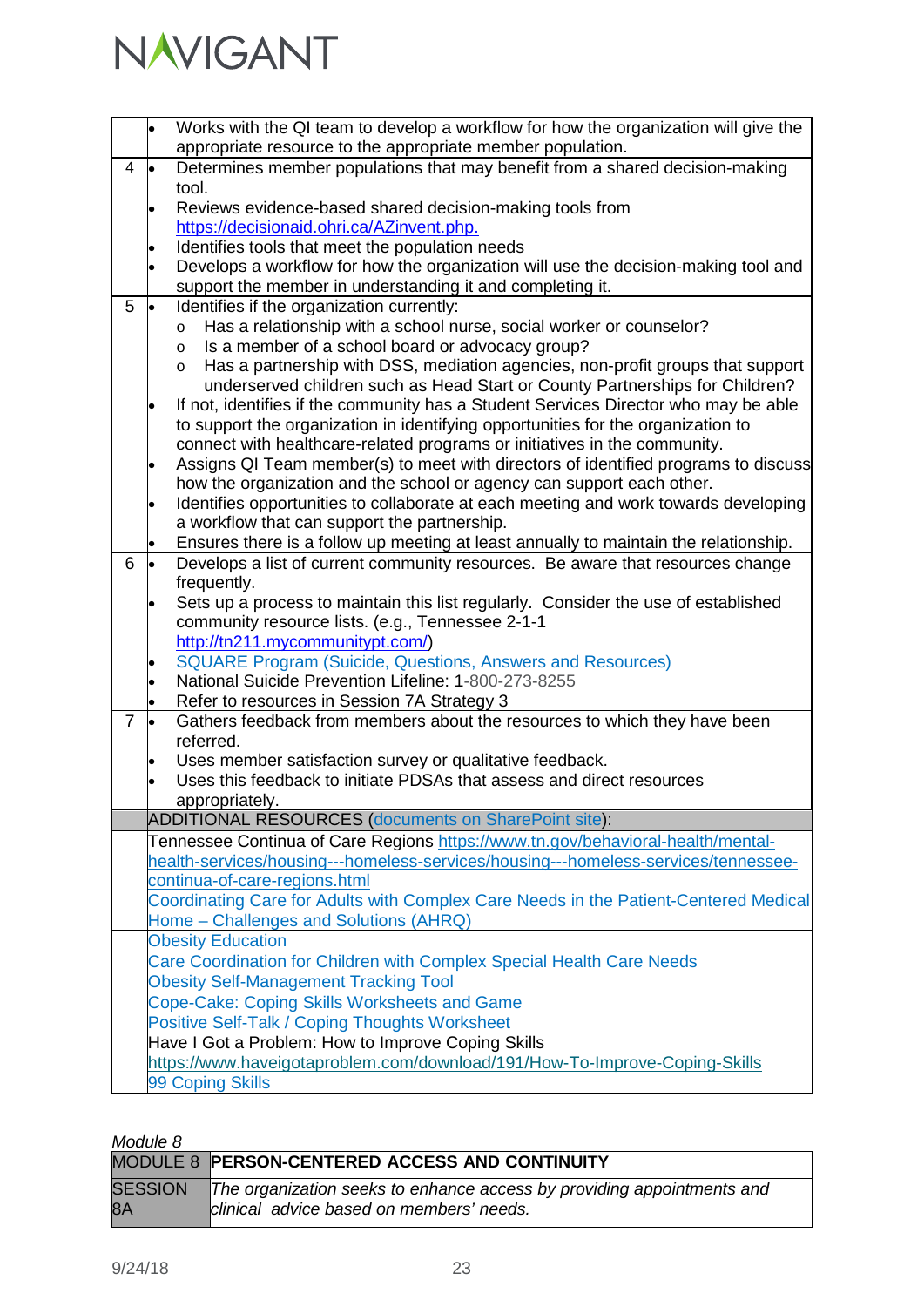

|                |                                                                                           | <b>RECOMMENDED ATTENDEES:</b>                                                                           |  |  |
|----------------|-------------------------------------------------------------------------------------------|---------------------------------------------------------------------------------------------------------|--|--|
|                | Organizational management                                                                 |                                                                                                         |  |  |
|                | Health Link lead/s                                                                        |                                                                                                         |  |  |
|                | <b>Site Supervisors</b>                                                                   |                                                                                                         |  |  |
|                | Any other key personnel overseeing implementation/training for Health Link<br>development |                                                                                                         |  |  |
| $\mathbf 1$    |                                                                                           | Review processes for assessing needs and preferences of the member population.                          |  |  |
| $\overline{2}$ |                                                                                           | Develop a process for same-day appointments                                                             |  |  |
| 3              |                                                                                           | Develop a process for after-hour crisis care service and coordination                                   |  |  |
| 4              |                                                                                           | Review process for providing timely clinical advice by telephone                                        |  |  |
| 5              |                                                                                           | Documents clinical advice in member records.                                                            |  |  |
| 6              |                                                                                           | Review process for scheduling routine appointments, requesting prescription refills, and                |  |  |
|                |                                                                                           | referrals                                                                                               |  |  |
|                |                                                                                           | COACHING STRATEGIES: Delivery Methods & Activities (documents on SharePoint site)                       |  |  |
| 1              | þ                                                                                         | Consider developing a Patient Advisory Group/Committee                                                  |  |  |
|                | $\bullet$                                                                                 | Review care plan                                                                                        |  |  |
|                | $\bullet$                                                                                 | Work with organization to develop a member satisfaction survey to gather member                         |  |  |
|                |                                                                                           | qualitative feedback to determine new areas of focus                                                    |  |  |
| $\overline{2}$ | <b>lo</b>                                                                                 | Ask organization about its availability for same-day appointment access                                 |  |  |
|                |                                                                                           | If organization does not have same-day appointment assess how can this<br>$\circ$<br>service be offered |  |  |
|                |                                                                                           | Have organization run a report for no-shows or ask how this is being tracked if a                       |  |  |
|                |                                                                                           | report is unavailable.                                                                                  |  |  |
|                |                                                                                           | Discuss the reason for no-show appointments and how same-day access is                                  |  |  |
|                |                                                                                           | beneficial if not already implemented                                                                   |  |  |
|                | $\bullet$                                                                                 | <b>Review Open Access Scheduling</b>                                                                    |  |  |
|                | $\bullet$                                                                                 | Have organization develop a same-day scheduling policy if one is not in place.                          |  |  |
|                |                                                                                           | <b>Member Access Same Day Appointment Policy</b>                                                        |  |  |
|                |                                                                                           | Discuss how to appropriately notify members about same day appointment                                  |  |  |
|                |                                                                                           | availability.                                                                                           |  |  |
|                |                                                                                           | Develop/review same-day transportation issues or concerns<br>$\circ$                                    |  |  |
|                |                                                                                           | Using informal supports                                                                                 |  |  |
|                |                                                                                           | Contacting the MCO transportation line<br>$\overline{\phantom{a}}$                                      |  |  |
|                |                                                                                           | <b>Collaboration with Care Coordinator</b><br>$\overline{\phantom{a}}$                                  |  |  |
|                |                                                                                           | Other agency transportation options                                                                     |  |  |
|                |                                                                                           | Reassess member preferences and needs regularly to ensure needs are met.                                |  |  |
|                |                                                                                           | Discussion during check-in visits<br>$\circ$                                                            |  |  |
|                |                                                                                           | Discussion during team meetings<br>$\circ$                                                              |  |  |
|                |                                                                                           | During review of treatment plan<br>$\bigcirc$                                                           |  |  |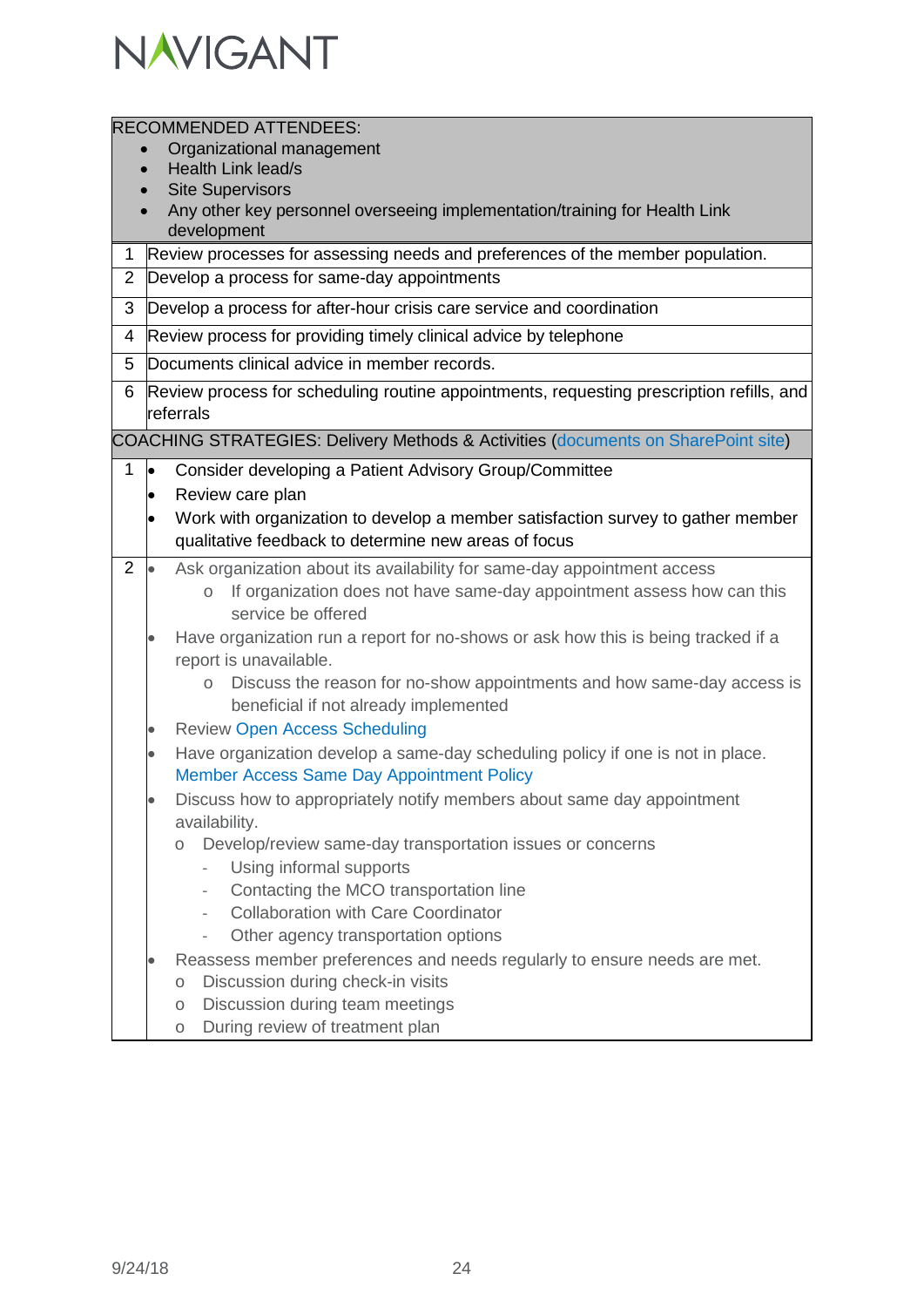

| 3 |                                                      | Have organization determine member and/or caregiver needs and preferences for<br>after-hours care.                                                                                                             |  |
|---|------------------------------------------------------|----------------------------------------------------------------------------------------------------------------------------------------------------------------------------------------------------------------|--|
|   |                                                      | Review of crisis services in the area                                                                                                                                                                          |  |
|   |                                                      | Discuss how members and/or caregivers will be made of aware of their local crisis<br>provider                                                                                                                  |  |
|   |                                                      | Discuss how to educate members and/or caregiver about when and how to utilize<br>crisis services.                                                                                                              |  |
|   |                                                      | Discussion of how care coordinator will follow-up with crisis provider to get updated<br>information                                                                                                           |  |
|   |                                                      | Review policy for adding crisis episode to member's EHR                                                                                                                                                        |  |
|   |                                                      | Ensure there is a process for care coordinator to follow-up with member and/or<br>caregiver after crisis episode                                                                                               |  |
|   |                                                      | Develop safety plan if necessary/Review and/or revise current safety plan if needed.<br>Develop a process for using the CCT to check the ADT feeds                                                             |  |
| 4 |                                                      | Have organization develop a policy that states the organization's defined response<br>time to providing clinical advice by phone during office hours: Member Access<br><b>Same Day Appointment Policy</b>      |  |
|   |                                                      | Review best practices regarding care coordinator's availability<br>$\circ$                                                                                                                                     |  |
|   |                                                      | Discuss how organization ensures members are aware of the expected response<br>time.                                                                                                                           |  |
|   |                                                      | Work with organization to tracks (at least annually) the organization's response rate<br>to assess if the organization is meeting the policy requirements: Clinical Advice<br>Response Time Log                |  |
|   |                                                      | Evaluate data and reassess workflow or defined response time as needed.                                                                                                                                        |  |
| 5 |                                                      | Have organization perform random chart audits to identify if clinical advice is being<br>documented in EHR                                                                                                     |  |
|   |                                                      | Have organization interview staff to find out if there are common barriers to<br>documentation that can be addressed by the QI Team.                                                                           |  |
| 6 |                                                      | Have organization identify their process for scheduling appointments<br>Have organization identify how they notify members and/or caregivers about how<br>they can schedule appointments with the organization |  |
|   |                                                      | Have organization identify how they educate members and/or caregivers about how<br>they can request prescription refills                                                                                       |  |
|   |                                                      | Have organization identify how they evaluate data and reassess workflow or defined                                                                                                                             |  |
|   |                                                      | response time as needed                                                                                                                                                                                        |  |
|   | ADDITIONAL RESOURCES (documents on SharePoint site): |                                                                                                                                                                                                                |  |
|   |                                                      | FPM The Outcomes of Open Access Scheduling                                                                                                                                                                     |  |
|   | <b>AHRQ Open Access Scheduling</b>                   |                                                                                                                                                                                                                |  |
|   | <b>Member Access Survey</b>                          |                                                                                                                                                                                                                |  |
|   | <b>Risk Stratification Information</b>               |                                                                                                                                                                                                                |  |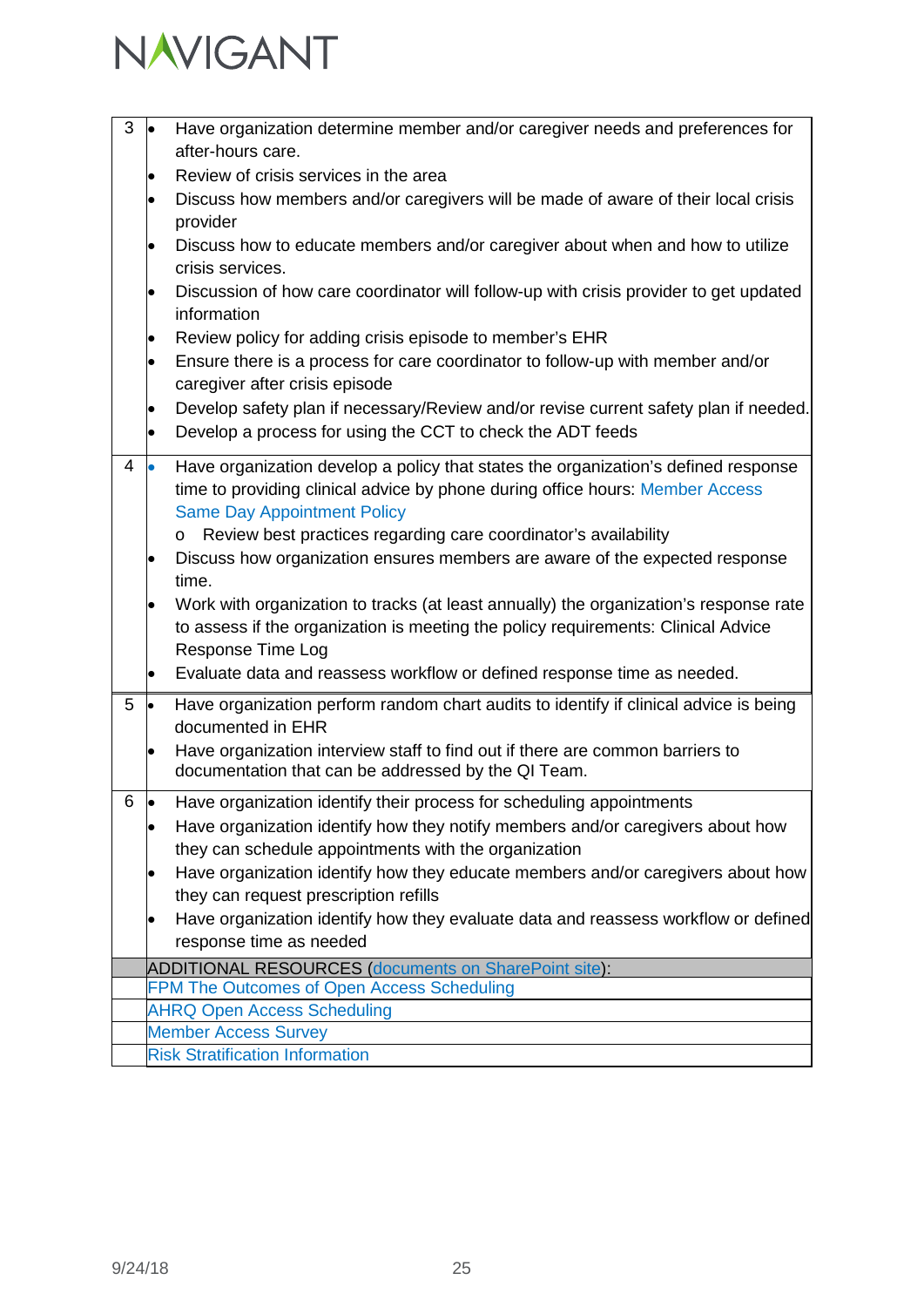| Module 9                                        |                                                                                    |                                                                                                                                                                                        |  |  |  |
|-------------------------------------------------|------------------------------------------------------------------------------------|----------------------------------------------------------------------------------------------------------------------------------------------------------------------------------------|--|--|--|
| MODULE <sub>9</sub>                             |                                                                                    | <b>QUALITY IMPROVEMENT: THE QUALITY IMPROVEMENT TEAM</b>                                                                                                                               |  |  |  |
| <b>SESSION</b><br><b>9A</b>                     |                                                                                    | The organization has a quality improvement team whose structure and<br>function is effective in improving quality and bringing about change.                                           |  |  |  |
|                                                 |                                                                                    | <b>RECOMMENDED ATTENDEES:</b>                                                                                                                                                          |  |  |  |
|                                                 |                                                                                    | Organizational management                                                                                                                                                              |  |  |  |
|                                                 |                                                                                    | Health Link lead/s                                                                                                                                                                     |  |  |  |
|                                                 |                                                                                    | <b>Site Supervisors</b>                                                                                                                                                                |  |  |  |
|                                                 |                                                                                    | Organizational quality improvement personnel                                                                                                                                           |  |  |  |
|                                                 |                                                                                    | Any other key personnel overseeing implementation/training for Health Link                                                                                                             |  |  |  |
|                                                 | development                                                                        | <b>COACHING OBJECTIVES: Fundamental Organization Building Blocks</b>                                                                                                                   |  |  |  |
| 1                                               |                                                                                    | Determines current state of quality improvement efforts within the organization.                                                                                                       |  |  |  |
| $\overline{2}$                                  |                                                                                    | Clarifies the definition of quality improvement.                                                                                                                                       |  |  |  |
|                                                 |                                                                                    |                                                                                                                                                                                        |  |  |  |
| 3                                               |                                                                                    | Develops a Charter for the QI team that explains the purpose of the team and the<br>member composition of the team; ensures that there is an engaged provider<br>champion on the team. |  |  |  |
| 4                                               |                                                                                    | Develops roles & responsibilities for the team.                                                                                                                                        |  |  |  |
| 5                                               |                                                                                    | Employs start up strategies that enhance the ability of the team to be successful.                                                                                                     |  |  |  |
| 6                                               |                                                                                    | Establishing a quality improvement point person at the MCOs for the organization.                                                                                                      |  |  |  |
| $\overline{7}$                                  |                                                                                    | Implements ongoing process for identification of rapid-cycle improvement initiatives                                                                                                   |  |  |  |
|                                                 |                                                                                    | for the quality improvement plan.                                                                                                                                                      |  |  |  |
| 8                                               | For organizations without a quality improvement team, determines opportunities for |                                                                                                                                                                                        |  |  |  |
|                                                 |                                                                                    | establishing a team for addressing strategies for improving quality and bringing about                                                                                                 |  |  |  |
|                                                 | change.                                                                            |                                                                                                                                                                                        |  |  |  |
|                                                 |                                                                                    | <b>COACHING STRATEGIES: Delivery Methods &amp; Activities (documents on SharePoint site)</b>                                                                                           |  |  |  |
| 1                                               |                                                                                    | Reviews the Health Link organization's responses to the TennCare Health Link Initial<br>Assessment, Section 2 Quality Improvement (QI) Optimization, with the Health Link              |  |  |  |
|                                                 | Administrator/lead.                                                                |                                                                                                                                                                                        |  |  |  |
|                                                 | $\bullet$                                                                          | Determine whether the responses represent the accurate current state of quality                                                                                                        |  |  |  |
|                                                 |                                                                                    | improvement activities within the organization.                                                                                                                                        |  |  |  |
|                                                 | $\bullet$                                                                          | Have the Health Link Administrator/lead provide an overview of the organization's                                                                                                      |  |  |  |
|                                                 |                                                                                    | quality improvement process, and any updates to quality improvement activities                                                                                                         |  |  |  |
|                                                 |                                                                                    | within the organization based on Health Link requirements, if applicable.                                                                                                              |  |  |  |
| $\overline{2}$                                  |                                                                                    | Review the principles of quality improvement.                                                                                                                                          |  |  |  |
|                                                 | $\bullet$                                                                          | Share Institute for Healthcare Improvement (IHI) video: Dr. Mike Evans: An                                                                                                             |  |  |  |
|                                                 |                                                                                    | <b>Illustrated Look at Quality Improvement</b>                                                                                                                                         |  |  |  |
|                                                 |                                                                                    | (http://www.ihi.org/resources/Pages/AudioandVideo/MikeEvansVideoQIHealthCar                                                                                                            |  |  |  |
|                                                 | e.aspx)                                                                            |                                                                                                                                                                                        |  |  |  |
|                                                 |                                                                                    | Works with QI team to understand the importance of quality improvement for                                                                                                             |  |  |  |
| 3                                               |                                                                                    | successful integrated health models of care<br>Works with the Health Link Administrator and QI lead with the broader QI team and                                                       |  |  |  |
|                                                 |                                                                                    | select others from the organization to develop a QI Team Charter. The Charter                                                                                                          |  |  |  |
|                                                 | should identify:                                                                   |                                                                                                                                                                                        |  |  |  |
|                                                 | $\bullet$                                                                          | Who is leading the team?                                                                                                                                                               |  |  |  |
| Who are the team members?<br>$\bullet$          |                                                                                    |                                                                                                                                                                                        |  |  |  |
|                                                 | $\bullet$                                                                          | Who is the psychiatric provider champion?                                                                                                                                              |  |  |  |
|                                                 | $\bullet$                                                                          | What is the purpose of the team?                                                                                                                                                       |  |  |  |
|                                                 | What is the scope of the work?<br>$\bullet$                                        |                                                                                                                                                                                        |  |  |  |
| What measure(s) will show success?<br>$\bullet$ |                                                                                    |                                                                                                                                                                                        |  |  |  |
|                                                 | $\bullet$                                                                          | What is the timeline for this work?                                                                                                                                                    |  |  |  |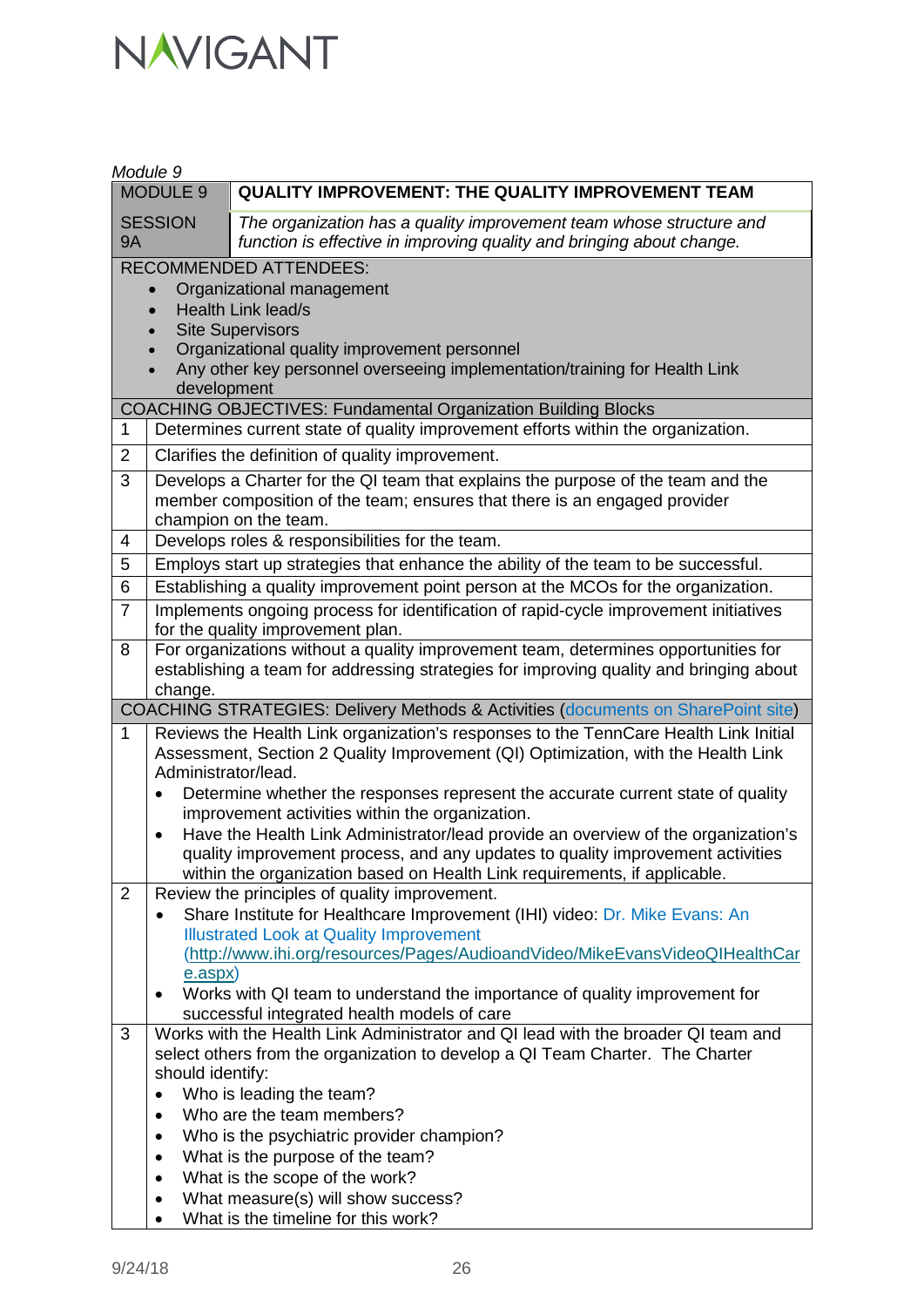

| <b>MODULE 9</b>             |                                                                                                                                                                                                                                                               | <b>QUALITY IMPROVEMENT: THE QUALITY IMPROVEMENT TEAM</b>                                                                                                                                                                                                                                                                                                                                                                                                                        |  |
|-----------------------------|---------------------------------------------------------------------------------------------------------------------------------------------------------------------------------------------------------------------------------------------------------------|---------------------------------------------------------------------------------------------------------------------------------------------------------------------------------------------------------------------------------------------------------------------------------------------------------------------------------------------------------------------------------------------------------------------------------------------------------------------------------|--|
| <b>SESSION</b><br><b>9A</b> |                                                                                                                                                                                                                                                               | The organization has a quality improvement team whose structure and<br>function is effective in improving quality and bringing about change.                                                                                                                                                                                                                                                                                                                                    |  |
|                             | $\bullet$<br>$\bullet$                                                                                                                                                                                                                                        | How to complete a Project Charter; Template Project Charter<br>Have the Health Link Administrator/lead and the Provider Champion to share the<br>project charter with the organization's providers and staff.<br>Educates the QI Team on the responsibilities of each role on the team.<br><b>QI Team Roles &amp; Responsibilities</b>                                                                                                                                          |  |
| 4                           | $\bullet$<br>$\bullet$                                                                                                                                                                                                                                        | Works with the Health Link Administrator/lead and other key organization<br>leadership staff to identify a provider champion for the Health Link project.<br>Establishes a plan that ensures the Health Link provider champion is<br>knowledgeable about Health Link, and about his/her role in the process. This<br>could be done in a one on one training session or with all the members of the QI<br>team learning together.<br><b>QI Team Roles &amp; Responsibilities</b> |  |
| 5                           | $\bullet$<br>$\bullet$                                                                                                                                                                                                                                        | Reviews Forming a Quality Improvement Team at a Practice in AHRQ Practice<br>Facilitation Handbook https://www.ahrq.gov/professionals/prevention-chronic-<br>care/improve/system/pfhandbook/mod14.html<br>Reviews IHI Open School Measuring for Improvement for establishing measures                                                                                                                                                                                           |  |
| 6                           | $\bullet$<br>٠<br>$\bullet$                                                                                                                                                                                                                                   | Ensures efficient meetings by following the preparation schedule as described in<br>the Anatomy of a Meeting document.<br>Develops team rules to guide meetings and enhance conversation.<br><b>Team Ground Rules</b><br>Uses an agenda for every meeting. Agenda Template<br>Uses evidence based techniques for assuring team consensus.                                                                                                                                       |  |
| $\overline{7}$              | <b>Consensus Seeking Model of Decision Making</b><br>Works with the QI Team to develop process for identifying opportunities to improve<br>and provides examples of typical processes that will likely contribute to the success<br>of Health Link providers. |                                                                                                                                                                                                                                                                                                                                                                                                                                                                                 |  |
| 8                           |                                                                                                                                                                                                                                                               | Reviews Forming a Quality Improvement Team at a Practice in AHRQ Practice<br>Facilitation Handbook https://www.ahrq.gov/professionals/prevention-chronic-<br>care/improve/system/pfhandbook/mod14.html                                                                                                                                                                                                                                                                          |  |
|                             |                                                                                                                                                                                                                                                               | <b>ADDITIONAL RESOURCES (documents on SharePoint site):</b>                                                                                                                                                                                                                                                                                                                                                                                                                     |  |
|                             |                                                                                                                                                                                                                                                               | The Team Handbook, authored by Scholtes, Joiner & Streibel                                                                                                                                                                                                                                                                                                                                                                                                                      |  |
|                             |                                                                                                                                                                                                                                                               | <b>Getting Ready for Change Self-Assessment</b>                                                                                                                                                                                                                                                                                                                                                                                                                                 |  |
|                             | <b>Project Charter</b>                                                                                                                                                                                                                                        |                                                                                                                                                                                                                                                                                                                                                                                                                                                                                 |  |
|                             |                                                                                                                                                                                                                                                               | PHiiT Activities Aligned with NCQA 2017 PCMH Standards (TNAAP)                                                                                                                                                                                                                                                                                                                                                                                                                  |  |
|                             |                                                                                                                                                                                                                                                               | Aligning PHiiT Activities with NCQA 2017 PCMH Standards Practice Support Call<br>slide deck 1/11/18 (TNAAP)                                                                                                                                                                                                                                                                                                                                                                     |  |

| <b>MODULE</b><br>9   | <b>QUALITY IMPROVEMENT: METHODS AND TOOLS</b>                                                                                                                                                                                                                        |
|----------------------|----------------------------------------------------------------------------------------------------------------------------------------------------------------------------------------------------------------------------------------------------------------------|
| <b>SESSION</b><br>9B | The organization uses proven quality improvement methodologies and tools<br>to bring about change and positively impact outcomes.<br>Driver Diagrams, Institute for Healthcare<br>Improvement (IHI) Model for Improvement &<br>the Plan, Do, Study, Act (PDSA) Cycle |
|                      | <b>RECOMMENDED ATTENDEES:</b>                                                                                                                                                                                                                                        |
|                      | Organizational management                                                                                                                                                                                                                                            |
|                      | Health Link lead/s                                                                                                                                                                                                                                                   |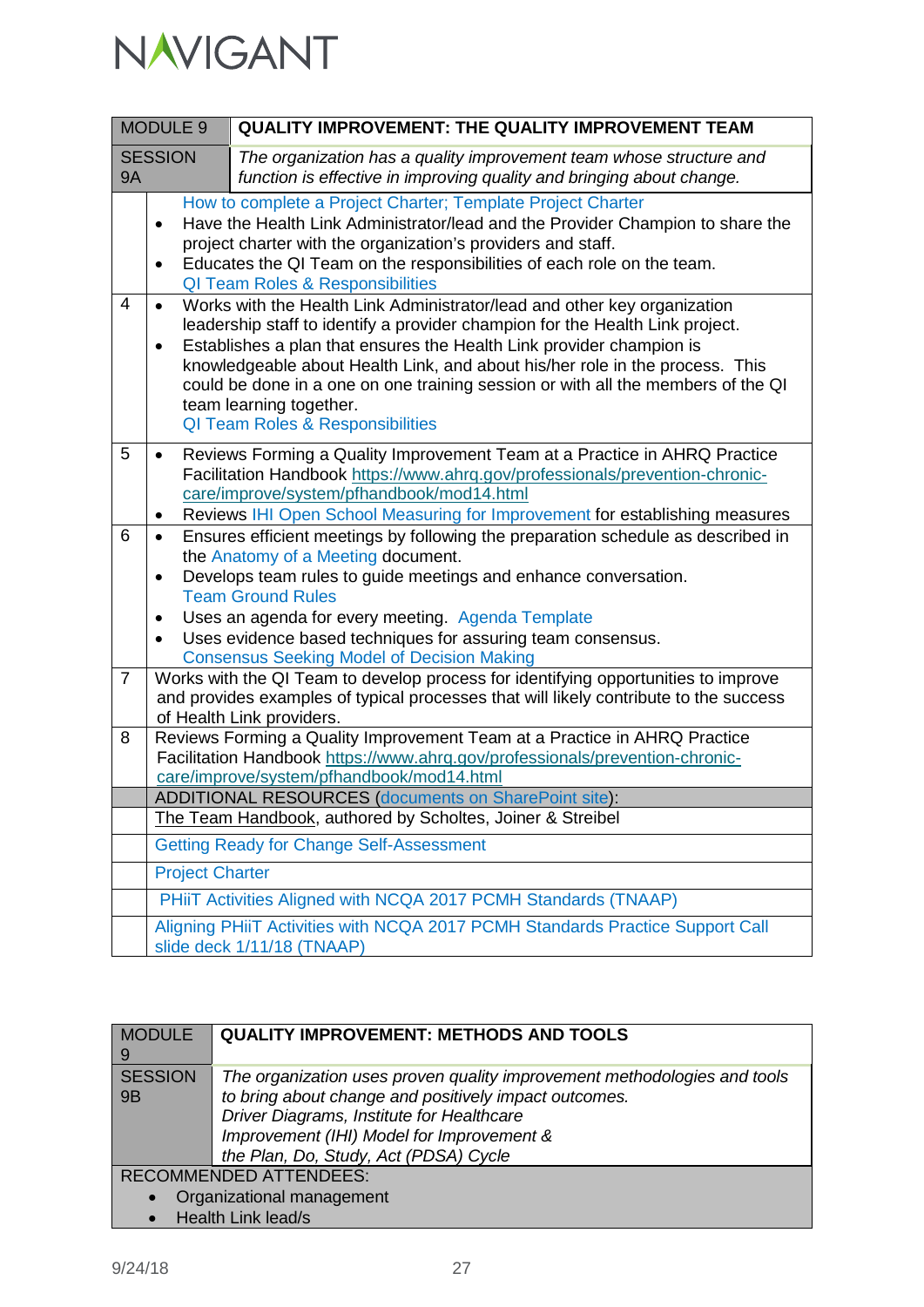

|    | <b>Site Supervisors</b>                                                                            |
|----|----------------------------------------------------------------------------------------------------|
|    | Organizational quality improvement personnel                                                       |
|    | Any other key personnel overseeing implementation/training for Health Link                         |
|    | development                                                                                        |
|    | <b>COACHING OBJECTIVES: Fundamental Organization Building Blocks</b>                               |
| 1. | The organization uses an evidence based structured quality improvement                             |
|    | methodology, like the IHI Model for Improvement to bring about change.                             |
| 2. | The organization uses evidence based tools, like the Driver Diagram, to guide the                  |
|    | quality improvement process.                                                                       |
|    | <b>COACHING STRATEGIES: Delivery Methods &amp; Activities (documents on SharePoint site)</b>       |
| 1  | Educates the QI Team on the use of the IHI's Model for Improvement and the use                     |
|    | of PDSA cycles in quality improvement. Share the PDSA Tip Sheet.                                   |
|    | Performs the Mr. Potato Head PDSA Activity with the QI Team.<br>$\bullet$                          |
|    | Reviews the ACP Quality Connect PDSA Planning Worksheet with the QI team,<br>$\bullet$             |
|    | highlighting the need for planning and the need for a measure of improvement                       |
|    | Have the QI Team select a PDSA cycle form to document the organization's                           |
|    | PDSA cycles. PDSA Cycle Worksheet.                                                                 |
|    | Shares the Goal Sheet example PDSA. PDSA Examples PDSA - Member Self-<br>$\bullet$                 |
| 2  | Management                                                                                         |
|    | Uses the following tools to support the QI team in making successful changes to<br>transform care: |
|    | Driver Diagram: The driver diagram shows the relationships among goals, the                        |
|    | primary drivers that contribute to achieving those goals, and the subsequent                       |
|    | factors that are necessary to achieve the primary drivers. It is used to drive                     |
|    | transformation efforts on a larger level with PDSA cycles built into the secondary                 |
|    | drivers and associated change concepts.                                                            |
|    | Share Dr. Don Goldmann's 6-minute video: How do you use a driver                                   |
|    | diagram? https://youtu.be/yfcE_Q-IRFg                                                              |
|    | Example - Key Driver Diagram                                                                       |
|    | 10 Things you can do with a Driver Diagram                                                         |
|    | TCPI Change tactics & driver diagrams <sup>6</sup>                                                 |
|    | Aim Statement: An aim statement clearly articulates both the foundation and the<br>$\bullet$       |
|    | focus of the problem-solving effort. A clearly worded aim statement answers the                    |
|    | question "What are we trying to achieve?" See the examples in the Aim<br>Statement document.       |
|    | Communication Plan: The communication plan sets the standards for how and<br>٠                     |
|    | when communication takes place. It ensures that all stakeholders are equally                       |
|    | informed of how, when, and why communication will happen. Communication is a                       |
|    | very effective way to solve problems, deal with risks, and ensure that tasks are                   |
|    | completed on time. Successful communication plans identify stakeholders, the                       |
|    | information to be communicated, and how this information will be                                   |
|    | communicated.                                                                                      |
|    | <b>Communication Plan Template</b>                                                                 |
|    | Gantt Chart: A Gantt chart, commonly used in project management, is a popular<br>$\bullet$         |
|    | and useful way of showing activities (tasks or events) displayed over time. On the                 |
|    | left of the chart is a list of the activities and along the top is a suitable time scale.          |
|    | Each activity is represented by a bar; the position and length of the bar reflects                 |
|    | the start date, duration and end date of the activity. This allows you to see at a<br>glance:      |
|    | What the various activities are.<br>$\circ$                                                        |
|    | When each activity begins and ends.<br>$\circ$                                                     |
|    | How long each activity is scheduled to last.<br>$\circ$                                            |
|    |                                                                                                    |

o Where activities overlap with other activities, and by how much.

<span id="page-27-0"></span> <sup>6</sup> This document is 32 pages long, but each portion will be relevant depending on the coaching session focus within QI. The coach should review this document and identify the information most relevant for the organization's focus.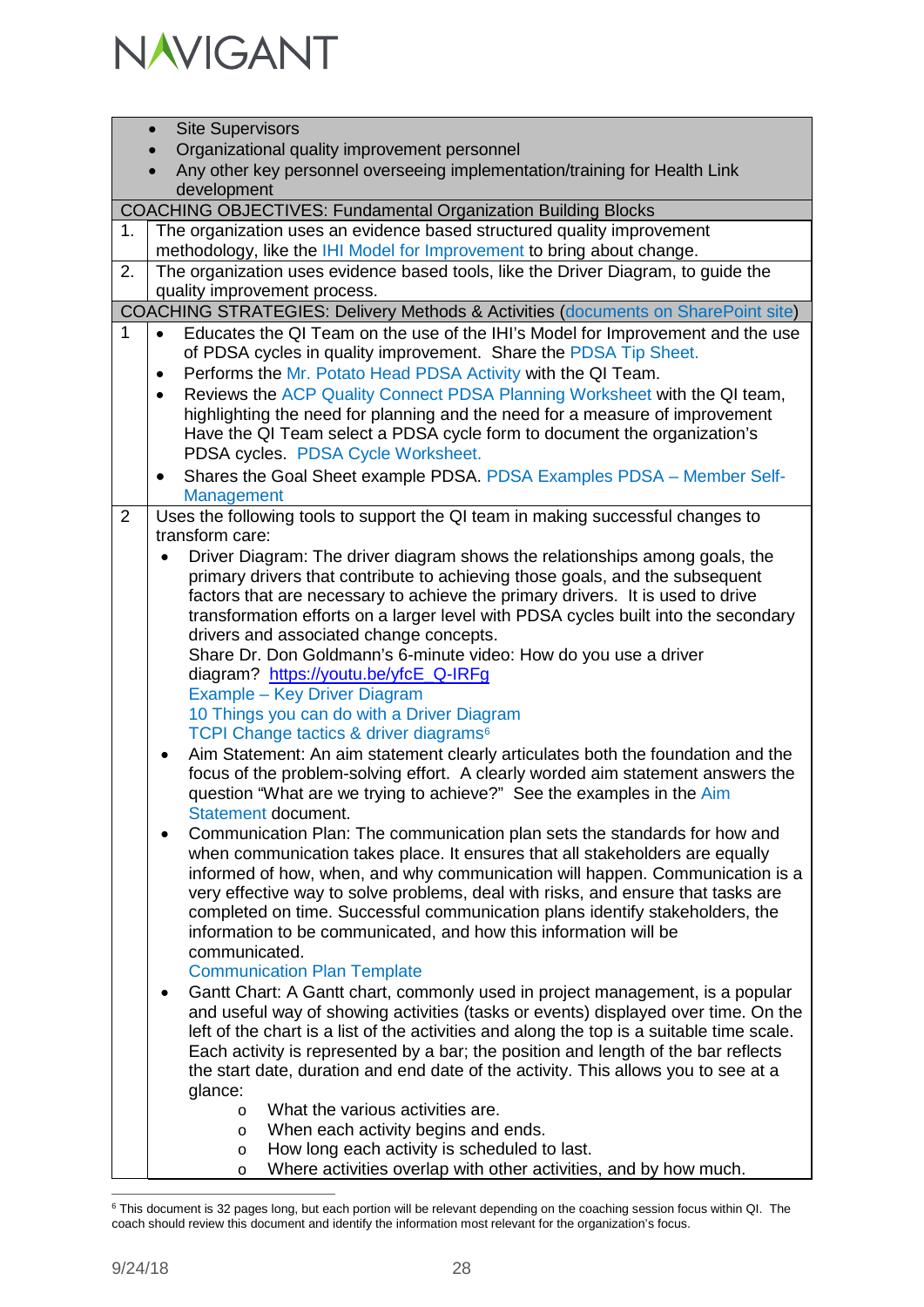

| o When an activity has been completed.<br><b>Gantt Chart Template</b><br>Gap Analysis: A gap analysis helps identify opportunities for improvement. The<br>gaps between what is happening now (Current State) and what the process<br>should look like (Future State) lead to identification of solutions that can be tested<br>with PDSA cycles.<br><b>Gap Analysis Worksheet</b><br>Cause & Effect Diagram (Fishbone / Ishikawa Diagram): The cause & effect<br>diagram is a visual picture that shows factors that may be contributing to the<br>problem. The head of the fish is the problem and the scales are possible causes.<br>This is a helpful qualitative, brainstorming team activity tool.<br>Cause and Effect Diagram / ISHIKAWA Template<br>With the QI Team, initiate a PDSA cycle (start the PDSA Cycle Worksheet)<br>around integrating one or more of these QI evidence based tools into the team's<br>daily work. |
|----------------------------------------------------------------------------------------------------------------------------------------------------------------------------------------------------------------------------------------------------------------------------------------------------------------------------------------------------------------------------------------------------------------------------------------------------------------------------------------------------------------------------------------------------------------------------------------------------------------------------------------------------------------------------------------------------------------------------------------------------------------------------------------------------------------------------------------------------------------------------------------------------------------------------------------|
| <b>ADDITIONAL RESOURCES (documents on SharePoint site):</b>                                                                                                                                                                                                                                                                                                                                                                                                                                                                                                                                                                                                                                                                                                                                                                                                                                                                            |
| <b>IHI Model for Improvement</b>                                                                                                                                                                                                                                                                                                                                                                                                                                                                                                                                                                                                                                                                                                                                                                                                                                                                                                       |
|                                                                                                                                                                                                                                                                                                                                                                                                                                                                                                                                                                                                                                                                                                                                                                                                                                                                                                                                        |
| <b>Quality Improvement Using Plan Do Study Act</b>                                                                                                                                                                                                                                                                                                                                                                                                                                                                                                                                                                                                                                                                                                                                                                                                                                                                                     |
| QI 104 IHI Improvement Project Roadmap                                                                                                                                                                                                                                                                                                                                                                                                                                                                                                                                                                                                                                                                                                                                                                                                                                                                                                 |
| <b>Gap Analysis</b>                                                                                                                                                                                                                                                                                                                                                                                                                                                                                                                                                                                                                                                                                                                                                                                                                                                                                                                    |
| <b>Implementation Plan</b>                                                                                                                                                                                                                                                                                                                                                                                                                                                                                                                                                                                                                                                                                                                                                                                                                                                                                                             |

| MODULE 9      |                         | <b>QUALITY IMPROVEMENT: MEASURING OUTCOMES</b>                                                                                                       |
|---------------|-------------------------|------------------------------------------------------------------------------------------------------------------------------------------------------|
| Session 9C    |                         | The organization uses validated measurement tools and<br>techniques to understand current performance and identify<br>opportunities for improvement. |
|               |                         | <b>RECOMMENDED ATTENDEES:</b>                                                                                                                        |
|               |                         | Organizational management                                                                                                                            |
|               | Health Link lead/s      |                                                                                                                                                      |
| $\bullet$     | <b>Site Supervisors</b> |                                                                                                                                                      |
|               |                         | Any other key personnel overseeing implementation/training for Health Link                                                                           |
|               | development             |                                                                                                                                                      |
|               |                         | <b>COACHING OBJECTIVES: Fundamental Organization Building Blocks</b>                                                                                 |
|               |                         | The organization uses operational definitions when describing measures of success.                                                                   |
| $\mathcal{P}$ |                         | The organization uses a balanced set of measures for improvement efforts: Structure,                                                                 |
|               |                         | Process, Outcome, Satisfaction, and Balancing measures.                                                                                              |
|               |                         |                                                                                                                                                      |

3 The organization uses graphs and charts to display data and to identify opportunities for improvement.

COACHING STRATEGIES: Delivery Methods & Activities

*The following are tools and techniques for achieving the objectives referenced above. These strategies are to be accomplished by the QI Team with the coach serving as a work facilitator and mentor.* [\(Documents on SharePoint Site\)](https://navigant.sharepoint.com/sites/PCMH-HL-Training/default.aspx?RootFolder=%2Fsites%2FPCMH%2DHL%2DTraining%2FShared%20Documents%2FHealth%20Link%20Curriculum%20Final&FolderCTID=0x01200087E90177226ECA4D857F65F18D1935E8&View=%7BCD276324%2DAF17%2D4DBB%2DB4F9%2D3DACFB62784E%7D)

• IHI Activity – How do you measure the banana? Operational definitions & the purpose of measurement in improvement. [http://www.ihi.org/education/IHIOpenSchool/resources/Pages/AudioandVideo/QI-](http://www.ihi.org/education/IHIOpenSchool/resources/Pages/AudioandVideo/QI-Games-How-Do-You-Measure-the-Banana.aspx)[Games-How-Do-You-Measure-the-Banana.aspx.](http://www.ihi.org/education/IHIOpenSchool/resources/Pages/AudioandVideo/QI-Games-How-Do-You-Measure-the-Banana.aspx) • Reviews the Tennessee Health Link: Provider Operating Manual, Chapter 8 "How

Will Quality and Efficiency Be Measured?" and discusses the Health Link Quality Metrics. Do these definitions provide a clear understanding of what is being measured?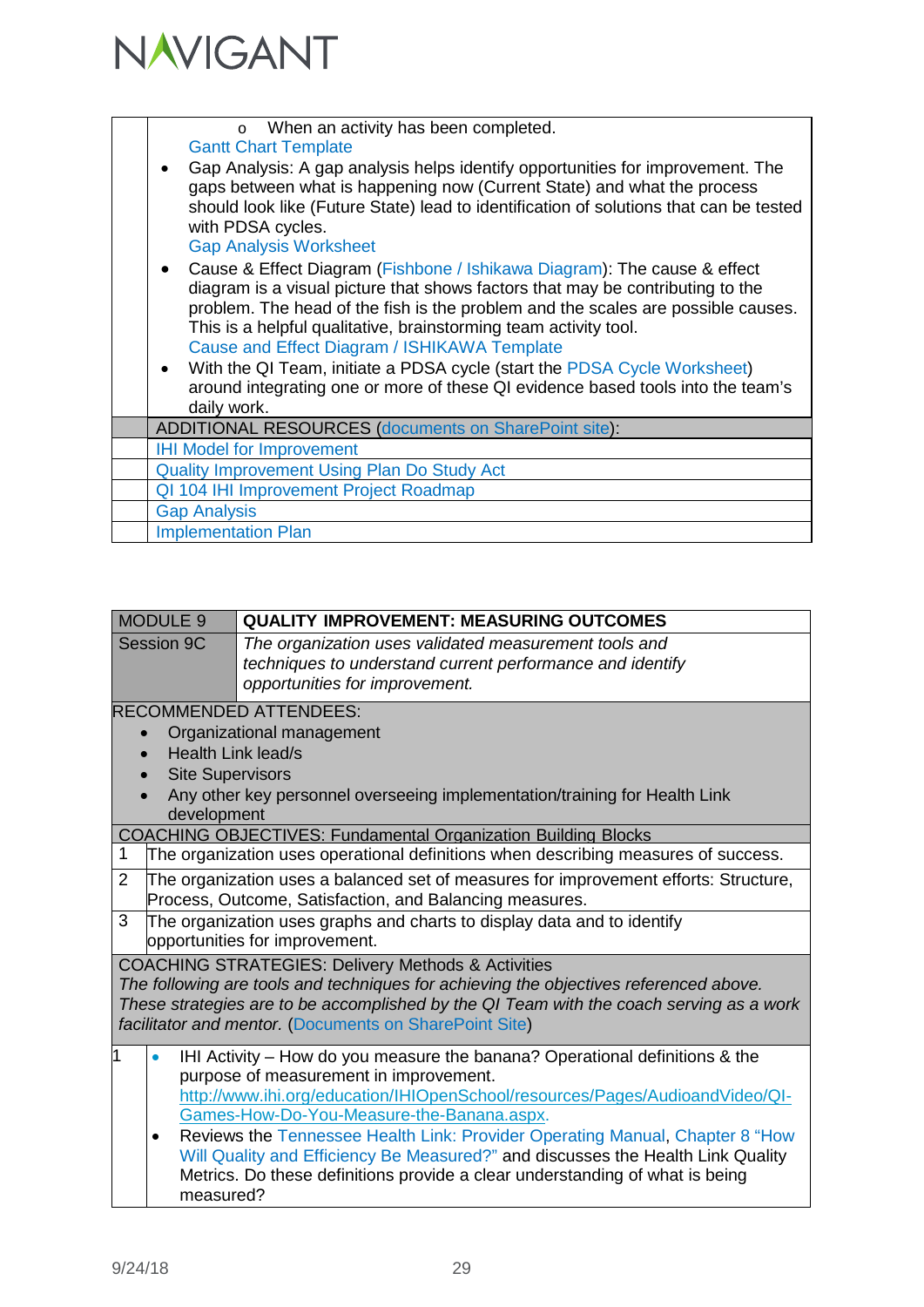| 2 |           | Reviews the definitions of the different measure types.                                                                                                                 |
|---|-----------|-------------------------------------------------------------------------------------------------------------------------------------------------------------------------|
|   |           | Shares page 1 of the Measures for Improvement Efforts document.<br>$\circ$                                                                                              |
|   |           | Shares page 1 of the Introduction to Quality Measures document.<br>O                                                                                                    |
|   |           | Brainstorms examples for each of the major types of measures.                                                                                                           |
| 3 |           | Uses the following graphs and charts to support the QI team in identifying opportunities                                                                                |
|   |           | and monitoring change activities over time:                                                                                                                             |
|   |           | Run Chart: Run charts are linear graphs that allow you to track improvements by                                                                                         |
|   |           | displaying data in a time sequence. Time is generally displayed on the horizontal                                                                                       |
|   |           | (x) axis and the measure that you are tracking is displayed on the vertical (y)<br>access. Using a run chart allows you to see if improvement is really taking place by |
|   |           | displaying a pattern of data that you can observe as you make changes to your                                                                                           |
|   |           | process.                                                                                                                                                                |
|   | $\bullet$ | Uses the IHI Coin Spinning Activity and IHI Coin Spinning Worksheet to collect real                                                                                     |
|   |           | time data and develop a run chart. <sup>7,8</sup>                                                                                                                       |
|   |           | http://www.ihi.org/education/IHIOpenSchool/resources/Pages/AudioandVideo/QI-                                                                                            |
|   |           | Games-Learn-How-to-Use-PDSA-Cycles-by-Spinning-Coins.aspx.                                                                                                              |
|   |           | <b>Run Chart Module</b>                                                                                                                                                 |
|   |           | Run Chart definition and example                                                                                                                                        |
|   |           | <b>Run Chart Example</b>                                                                                                                                                |
|   |           | <b>IHI Run Chart Template</b>                                                                                                                                           |
|   |           | QI 106 Run Chart Template                                                                                                                                               |
|   | $\bullet$ | Control Chart: A Control chart is also used to study how a process changes over                                                                                         |
|   |           | time. Unlike the run chart, the control chart also includes three reference lines<br>which are determined by historical data: a central line which represents the       |
|   |           | average, an upper line which represents the upper control limit (UCL), and a lower                                                                                      |
|   |           | line which represents the lower control limit (LCL). By comparing current data to                                                                                       |
|   |           | the reference lines, you can assess whether the process variation is in control                                                                                         |
|   |           | (consistent) or out of control (unpredictable).                                                                                                                         |
|   |           | <b>Control Chart Example</b>                                                                                                                                            |
|   | $\bullet$ | Pie Chart & Bar Chart: Rather than tracking data over time, Pie charts and Bar                                                                                          |
|   |           | charts are used to visually represent snapshots of data.                                                                                                                |
|   |           | <b>Pie Chart Example</b>                                                                                                                                                |
|   |           | <b>Bar Chart Example</b>                                                                                                                                                |
|   |           | <b>ADDITIONAL RESOURCES (documents on SharePoint site):</b>                                                                                                             |
|   |           | Introduction to Quality Measures <sup>9</sup>                                                                                                                           |
|   |           | <b>IHI Open School Measuring for Improvement</b>                                                                                                                        |
|   |           | <b>Getting Started Measuring</b>                                                                                                                                        |
|   |           | <b>Excel Formulas</b>                                                                                                                                                   |
|   |           | HI Whiteboard Video - Family of Measures (7 minutes)                                                                                                                    |
|   |           | http://www.ihi.org/education/IHIOpenSchool/resources/Pages/AudioandVideo/Whiteboa                                                                                       |
|   |           | rd <sub>15.aspx</sub>                                                                                                                                                   |
|   |           | IHI Whiteboard Video - Pareto Analysis (7 minutes)                                                                                                                      |
|   |           | http://www.ihi.org/education/IHIOpenSchool/resources/Pages/AudioandVideo/Whiteboa                                                                                       |
|   |           | rd20.aspx                                                                                                                                                               |
|   |           | IHI Whiteboard Video - Control Charts (6 minutes)                                                                                                                       |
|   |           | http://www.ihi.org/education/IHIOpenSchool/resources/Pages/AudioandVideo/Whiteboa                                                                                       |
|   |           | rd13.aspx                                                                                                                                                               |

<span id="page-29-0"></span> <sup>7</sup> The coach will need to watch the IHI video prior to the coaching session to learn how to conduct the IHI Coin Spinning activity.  $8$  This module includes a couple examples of run charts. Coaches may use either depending on an organization's needs and/or preferences.

<span id="page-29-2"></span><span id="page-29-1"></span><sup>&</sup>lt;sup>9</sup> This is a document used in the TCPi program, in which some organizations have participated. Coaches may need to explain that the PCMH program is separate from the TCPi program although materials are being shared between the two.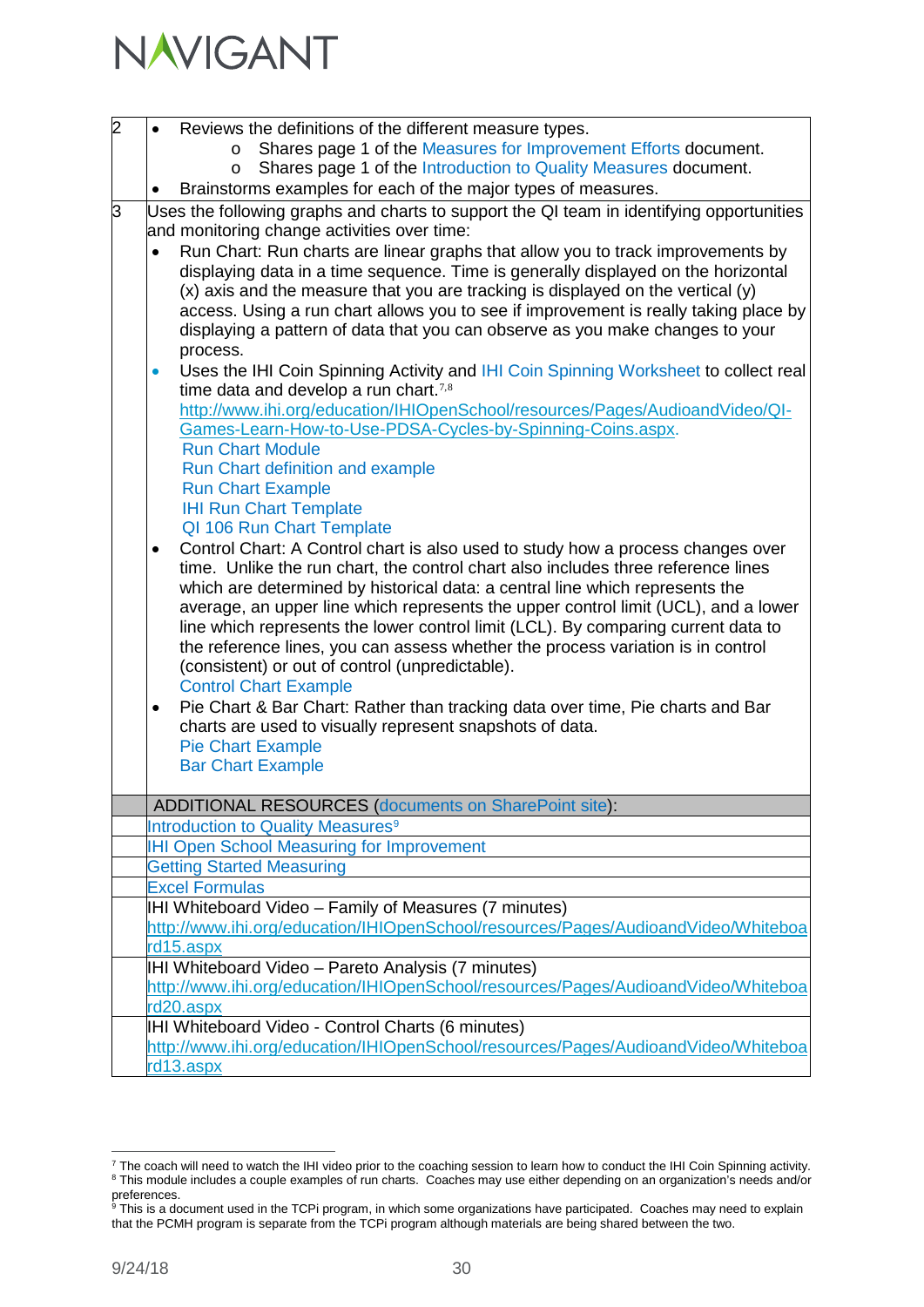

IHI Whiteboard Video – Run Chart (7 minutes)

[http://www.ihi.org/education/IHIOpenSchool/resources/Pages/AudioandVideo/Whiteboa](http://www.ihi.org/education/IHIOpenSchool/resources/Pages/AudioandVideo/Whiteboard7.aspx) [rd7.aspx](http://www.ihi.org/education/IHIOpenSchool/resources/Pages/AudioandVideo/Whiteboard7.aspx)

2017 HEDIS Value Set Directory

Project Evaluation and Debriefing

| 9              | <b>MODULE</b>               | <b>QUALITY IMPROVEMENT: SUSTAINING IMPROVEMENT</b>                                      |  |  |
|----------------|-----------------------------|-----------------------------------------------------------------------------------------|--|--|
|                | <b>SESSION</b>              | The organization implements tools and techniques to ensure that                         |  |  |
| 9 <sub>D</sub> | improvements are sustained. |                                                                                         |  |  |
|                |                             | <b>RECOMMENDED ATTENDEES:</b>                                                           |  |  |
|                | $\bullet$                   | Organizational management                                                               |  |  |
|                |                             | <b>Health Link lead/s</b>                                                               |  |  |
|                |                             | <b>Site Supervisors</b>                                                                 |  |  |
|                |                             | Any other key personnel overseeing implementation/training for Health Link              |  |  |
|                |                             | development                                                                             |  |  |
|                |                             | <b>COACHING OBJECTIVES: Fundamental Organization Building Blocks</b>                    |  |  |
| 1              |                             | Documents the process change.                                                           |  |  |
| $\overline{c}$ |                             | Initiates a Process Dashboard.                                                          |  |  |
| 3              |                             | Transfers ownership and knowledge of the process to the process owner and/or            |  |  |
|                |                             | process team tasked with monitoring the change.                                         |  |  |
| 4              |                             | Shares the knowledge gained on the process improvement project with everyone in         |  |  |
|                |                             | the organization.                                                                       |  |  |
|                |                             | <b>COACHING STRATEGIES: Delivery Methods &amp; Activities</b>                           |  |  |
|                |                             | The following are tools and techniques for achieving the objectives referenced above.   |  |  |
|                |                             | These strategies are to be accomplished by the QI Team with the coach serving as a work |  |  |
|                |                             | facilitator and mentor. (Documents on SharePoint Site)                                  |  |  |
| 1              | $\bullet$                   | Decides how the QI team wants to pass the new process structure on to the other         |  |  |
|                |                             | organization staff, especially those who work in the process.                           |  |  |
|                | ٠                           | Documents using a flowchart, a standard operating procedure (SOP) document or           |  |  |
|                |                             | in a policy.                                                                            |  |  |
|                |                             | <b>Policy Template</b>                                                                  |  |  |
|                |                             | <b>Policy Template Instructions</b><br><b>Policy Writing Dos and Don'ts</b>             |  |  |
|                |                             | Sample Policy - Test Tracking                                                           |  |  |
|                |                             | <b>SOP Template</b>                                                                     |  |  |
|                |                             | <b>Example SOP Referral Process</b>                                                     |  |  |
| $\overline{2}$ |                             | Monitors results over time with run charts or control charts.                           |  |  |
| 3              |                             | Identifies a role within the organization that is responsible for monitoring the        |  |  |
|                |                             | process and notifying the QI team and leadership team if a negative trend is            |  |  |
|                |                             | identified.                                                                             |  |  |
|                |                             | Meets with the process owner to ensure that he/she understands the process and          |  |  |
|                |                             | his/her role in process monitoring.                                                     |  |  |
| 4              | ٠                           | Has a member(s) of the QI team and an organization leader communicate the               |  |  |
|                |                             | new/revised process to all staff at a staff meeting.                                    |  |  |
|                |                             | Identifies opportunities to adapt or adopt the process change into other workflows.     |  |  |
|                |                             | <b>ADDITIONAL RESOURCES (documents on SharePoint site):</b>                             |  |  |
|                |                             | <b>IHI Sustaining Improvement White Paper</b>                                           |  |  |
|                |                             | Monitoring Progress for Sustainable Improvement                                         |  |  |
|                |                             | <b>Toolkit for Using the AHRQ Quality Indicators</b>                                    |  |  |
|                |                             | Overview of IHI Tools http://www.ihi.org/resources/Pages/Tools/default.aspx             |  |  |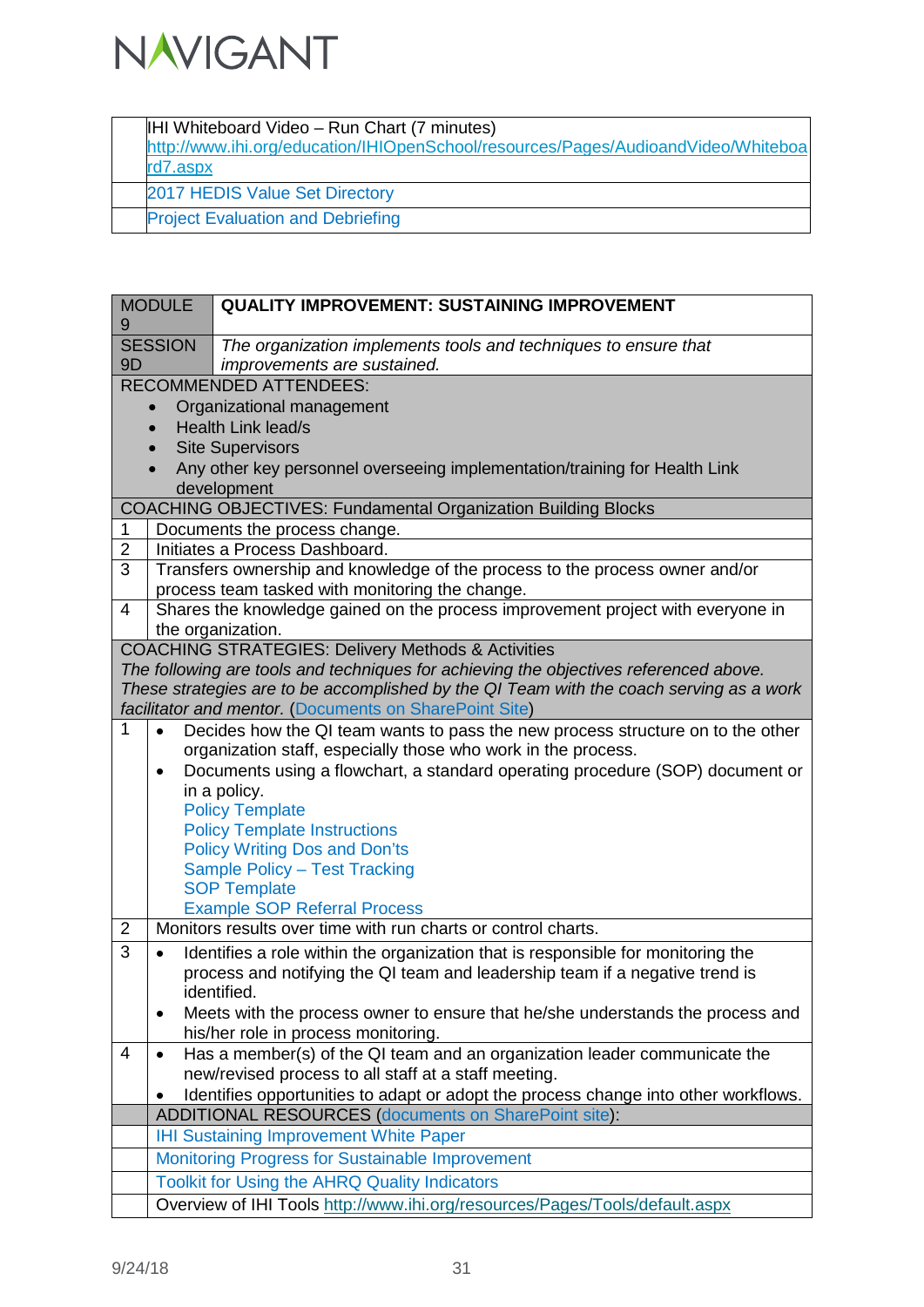|                    | Module 10                      |                                                                                                                                                             |  |  |  |
|--------------------|--------------------------------|-------------------------------------------------------------------------------------------------------------------------------------------------------------|--|--|--|
|                    | MODULE 10                      | <b>MEASURING PERFORMANCE WITH DATA</b>                                                                                                                      |  |  |  |
| <b>SESSION 10A</b> |                                | The organization understands how to measure current<br>performance and to identify opportunities for improvement using<br>the Care Coordination Tool (CCT). |  |  |  |
|                    |                                | <b>COACHING OBJECTIVES: Fundamental Organization Building Blocks</b>                                                                                        |  |  |  |
| 1                  |                                | Understands the importance of Health Information Technology in transformation.                                                                              |  |  |  |
| $\overline{2}$     |                                | Uses the information available in the CCT to enhance care coordination and care                                                                             |  |  |  |
|                    |                                | management services within the organization. This includes using the CCT to identify                                                                        |  |  |  |
|                    |                                | and address gaps in care and for prioritizing member's care coordination needs.                                                                             |  |  |  |
| 3                  |                                | Monitors all Health Link quality and efficiency measures using the CCT.                                                                                     |  |  |  |
| $\overline{4}$     |                                | Reports organization-level or individual clinician performance results within the                                                                           |  |  |  |
| 5                  | organization for all measures. |                                                                                                                                                             |  |  |  |
|                    |                                | Achieves improved performance on performance measures.<br><b>COACHING STRATEGIES: Delivery Methods &amp; Activities</b>                                     |  |  |  |
|                    |                                | The following are tools and techniques for achieving the objectives referenced above.                                                                       |  |  |  |
|                    |                                | These strategies are to be accomplished by the QI Team with the coach serving as a work                                                                     |  |  |  |
|                    |                                | facilitator and mentor. (Documents on SharePoint Site)                                                                                                      |  |  |  |
| 1                  | $\bullet$                      | Shares examples of HIT use in transformation.                                                                                                               |  |  |  |
|                    | $\bullet$                      | <b>HIT and Workflow Opportunities</b>                                                                                                                       |  |  |  |
|                    | $\bullet$                      | Helping Practices Optimize EHRs for Member (AHRQ) - page M27-4                                                                                              |  |  |  |
|                    | $\bullet$                      | Brainstorms current HIT use by the organization. To what degree is the                                                                                      |  |  |  |
|                    |                                | organization using the EHR? Are there opportunities to enhance current use?                                                                                 |  |  |  |
|                    |                                | Are there other health information technologies available to the organization in                                                                            |  |  |  |
|                    |                                | addition to the CCT (e.g., telemedicine, HIE)? How can the functionality of the                                                                             |  |  |  |
| 2                  | $\bullet$                      | CCT be integrated into other health information technologies available?<br>Views the Care Coordination Tool training videos in the Training Materials       |  |  |  |
|                    |                                | section of the State's CCT website: https://www.tn.gov/tenncare/health-care-                                                                                |  |  |  |
|                    |                                | innovation/primary-care-transformation/care-coordination-tool.html                                                                                          |  |  |  |
|                    | $\circ$                        | My Members Training (Video 1 and Video 2)                                                                                                                   |  |  |  |
|                    | O                              | <b>Quality Measures Training</b>                                                                                                                            |  |  |  |
|                    | O                              | <b>Dashboard Training</b>                                                                                                                                   |  |  |  |
|                    | O                              | Practice Administrator User Role Training                                                                                                                   |  |  |  |
|                    | O                              | Admission, Discharge, and Transfer (ADT) Training                                                                                                           |  |  |  |
|                    |                                | Views the Care Coordination Tool demonstration videos in the Demos section of                                                                               |  |  |  |
|                    |                                | the State's CCT website: https://www.tn.gov/tenncare/health-care-                                                                                           |  |  |  |
|                    | $\circ$                        | innovation/primary-care-transformation/care-coordination-tool.html<br>Assigning a Care Member in the CCT                                                    |  |  |  |
|                    | O                              | Export to Excel from My Members                                                                                                                             |  |  |  |
|                    | O                              | <b>Risk Stratification in My Members</b>                                                                                                                    |  |  |  |
|                    | O                              | <b>Finding Claims Based Medication Information</b>                                                                                                          |  |  |  |
|                    | O                              | Using Global Search Parameters in My Members                                                                                                                |  |  |  |
|                    | O                              | <b>Finding Dual Program Members Information</b>                                                                                                             |  |  |  |
|                    |                                | Uses the following training guide documents and identifies opportunities to                                                                                 |  |  |  |
|                    |                                | incorporate the information into current workflow:                                                                                                          |  |  |  |
|                    | O                              | My Members - This tab is useful for viewing members' health record                                                                                          |  |  |  |
|                    |                                | summaries, risk stratifying members, or sorting members by primary                                                                                          |  |  |  |
|                    |                                | health condition or quality indicators.<br>Exercise: In a small group provides a hands-on walk-though of the                                                |  |  |  |
|                    |                                | successful development of at least one stratification of members                                                                                            |  |  |  |
|                    |                                | report and lists of members sorted by primary care condition. Each                                                                                          |  |  |  |
|                    |                                | team member will demonstrate competency.                                                                                                                    |  |  |  |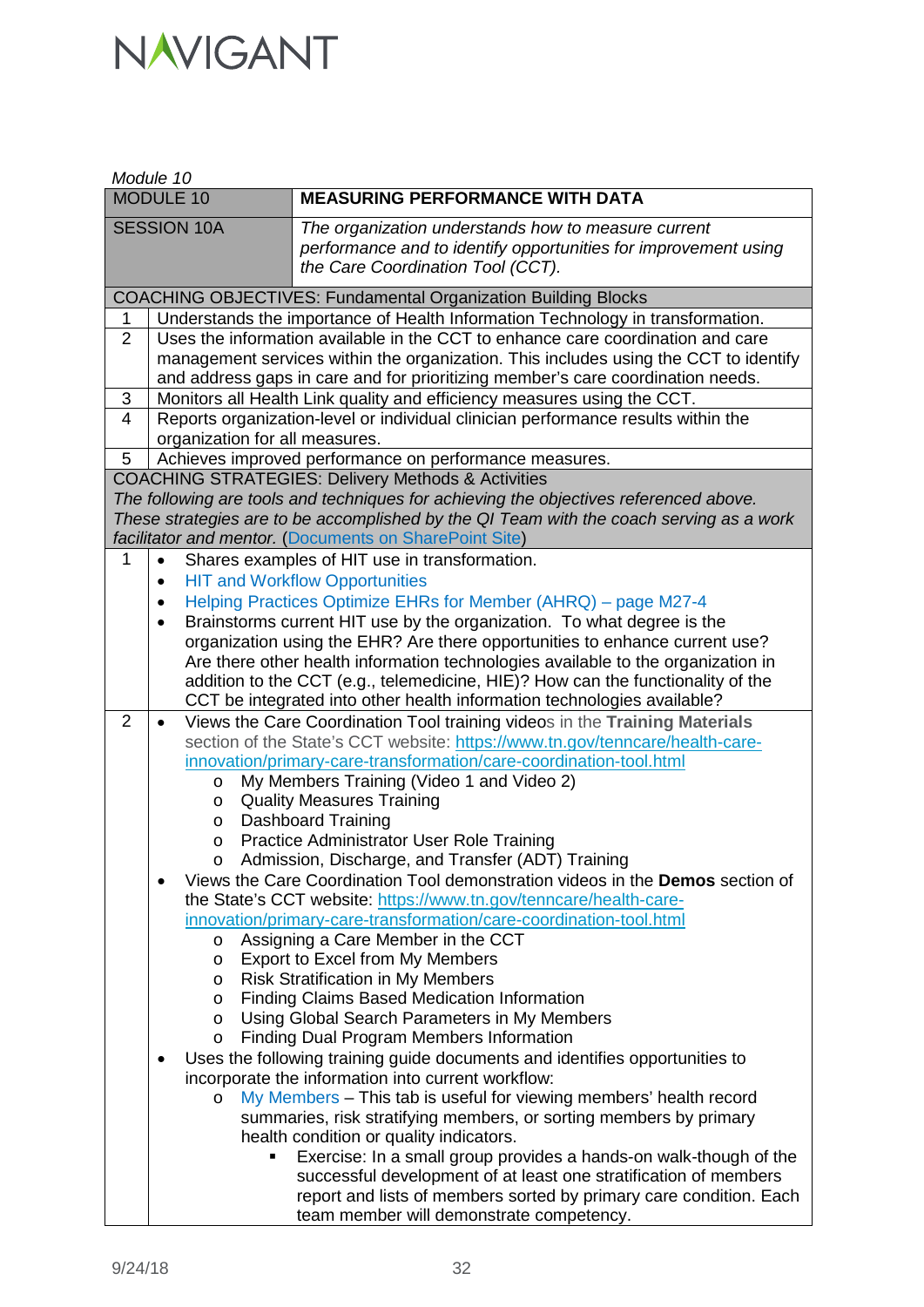

|   | Quality Measures - This tab is useful for identifying and managing<br>$\circ$                    |
|---|--------------------------------------------------------------------------------------------------|
|   | individual members' gaps in care.                                                                |
|   | Exercise: In a small group, provides a hands-on walk through of                                  |
|   | how to use the CCT for identification of gaps in care and to review                              |
|   | quality measures data. Each team member will demonstrate                                         |
|   | competency.                                                                                      |
|   | ADT – This tab allows for review of care transition events for members<br>$\circ$                |
|   | who have had hospital events.                                                                    |
|   | Exercise: Demonstration of using the CCT for reviewing care                                      |
|   | transition events and how to use this information for improving                                  |
|   | member outcomes by proactively engaging with other providers in                                  |
|   | facilitating transitions, maintaining communication with members,                                |
|   | and communicating transition event information to the treatment                                  |
|   | team for care follow-up purposes. Each team member will                                          |
|   | demonstrate competency.                                                                          |
|   | Dashboards – This tab allows for review of quality data on a member<br>$\circ$                   |
|   | population level.                                                                                |
|   | Exercise: Demonstration of using the CCT to review population                                    |
|   | level gaps in care. Each team member will demonstrate                                            |
|   | competency.<br>Identifies at least one opportunity to enhance workflow by using the CCT. (e.g.,  |
|   | identifying members for care management).                                                        |
|   | Implements a PDSA cycle to test the process on the use of the CCT in the<br>$\bullet$            |
|   | identified process.                                                                              |
| 3 | Reviews how the organization currently monitors quality and efficiency.<br>$\bullet$             |
|   | Training: How to read the MCO Provider Reports; Reviews webinar recording<br>$\bullet$           |
|   | Health Link" How to Read Your Report"                                                            |
|   | http://stateoftennessee.adobeconnect.com/p893h30ml0u/                                            |
|   | Training: How to use data to track gaps in care using the CCT.<br>$\bullet$                      |
|   | Discusses with QI Team: How to use Data to Track Performance and provides<br>$\bullet$           |
|   | practical examples of how this can be done.                                                      |
|   | Facilitates the prioritization of quality measure from the MCO Provider Reports for              |
|   | tracking and reporting by the QI Team.                                                           |
| 4 | Using the CCT, works with the QI team to identify which organization-level or<br>$\bullet$       |
|   | individual performance results will be reported.                                                 |
|   | Develops a plan for how the selected performance results will be shared,                         |
|   | identifying to whom each of the reports will be distributed (e.g., some reports                  |
|   | would be specifically for leadership vs. non-leadership), and including the                      |
|   | frequency of each report.                                                                        |
|   | Implements the plan to share results within the organization (An example of this<br>٠            |
|   | would be sharing performance in the organization's break room or in a team                       |
|   | huddle.)                                                                                         |
|   | Defines the process for sharing these data on a regular basis.<br>٠                              |
| 5 | Selects performance measures to improve upon based on quality data in the<br>$\bullet$           |
|   | CCT.                                                                                             |
|   | Brainstorms ways to improve performance measures.                                                |
|   | Sets a goal for each of the performance measures.<br>٠                                           |
|   | Guides the QI Team in the implementation of one PDSA for each of the selected<br>$\bullet$       |
|   | measures.                                                                                        |
|   | Tracks the performance measures over time using the CCT.                                         |
|   | Identifies improvement or opportunities that lead to meeting the organization goal.<br>$\bullet$ |
|   | <b>ADDITIONAL RESOURCES (documents on SharePoint site):</b>                                      |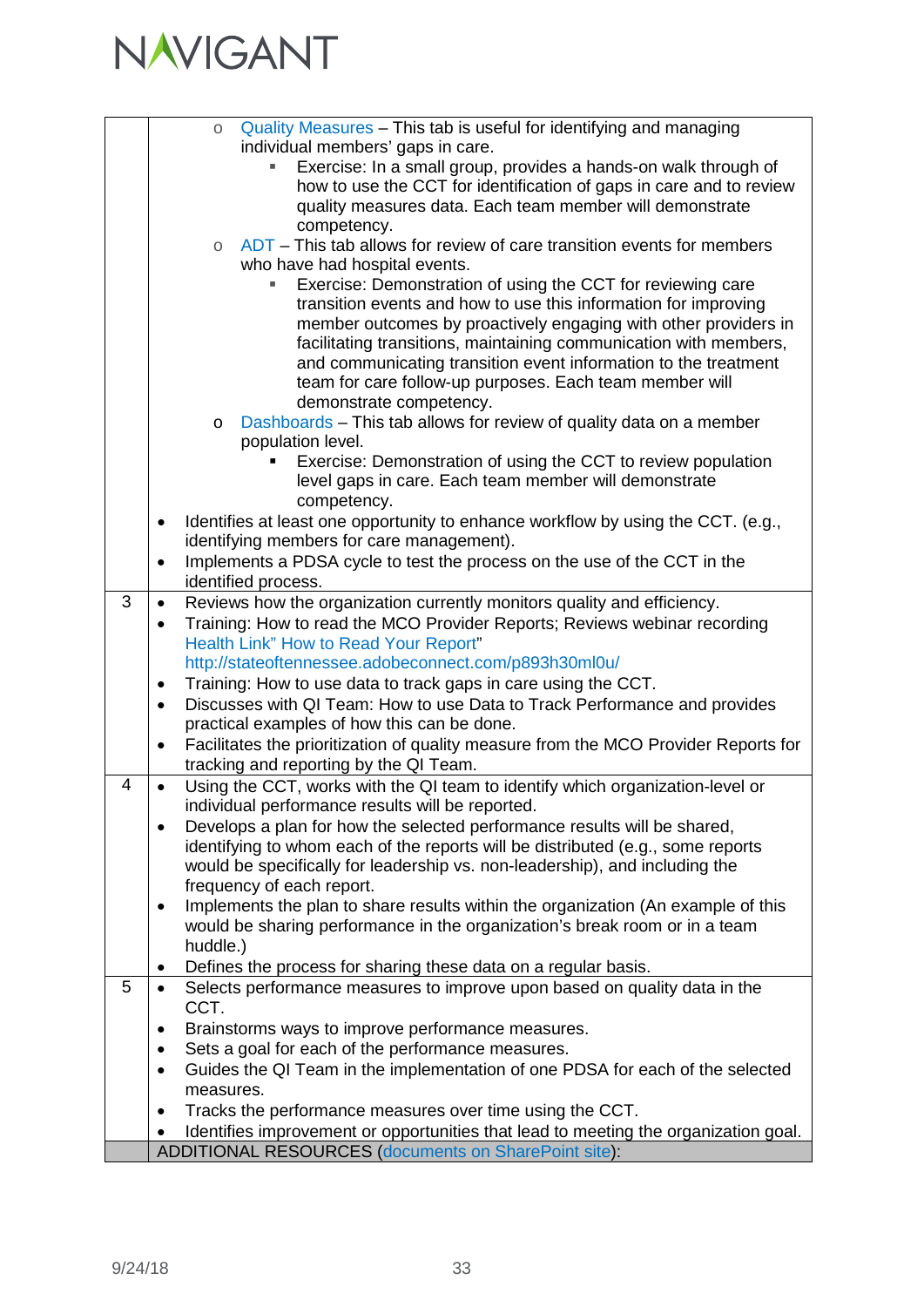

| Helping Practices Optimize EHRs for Member (AHRQ) <sup>10</sup>                      |
|--------------------------------------------------------------------------------------|
| An Introduction to Electronic Health Records and Meaningful Use (AHRQ) <sup>11</sup> |
| <b>Health Link Provider Operating Manual 2018</b>                                    |
| MCO Provider Reports (not available on SharePoint Site, received from MCOs)          |
| Care Coordination Tool (CCT) (not available on SharePoint Site)                      |
| PCMH and Tennessee Health Link Quality Thresholds and Efficiency Thresholds          |
| Guidance                                                                             |
| TN Health Link DBR Appendix v0.3                                                     |
| <b>Reporting Timeframes</b>                                                          |
| <b>CCT Data Sources</b>                                                              |

|                | MODULE 10          | USING THE MCO PROVIDER REPORTS TO IMPROVE OUTCOMES                                                           |
|----------------|--------------------|--------------------------------------------------------------------------------------------------------------|
|                | <b>SESSION 10B</b> | The organization utilizes the MCO Provider Reports to improve quality of                                     |
|                |                    | care.                                                                                                        |
|                |                    | <b>COACHING OBJECTIVES: Fundamental Organization Building Blocks</b>                                         |
| 1              |                    | Understands how to use the MCO Provider Reports for improving quality of care.                               |
| $\overline{2}$ |                    | Analyzes MCO Provider Reports to develop strategies for improving quality of care.                           |
| 3              |                    | Implements effective strategies for improving quality of care.                                               |
| 4              |                    | Understands how the organization can impact the Total Cost of Care (TCOC).                                   |
| $\overline{5}$ |                    | Monitors at least two measures of resource stewardship; for example:                                         |
|                | $\bullet$          | Measures related to care coordination.                                                                       |
|                |                    | Measures affecting health care costs (e.g., TCOC).                                                           |
|                |                    | <b>COACHING STRATEGIES: Delivery Methods &amp; Activities</b>                                                |
|                |                    | The following are tools and techniques for achieving the objectives referenced above.                        |
|                |                    | These strategies are to be accomplished by the QI Team with the coach serving as a work                      |
|                |                    | facilitator and mentor. (Documents on SharePoint Site)                                                       |
| 1              | $\bullet$          | Views the following webinar on how to read the quality report:                                               |
|                |                    | https://stateoftennessee.adobeconnect.com/_a828793869/p45mxc7psxq/?launc                                     |
|                |                    | her=false&fcsContent=true&pbMode=normal (38 minutes).                                                        |
|                | $\bullet$          | Reviews the organization's quality report to identify how to apply the information                           |
|                |                    | learned during the webinar.                                                                                  |
|                | $\bullet$          | Uses the coding reference guides as needed to interpret results.                                             |
| 2              | $\bullet$          | The QI team analyzes the MCO Provider Reports to identify opportunities for                                  |
|                |                    | improvement, identifying and targeting the quality and efficiency measures that                              |
|                |                    | provide the best opportunity for improving member outcomes and earning quality                               |
|                |                    | and efficiency stars.                                                                                        |
|                | $\bullet$          | Reviews PCMH and Tennessee Health Link Quality Thresholds and Efficiency<br><b>Thresholds Guidance 12-17</b> |
| 3              |                    | The QI Team identifies processes and implements strategies for using the MCO                                 |
|                |                    | Provider Reports for improving member outcomes.                                                              |
|                |                    | Implements a PDSA cycle for testing the processes.                                                           |
| 4              |                    | The QI Team implements PDSA cycles to determine which of the identified                                      |
|                |                    | strategies are effective in successfully impacting the TCOC.                                                 |
|                | $\bullet$          | The QI Team identifies a team member to provide regular updates to the QI                                    |
|                | Team.              |                                                                                                              |
| 5              | $\bullet$          | Reviews how the organization currently measures resources related to health                                  |
|                |                    | care costs (e.g., Total Cost of Care (TCOC)).                                                                |

<span id="page-33-0"></span> $10$  This is a PCMH-specific source. Health Link coaches will modify the source as necessary to align it with the Health Link program requirements and its desired outcomes.

<span id="page-33-1"></span> $11$  This is a PCMH-specific source. Health Link coaches will modify the source as necessary to align it with the Health Link program requirements and its desired outcomes.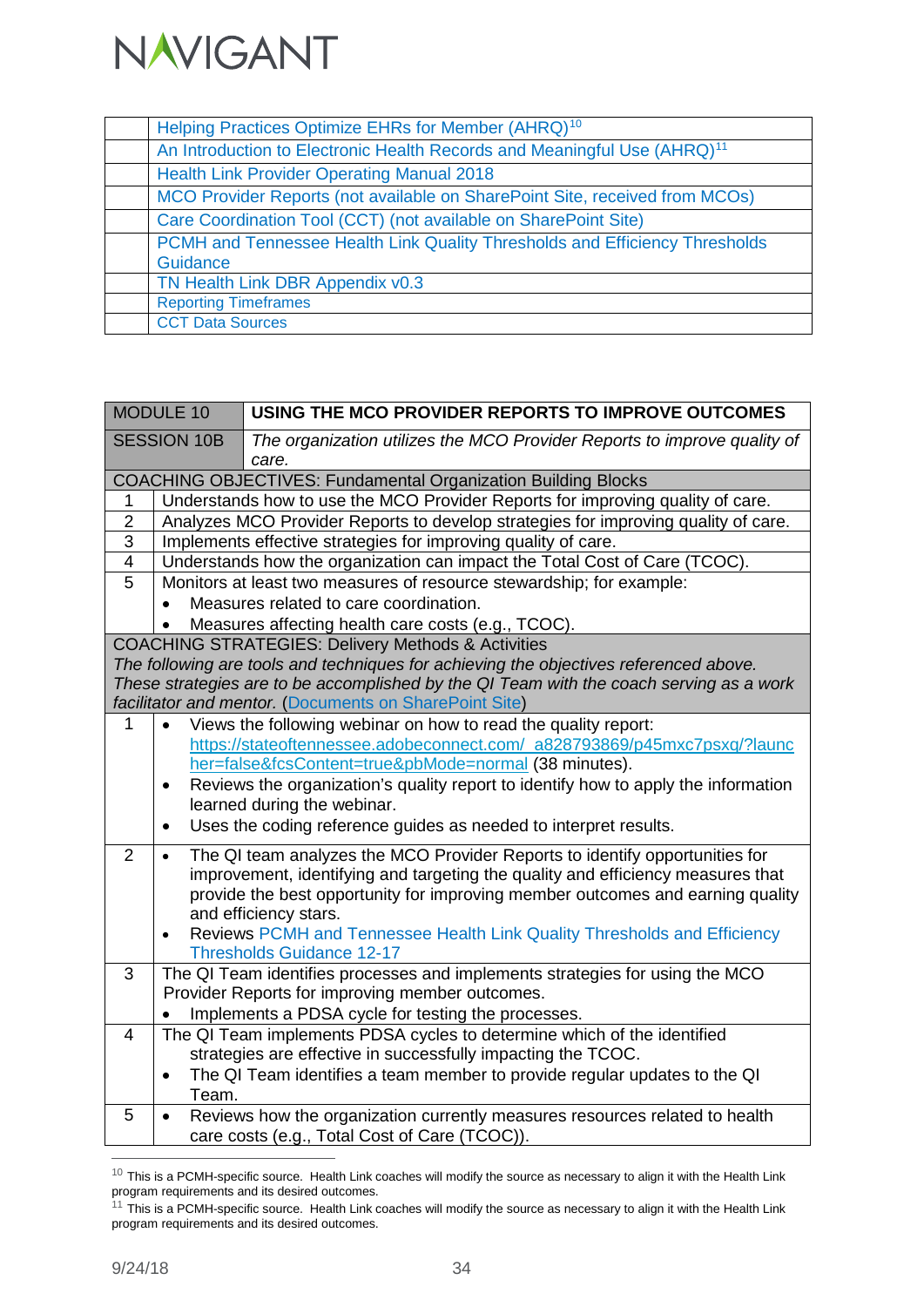

| Reviews how to view the Total Cost of Care (TCOC) in the organization's MCO<br>$\bullet$<br>Provider Reports. |
|---------------------------------------------------------------------------------------------------------------|
| Provides examples of measures that affect health care costs:<br>$\bullet$                                     |
| Promoting Good Stewardship in Clinical Practice - Top 5 in Family<br>$\circ$<br><b>Medicine</b>               |
| Promoting Good Stewardship in Clinical Practice – Top 5 in Pediatrics<br>$\circ$                              |
| Promoting Good Stewardship in Clinical Practice - Top 5 in Internal<br>$\circ$<br><b>Medicine</b>             |
| Brainstorms ways to measure resources related to health care costs with the QI<br>$\bullet$                   |
| Team.                                                                                                         |
| Facilitates the selection of one measure that affects health care costs within the<br>$\bullet$               |
| organization.                                                                                                 |
| <b>ADDITIONAL RESOURCES (documents on SharePoint site):</b>                                                   |
| <b>Health Link Provider Operating Manual 2018</b>                                                             |
| MCO Provider Reports (not available on SharePoint Site, received from MCOs)                                   |
| PCMH and Tennessee Health Link Quality Thresholds and Efficiency Thresholds                                   |
| Guidance 12-17                                                                                                |
| TN Health Link DBR Appendix v0.3                                                                              |
|                                                                                                               |

| <b>MODULE 11</b>              | <b>CARE MANAGEMENT AND SUPPORT</b>                                                           |
|-------------------------------|----------------------------------------------------------------------------------------------|
| <b>SESSION 11A</b>            | The organization systematically differentiates risk through the use of                       |
|                               | the CCT risk scores to identify Health Link members that would benefit                       |
|                               | most from care management.                                                                   |
| <b>RECOMMENDED ATTENDEES:</b> |                                                                                              |
|                               | Organizational management                                                                    |
| Health Link lead/s            |                                                                                              |
| <b>Site Supervisors</b>       |                                                                                              |
|                               | Any other key personnel overseeing implementation/training for Health Link                   |
| development                   |                                                                                              |
|                               | <b>COACHING OBJECTIVES: Fundamental Organization Building Blocks</b>                         |
| 1                             | Considers the following in establishing a systematic process and criteria for                |
|                               | identifying Health Link members who may benefit from care management                         |
|                               | (organization should include at least three in its criteria):                                |
|                               | Behavioral health conditions                                                                 |
|                               | High cost/high utilization                                                                   |
|                               | Poorly controlled or complex conditions                                                      |
|                               | Social determinants of health                                                                |
| ٠                             | Referrals by outside organizations (e.g., insurers, health system, ACO),                     |
|                               | organization staff or member/family/caregiver.                                               |
| $\overline{2}$                | Monitors the percentage of the total Health Link member population identified                |
|                               | through its process and criteria.                                                            |
| 3                             | Uses CCT risk scores to identify and direct care management and support                      |
|                               | resources appropriately for the Health Link population.                                      |
|                               | <b>COACHING STRATEGIES: Delivery Methods &amp; Activities (documents on SharePoint site)</b> |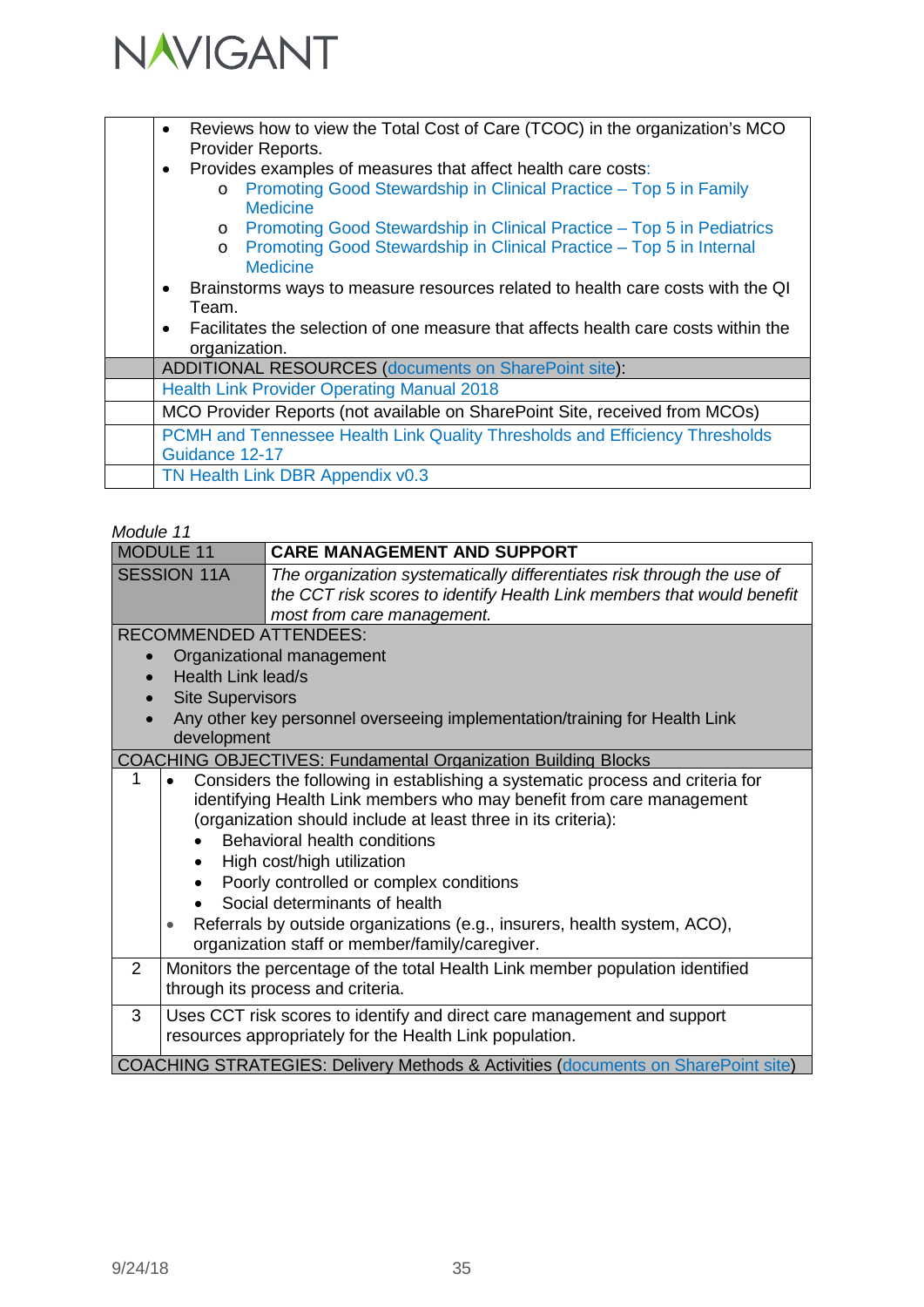

| 1 | Reviews the AAFP-Risk Stratification document.<br>Maps current process for identifying members for care management.<br>$\bullet$<br>Identifies if there are pre-defined criteria.<br>$\bullet$                                                                             |
|---|----------------------------------------------------------------------------------------------------------------------------------------------------------------------------------------------------------------------------------------------------------------------------|
|   | If there are no pre-defined criteria, brainstorms criteria to use based upon the<br>$\circ$<br>organization's Health Link member population.<br>Ensure that pre-defined criteria include at least three of the criteria listed<br>$\circ$<br>above.                        |
|   | Maps a 'future state' process that includes the pre-defined criteria for identifying<br>$\bullet$<br>members who may benefit from care management.                                                                                                                         |
|   | PDSAs the future state process and adjusts the process based upon the results<br>$\bullet$<br>of the PDSA.                                                                                                                                                                 |
|   | Trains staff on the new/revised process for identifying members for care<br>$\bullet$<br>management.                                                                                                                                                                       |
| 2 | Develops a monitoring plan for reviewing the total Health Link member<br>$\bullet$<br>population and what percentage of the population may benefit from care<br>management.<br>Uses an Excel spreadsheet or other data sharing/graphing tool to report on the<br>$\bullet$ |
|   | results.<br><b>Percent of Population spreadsheet</b><br>$\bullet$                                                                                                                                                                                                          |
|   | Defines a frequency for review.<br>$\bullet$                                                                                                                                                                                                                               |
| 3 | Using the CCT, stratifies the total Health Link member population based on risk<br>score to identify members in need of care management and support.                                                                                                                       |
|   | Assigns care coordinators caseloads based on member risk scores to<br>$\bullet$<br>ensure equal distribution.                                                                                                                                                              |
|   | <b>ADDITIONAL RESOURCES (documents on SharePoint site):</b>                                                                                                                                                                                                                |
|   | <b>Choosing High Risk Populations</b>                                                                                                                                                                                                                                      |
|   | <b>Population Health Management Infographic</b>                                                                                                                                                                                                                            |
|   | <b>Risk Stratification &amp; Team Based Care</b>                                                                                                                                                                                                                           |

|                | MUUULT IZ      |                                                                                                                                                                                           |
|----------------|----------------|-------------------------------------------------------------------------------------------------------------------------------------------------------------------------------------------|
|                | MODULE 12      | <b>MEMBER ENGAGEMENT</b>                                                                                                                                                                  |
| 12A            | <b>SESSION</b> | The organization engages members in their own health care planning<br>and decision making to improve health outcomes.                                                                     |
|                | development    | <b>RECOMMENDED ATTENDEES:</b><br>Organizational management<br>Health Link lead/s<br><b>Site Supervisors</b><br>Any other key personnel overseeing implementation/training for Health Link |
|                |                | <b>COACHING OBJECTIVES: Fundamental Organization Building Blocks</b>                                                                                                                      |
| 1              |                | Uses evidence based strategies to engage members in their health care. (e.g.,<br>Motivational Interviewing).                                                                              |
| $\overline{2}$ | emails).       | Uses evidence based communication interventions (tools) to promote stronger<br>engagement. (e.g., Teach-Back, sending standardized letters, post cards, and/or                            |
|                |                | <b>COACHING STRATEGIES: Delivery Methods &amp; Activities (documents on SharePoint site)</b>                                                                                              |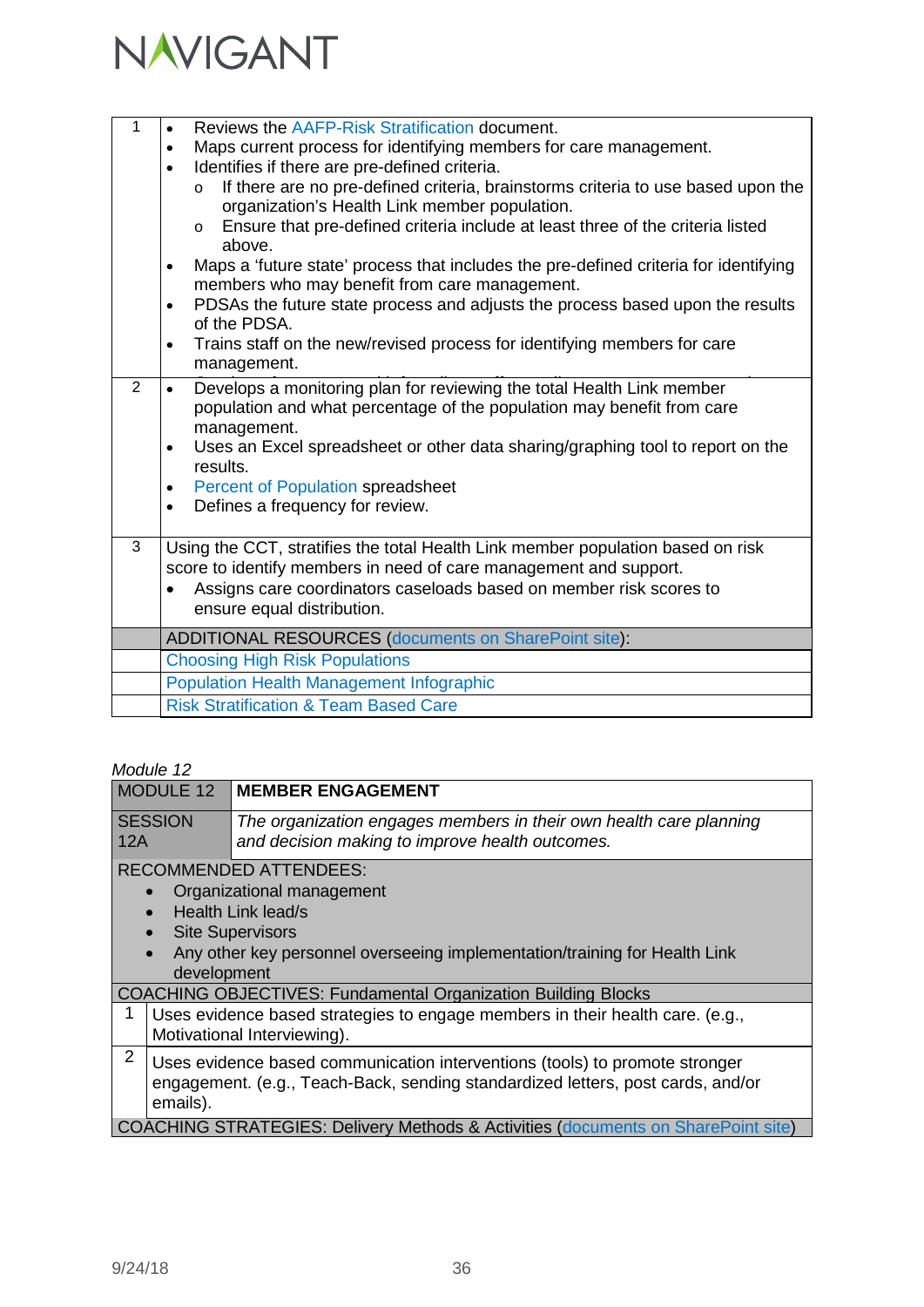

| 1              | Discuss which evidence based strategies the organization currently uses to<br>$\bullet$                                                                   |
|----------------|-----------------------------------------------------------------------------------------------------------------------------------------------------------|
|                | engage members in their health care.                                                                                                                      |
|                | If the organization is not using an evidence based strategy to engage members,<br>$\bullet$                                                               |
|                | identify one or more evidence based strategy below and work with the QI Team to<br>begin developing training materials for member engagement.             |
|                | Share the Building a Therapeutic Alliance Infographic with the QI Team.<br>$\circ$                                                                        |
|                | Share the Motivational Interviewing using OARS Infographic with the QI<br>$\circ$                                                                         |
|                | Team.                                                                                                                                                     |
|                | Share the SMART Goal Setting Infographic with the QI Team.<br>$\circ$                                                                                     |
|                | Have the organization vet and approve training for their clinical teams.<br>$\bullet$                                                                     |
|                | Have the QI Team train the clinical staff on the use of strategies to engage<br>$\bullet$                                                                 |
|                | members using the organizational approved training.                                                                                                       |
|                | Have the organization staff record their training using sign in sheets.<br>$\bullet$                                                                      |
|                | Have the QI team integrate the training on evidence based communication<br>$\bullet$                                                                      |
|                | interventions such as WRAP, CBT, and DBT into new employee orientation.<br>(Reference Health Link Webinar Behavioral Health Providers and Chronic Disease |
|                | <b>Management in Session 3A)</b>                                                                                                                          |
| $\overline{2}$ | Discuss the communication tools which are currently being used in the<br>$\bullet$                                                                        |
|                | organization for member engagement.                                                                                                                       |
|                | If the organization is not currently using communication tools:<br>$\bullet$                                                                              |
|                | Share the Why Teach Back infographic with the QI Team.<br>$\circ$                                                                                         |
|                | Share the What is Teach Back infographic with the QI Team.<br>$\circ$                                                                                     |
|                | Share the Ruler of Change infographic with the QI Team.<br>$\circ$                                                                                        |
|                | Vet and approve which communication intervention tool will be used to promote<br>$\bullet$                                                                |
|                | stronger member engagement with the organization team.                                                                                                    |
|                | QI Team trains the clinical staff on the communication intervention tool identified<br>$\bullet$<br>by the organization.                                  |
|                | Organization staff records their training using sign in sheets.<br>$\bullet$                                                                              |
|                | QI team integrates the training on evidence based communication interventions<br>$\bullet$                                                                |
|                | into new employee orientation.                                                                                                                            |
|                | <b>ADDITIONAL RESOURCES (documents on SharePoint site):</b>                                                                                               |
|                | Dancing, not wrestling. Motivational interviewing helps case managers cultivate                                                                           |
|                | relationships and elicit change                                                                                                                           |
|                | <b>Member Engagement Whitepaper</b>                                                                                                                       |
|                | Motivational Interviewing for Better Health Outcomes                                                                                                      |
|                | The Stages of Change                                                                                                                                      |
|                | Health Link Member Engagement Webinar                                                                                                                     |
|                |                                                                                                                                                           |

| MODULE 12      | MEMBER SELF-MANAGEMENT SUPPORT                                          |
|----------------|-------------------------------------------------------------------------|
| <b>SESSION</b> | For members identified for care management, the organization            |
| 12B            | consistently uses member information and collaborates with              |
|                | members/families/caregivers to develop care plans that address barriers |
|                | and incorporates member preferences and lifestyle goals documented in   |
|                | the member's chart. Demonstration of such may be through reports, file  |
|                | review or live demonstration of case examples.                          |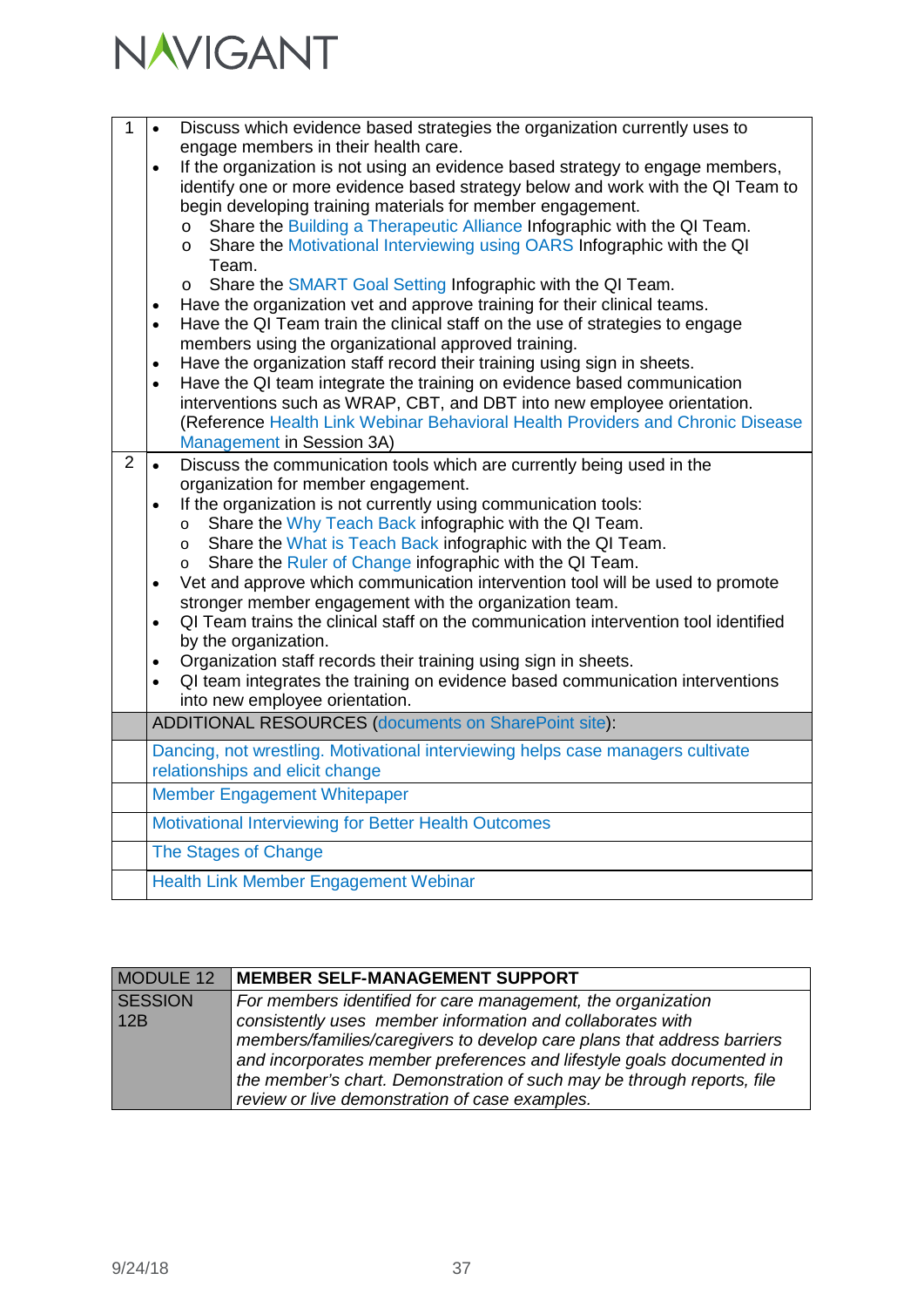

|                | <b>RECOMMENDED ATTENDEES:</b>                                                                                                   |
|----------------|---------------------------------------------------------------------------------------------------------------------------------|
|                | Organizational management                                                                                                       |
|                | Health Link lead/s                                                                                                              |
|                | <b>Site Supervisors</b>                                                                                                         |
|                | Any other key personnel overseeing implementation/training for Health Link                                                      |
|                | development                                                                                                                     |
|                | <b>COACHING OBJECTIVES: Fundamental Organization Building Blocks</b>                                                            |
| $\mathbf 1$    | Organization's current processes for supporting the physical health needs of<br>members.                                        |
|                |                                                                                                                                 |
| $\overline{2}$ | Establishes a person-centered care plan for members identified for care                                                         |
| 3              | management.<br>Provides written care plan to the member/family/caregiver for members identified                                 |
|                | for care management.                                                                                                            |
| $\overline{4}$ | Documents member preference and functional/lifestyle goals in individual care                                                   |
|                | plans.                                                                                                                          |
| 5              | Identifies and discusses potential barriers to meeting goals in individual care plans.                                          |
| $\overline{6}$ | Organization has practices in place and resources for member self-management                                                    |
|                | support.                                                                                                                        |
| $\overline{7}$ | Includes a self-management plan in individual care plans.                                                                       |
| $\overline{8}$ | Care plan is integrated and accessible across settings of care.                                                                 |
|                | <b>COACHING STRATEGIES: Delivery Methods &amp; Activities (documents on SharePoint site)</b>                                    |
| 1              | Review organization's current processes for supporting the physical health<br>$\bullet$                                         |
|                | needs of members.                                                                                                               |
|                | Determine whether the organization's current processes are sufficient for<br>$\bullet$                                          |
|                | supporting the physical health needs of members.                                                                                |
| 2              | Walk the QI Team through their current process for development and<br>$\bullet$                                                 |
|                | documentation of a person-centered care plan.                                                                                   |
|                | Delegate assigned homework to an organization QI Team member(s) to:<br>$\bullet$                                                |
|                | Research examples of Brief Action Planning on YouTube or other resource.<br>$\circ$                                             |
|                | Share 3 examples with organization team members that best represent the<br>O                                                    |
|                | organization's population.<br>Introduce and share the Goal Setting form instructions document with the QI                       |
|                | ٠<br>Team.                                                                                                                      |
|                | Identify if the sample Goal Setting Form works for the organization or needs                                                    |
|                | modification.                                                                                                                   |
|                | Delegate revisions to the Goal Setting Form to the QI Team based on their<br>$\bullet$                                          |
|                | feedback.                                                                                                                       |
|                | Discuss how the approved Goal Setting Form can be integrated into the<br>٠                                                      |
|                | member encounter and into the EHR.                                                                                              |
|                | With the QI Team, develop a process for the identification, selection, and<br>٠                                                 |
|                | documentation of a member centered goal.                                                                                        |
|                | Perform PDSAs that test the process for establishing a care plan for the<br>٠<br>identified population needing care management. |
|                | Develop strategies to verify that care planning is consistently occurring with the<br>$\bullet$                                 |
|                | identified member population.                                                                                                   |
| 3              | Ask the question: Is a written care plan provided to the<br>$\bullet$                                                           |
|                | member/family/caregiver?                                                                                                        |
|                | Discuss the value of a written care plan that can be sent home with the<br>٠                                                    |
|                | member.                                                                                                                         |
|                | Share the 7 activities involved in Self-Management Support Infographic.<br>$\bullet$                                            |
|                | Develop a process for the provision of a written care plan, including a member<br>٠                                             |
|                | centered goal, with the QI Team.                                                                                                |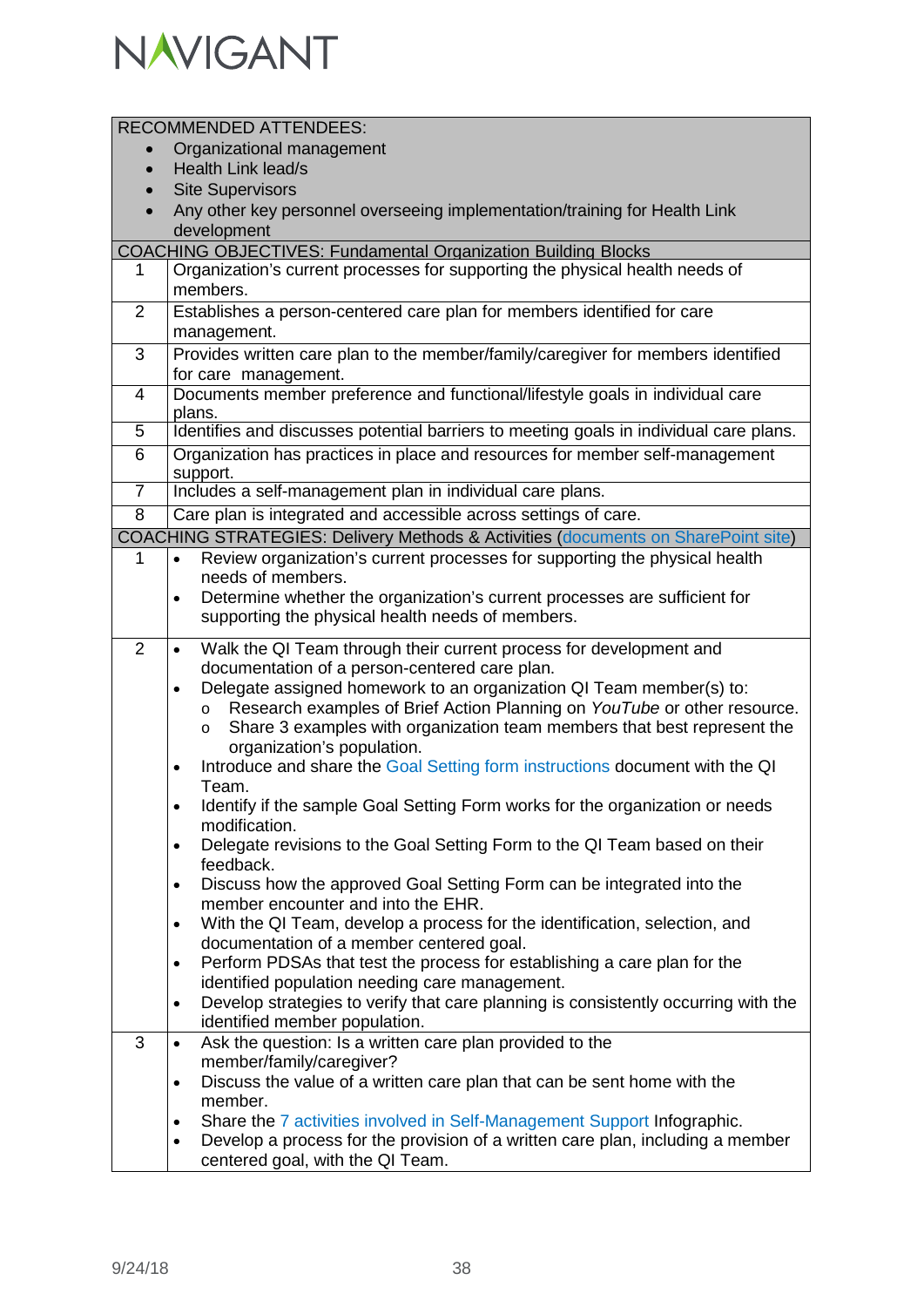| $\overline{4}$ | Have the QI team perform an audit of the care planning process to see if<br>$\bullet$<br>member preferences and functional/lifestyle goals are documented in the care<br>plan.<br>If it is found that member preferences are not being documented in the care<br>$\bullet$<br>plan brainstorm ways with the team to resolve this issue, for example:<br>Staff trainings on the importance of member preferences & lifestyle goals<br>$\circ$<br>Adding a new section to the care plan that speaks specifically to member<br>$\circ$<br>preferences and lifestyle goals.                                                                          |
|----------------|--------------------------------------------------------------------------------------------------------------------------------------------------------------------------------------------------------------------------------------------------------------------------------------------------------------------------------------------------------------------------------------------------------------------------------------------------------------------------------------------------------------------------------------------------------------------------------------------------------------------------------------------------|
|                | Perform a root cause analysis (RCA) to focus the team in on the best option for<br>$\bullet$<br>change. Use The 5 Whys technique.<br>Perform a PDSA that implements the best option for change and evaluate the<br>$\bullet$                                                                                                                                                                                                                                                                                                                                                                                                                     |
| 5              | Have the QI team perform an audit of the care planning process to see if<br>$\bullet$<br>potential barriers are assessed and documented in the care plan.<br>If it is found that barriers are not assessed and document following the<br>$\bullet$<br>brainstorming, RCA, and PDSA process in #3.                                                                                                                                                                                                                                                                                                                                                |
| 6              | Assess organization's current resources available and current practices for<br>$\bullet$<br>member self-management support.<br>Share the Readiness Ruler on page 23 of SBIRT Brief Intervention.<br>$\circ$<br>Share Decisional Balance on page 22 of SBIRT Brief Intervention.<br>$\circ$<br>Assess organization's current practices for member self-management support.<br>$\bullet$                                                                                                                                                                                                                                                           |
| $\overline{7}$ | Discuss the essential elements of a self-management plan with the QI Team.<br>$\bullet$<br>Share The 7 activities involved in Self-Management Support Infographic.<br>$\circ$<br>Assign staff member(s) to identify evidence-based self-management support<br>$\bullet$<br>tools to support the member populations. Self-Management Support<br><b>Resources</b><br>Have organizational leaders vet and approve the self-management tools.<br>$\bullet$<br>Work with the organization to integrate the tools into the workflow.<br>$\bullet$<br>Access resources embedded in EHR as available for member self-management<br>$\bullet$<br>support. |
| 8              | Discuss use of the EHR portal for member access to their personal health<br>$\bullet$<br>records.<br>Identify if organization provides the individualized care plan through the<br>$\bullet$<br>member portal.<br>Brainstorm ways to provide the care plan to members and how to further<br>$\bullet$<br>integrate care plans across settings of care with the QI Team.<br>Perform PDSAs that test alternate ways of providing care plans across settings<br>$\bullet$<br>of care to determine feasibility.<br>ADDITIONAL RESOURCES (documents on SharePoint site):                                                                              |
|                | Dancing, not wrestling. Motivational interviewing helps case managers cultivate<br>relationships and elicit change.                                                                                                                                                                                                                                                                                                                                                                                                                                                                                                                              |

### *Module 13*

|                       | MODULE 13 CARE COORDINATION WITH PRIMARY CARE AND OTHER SPECIALTY<br><b>PROVIDERS</b>                                                                               |
|-----------------------|---------------------------------------------------------------------------------------------------------------------------------------------------------------------|
| <b>SESSION</b><br>13A | The organization collaborates with primary care providers and other<br>specialty providers to ensure that member care is coordinated to ensure<br>optimal outcomes. |
|                       | RECOMMENDED ATTENDEES:                                                                                                                                              |

• Organizational management

- Health Link lead/s
- Site Supervisors
- Any other key personnel overseeing implementation/training for Health Link development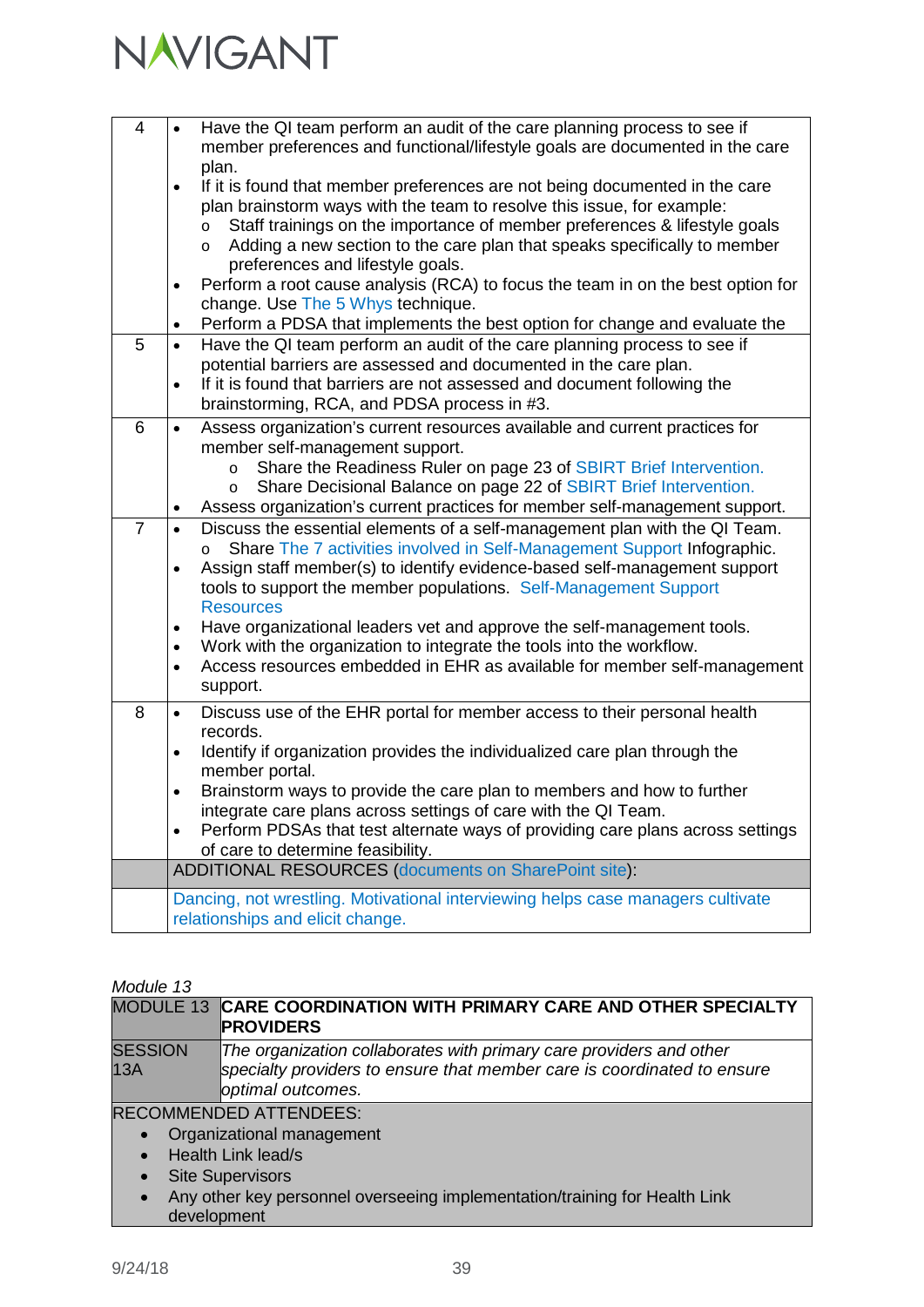

| <b>COACHING OBJECTIVES: Fundamental Organization Building Blocks</b><br>Identifies the primary and specialty providers that the organization most frequently<br>1<br>coordinates with on behalf of Health Link members.<br>2 Works with primary and specialty providers to set expectations for information sharing<br>and member care.<br>Works with external behavioral healthcare providers with whom the organization<br>3<br>frequently collaborates to set expectations for information sharing and member care.<br>Documents co-management arrangements in the member's medical record.<br>4<br><b>COACHING STRATEGIES: Delivery Methods &amp; Activities (documents on SharePoint site)</b><br>1<br>l.<br>QI Team develops list of primary care and specialty providers the organization has<br>collaborated with historically.<br>QI Team creates a spreadsheet of primary care and specialty providers and the<br>frequency of each used by the organization in a given time frame, broken out by<br>specialty.<br>Share the list of primary care and specialty providers the organization most<br>$\bullet$<br>commonly collaborates with.<br>$\overline{2}$<br>Educates primary care and specialty providers with whom the organization<br>$\bullet$<br>frequently collaborates about the Tennessee Health Link program, sharing program<br>documents as indicated: |
|---------------------------------------------------------------------------------------------------------------------------------------------------------------------------------------------------------------------------------------------------------------------------------------------------------------------------------------------------------------------------------------------------------------------------------------------------------------------------------------------------------------------------------------------------------------------------------------------------------------------------------------------------------------------------------------------------------------------------------------------------------------------------------------------------------------------------------------------------------------------------------------------------------------------------------------------------------------------------------------------------------------------------------------------------------------------------------------------------------------------------------------------------------------------------------------------------------------------------------------------------------------------------------------------------------------------------------------------------------------------------------|
|                                                                                                                                                                                                                                                                                                                                                                                                                                                                                                                                                                                                                                                                                                                                                                                                                                                                                                                                                                                                                                                                                                                                                                                                                                                                                                                                                                                 |
|                                                                                                                                                                                                                                                                                                                                                                                                                                                                                                                                                                                                                                                                                                                                                                                                                                                                                                                                                                                                                                                                                                                                                                                                                                                                                                                                                                                 |
|                                                                                                                                                                                                                                                                                                                                                                                                                                                                                                                                                                                                                                                                                                                                                                                                                                                                                                                                                                                                                                                                                                                                                                                                                                                                                                                                                                                 |
|                                                                                                                                                                                                                                                                                                                                                                                                                                                                                                                                                                                                                                                                                                                                                                                                                                                                                                                                                                                                                                                                                                                                                                                                                                                                                                                                                                                 |
|                                                                                                                                                                                                                                                                                                                                                                                                                                                                                                                                                                                                                                                                                                                                                                                                                                                                                                                                                                                                                                                                                                                                                                                                                                                                                                                                                                                 |
|                                                                                                                                                                                                                                                                                                                                                                                                                                                                                                                                                                                                                                                                                                                                                                                                                                                                                                                                                                                                                                                                                                                                                                                                                                                                                                                                                                                 |
|                                                                                                                                                                                                                                                                                                                                                                                                                                                                                                                                                                                                                                                                                                                                                                                                                                                                                                                                                                                                                                                                                                                                                                                                                                                                                                                                                                                 |
|                                                                                                                                                                                                                                                                                                                                                                                                                                                                                                                                                                                                                                                                                                                                                                                                                                                                                                                                                                                                                                                                                                                                                                                                                                                                                                                                                                                 |
|                                                                                                                                                                                                                                                                                                                                                                                                                                                                                                                                                                                                                                                                                                                                                                                                                                                                                                                                                                                                                                                                                                                                                                                                                                                                                                                                                                                 |
|                                                                                                                                                                                                                                                                                                                                                                                                                                                                                                                                                                                                                                                                                                                                                                                                                                                                                                                                                                                                                                                                                                                                                                                                                                                                                                                                                                                 |
|                                                                                                                                                                                                                                                                                                                                                                                                                                                                                                                                                                                                                                                                                                                                                                                                                                                                                                                                                                                                                                                                                                                                                                                                                                                                                                                                                                                 |
|                                                                                                                                                                                                                                                                                                                                                                                                                                                                                                                                                                                                                                                                                                                                                                                                                                                                                                                                                                                                                                                                                                                                                                                                                                                                                                                                                                                 |
|                                                                                                                                                                                                                                                                                                                                                                                                                                                                                                                                                                                                                                                                                                                                                                                                                                                                                                                                                                                                                                                                                                                                                                                                                                                                                                                                                                                 |
|                                                                                                                                                                                                                                                                                                                                                                                                                                                                                                                                                                                                                                                                                                                                                                                                                                                                                                                                                                                                                                                                                                                                                                                                                                                                                                                                                                                 |
|                                                                                                                                                                                                                                                                                                                                                                                                                                                                                                                                                                                                                                                                                                                                                                                                                                                                                                                                                                                                                                                                                                                                                                                                                                                                                                                                                                                 |
|                                                                                                                                                                                                                                                                                                                                                                                                                                                                                                                                                                                                                                                                                                                                                                                                                                                                                                                                                                                                                                                                                                                                                                                                                                                                                                                                                                                 |
|                                                                                                                                                                                                                                                                                                                                                                                                                                                                                                                                                                                                                                                                                                                                                                                                                                                                                                                                                                                                                                                                                                                                                                                                                                                                                                                                                                                 |
|                                                                                                                                                                                                                                                                                                                                                                                                                                                                                                                                                                                                                                                                                                                                                                                                                                                                                                                                                                                                                                                                                                                                                                                                                                                                                                                                                                                 |
|                                                                                                                                                                                                                                                                                                                                                                                                                                                                                                                                                                                                                                                                                                                                                                                                                                                                                                                                                                                                                                                                                                                                                                                                                                                                                                                                                                                 |
|                                                                                                                                                                                                                                                                                                                                                                                                                                                                                                                                                                                                                                                                                                                                                                                                                                                                                                                                                                                                                                                                                                                                                                                                                                                                                                                                                                                 |
|                                                                                                                                                                                                                                                                                                                                                                                                                                                                                                                                                                                                                                                                                                                                                                                                                                                                                                                                                                                                                                                                                                                                                                                                                                                                                                                                                                                 |
| <b>Health Link Introduction</b>                                                                                                                                                                                                                                                                                                                                                                                                                                                                                                                                                                                                                                                                                                                                                                                                                                                                                                                                                                                                                                                                                                                                                                                                                                                                                                                                                 |
|                                                                                                                                                                                                                                                                                                                                                                                                                                                                                                                                                                                                                                                                                                                                                                                                                                                                                                                                                                                                                                                                                                                                                                                                                                                                                                                                                                                 |
| <b>Diabetes Quick Reference Guide</b><br>$\bullet$                                                                                                                                                                                                                                                                                                                                                                                                                                                                                                                                                                                                                                                                                                                                                                                                                                                                                                                                                                                                                                                                                                                                                                                                                                                                                                                              |
| <b>Pediatric Quick Reference Guide</b><br>$\bullet$                                                                                                                                                                                                                                                                                                                                                                                                                                                                                                                                                                                                                                                                                                                                                                                                                                                                                                                                                                                                                                                                                                                                                                                                                                                                                                                             |
| 2018 TennCare Health Link Quality Measures Coding Reference<br>$\bullet$                                                                                                                                                                                                                                                                                                                                                                                                                                                                                                                                                                                                                                                                                                                                                                                                                                                                                                                                                                                                                                                                                                                                                                                                                                                                                                        |
| Works with primary care and specialty providers with whom the organization                                                                                                                                                                                                                                                                                                                                                                                                                                                                                                                                                                                                                                                                                                                                                                                                                                                                                                                                                                                                                                                                                                                                                                                                                                                                                                      |
| frequently collaborates to establish a list of expectations for information sharing and                                                                                                                                                                                                                                                                                                                                                                                                                                                                                                                                                                                                                                                                                                                                                                                                                                                                                                                                                                                                                                                                                                                                                                                                                                                                                         |
| member care to share with primary care and specialty providers.                                                                                                                                                                                                                                                                                                                                                                                                                                                                                                                                                                                                                                                                                                                                                                                                                                                                                                                                                                                                                                                                                                                                                                                                                                                                                                                 |
| Examples of an expectation:<br>$\bullet$                                                                                                                                                                                                                                                                                                                                                                                                                                                                                                                                                                                                                                                                                                                                                                                                                                                                                                                                                                                                                                                                                                                                                                                                                                                                                                                                        |
| We expect a follow-up report within 2 weeks of the member's visit or if there is a<br>$\circ$                                                                                                                                                                                                                                                                                                                                                                                                                                                                                                                                                                                                                                                                                                                                                                                                                                                                                                                                                                                                                                                                                                                                                                                                                                                                                   |
| worsening of symptoms.                                                                                                                                                                                                                                                                                                                                                                                                                                                                                                                                                                                                                                                                                                                                                                                                                                                                                                                                                                                                                                                                                                                                                                                                                                                                                                                                                          |
| We expect to be notified if the member does not show up for scheduled                                                                                                                                                                                                                                                                                                                                                                                                                                                                                                                                                                                                                                                                                                                                                                                                                                                                                                                                                                                                                                                                                                                                                                                                                                                                                                           |
| $\circ$                                                                                                                                                                                                                                                                                                                                                                                                                                                                                                                                                                                                                                                                                                                                                                                                                                                                                                                                                                                                                                                                                                                                                                                                                                                                                                                                                                         |
| visit Policy-Outbound Consult and Mental Health Referrals.                                                                                                                                                                                                                                                                                                                                                                                                                                                                                                                                                                                                                                                                                                                                                                                                                                                                                                                                                                                                                                                                                                                                                                                                                                                                                                                      |
| Agreed upon expectations are documented with copies available for all parties                                                                                                                                                                                                                                                                                                                                                                                                                                                                                                                                                                                                                                                                                                                                                                                                                                                                                                                                                                                                                                                                                                                                                                                                                                                                                                   |
| involved.                                                                                                                                                                                                                                                                                                                                                                                                                                                                                                                                                                                                                                                                                                                                                                                                                                                                                                                                                                                                                                                                                                                                                                                                                                                                                                                                                                       |
| Ensures effective referrals so that they are tracked from beginning to end of                                                                                                                                                                                                                                                                                                                                                                                                                                                                                                                                                                                                                                                                                                                                                                                                                                                                                                                                                                                                                                                                                                                                                                                                                                                                                                   |
| process. Review the following:                                                                                                                                                                                                                                                                                                                                                                                                                                                                                                                                                                                                                                                                                                                                                                                                                                                                                                                                                                                                                                                                                                                                                                                                                                                                                                                                                  |
| <b>Closing the Referral Loop Toolkit</b>                                                                                                                                                                                                                                                                                                                                                                                                                                                                                                                                                                                                                                                                                                                                                                                                                                                                                                                                                                                                                                                                                                                                                                                                                                                                                                                                        |
| Make Referrals Easy (AHRQ)                                                                                                                                                                                                                                                                                                                                                                                                                                                                                                                                                                                                                                                                                                                                                                                                                                                                                                                                                                                                                                                                                                                                                                                                                                                                                                                                                      |
| Behavioral Health Agency Request for Information template                                                                                                                                                                                                                                                                                                                                                                                                                                                                                                                                                                                                                                                                                                                                                                                                                                                                                                                                                                                                                                                                                                                                                                                                                                                                                                                       |
| Sample Referral Form (AAFP)                                                                                                                                                                                                                                                                                                                                                                                                                                                                                                                                                                                                                                                                                                                                                                                                                                                                                                                                                                                                                                                                                                                                                                                                                                                                                                                                                     |
| Works with behavioral healthcare providers with whom the organization frequently<br>3                                                                                                                                                                                                                                                                                                                                                                                                                                                                                                                                                                                                                                                                                                                                                                                                                                                                                                                                                                                                                                                                                                                                                                                                                                                                                           |
|                                                                                                                                                                                                                                                                                                                                                                                                                                                                                                                                                                                                                                                                                                                                                                                                                                                                                                                                                                                                                                                                                                                                                                                                                                                                                                                                                                                 |
| collaborates to set expectations for information sharing and member care.                                                                                                                                                                                                                                                                                                                                                                                                                                                                                                                                                                                                                                                                                                                                                                                                                                                                                                                                                                                                                                                                                                                                                                                                                                                                                                       |
| Examples of an expectation:                                                                                                                                                                                                                                                                                                                                                                                                                                                                                                                                                                                                                                                                                                                                                                                                                                                                                                                                                                                                                                                                                                                                                                                                                                                                                                                                                     |
| We expect a follow-up report within 2 weeks of the member's visit or if there is a<br>$\circ$                                                                                                                                                                                                                                                                                                                                                                                                                                                                                                                                                                                                                                                                                                                                                                                                                                                                                                                                                                                                                                                                                                                                                                                                                                                                                   |
| worsening of symptoms.                                                                                                                                                                                                                                                                                                                                                                                                                                                                                                                                                                                                                                                                                                                                                                                                                                                                                                                                                                                                                                                                                                                                                                                                                                                                                                                                                          |
| We expect to be notified if the member does not show up for the scheduled visit<br>$\circ$                                                                                                                                                                                                                                                                                                                                                                                                                                                                                                                                                                                                                                                                                                                                                                                                                                                                                                                                                                                                                                                                                                                                                                                                                                                                                      |
| Agreed upon expectations are documented with copies available for all parties                                                                                                                                                                                                                                                                                                                                                                                                                                                                                                                                                                                                                                                                                                                                                                                                                                                                                                                                                                                                                                                                                                                                                                                                                                                                                                   |
| involved.                                                                                                                                                                                                                                                                                                                                                                                                                                                                                                                                                                                                                                                                                                                                                                                                                                                                                                                                                                                                                                                                                                                                                                                                                                                                                                                                                                       |
|                                                                                                                                                                                                                                                                                                                                                                                                                                                                                                                                                                                                                                                                                                                                                                                                                                                                                                                                                                                                                                                                                                                                                                                                                                                                                                                                                                                 |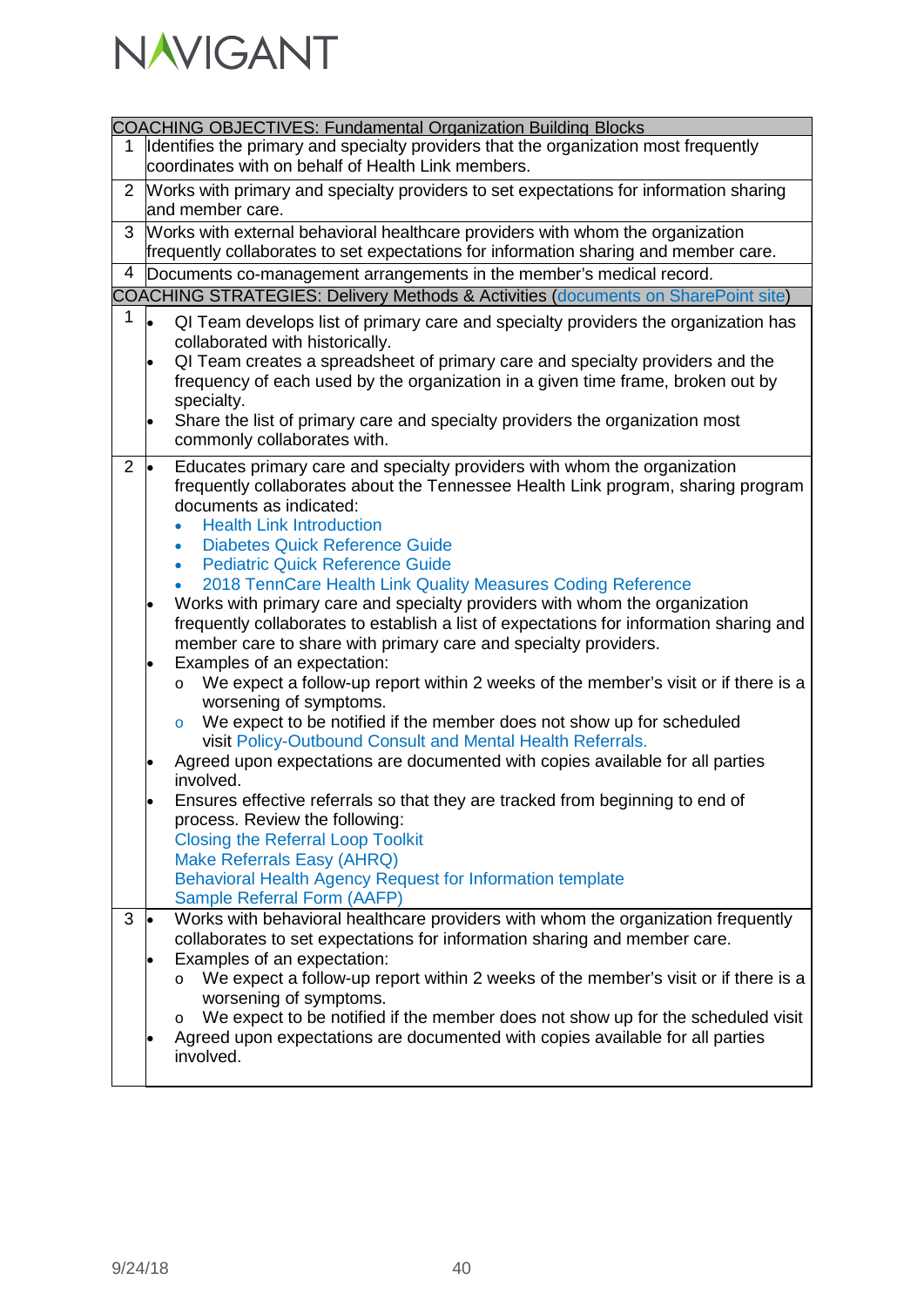

Г

| 4 | Determines if the organization currently obtains co-management agreements from<br>primary care and other specialty providers.<br>Shares a sample of a co-management agreement with the QI team to be shared<br>with the organization:<br><b>Behavioral Health Co-Management Agreement</b><br>Defines the elements of a co-management agreement.<br>$\bullet$<br>Develops a process for obtaining co-management agreements.<br>Identifies where the co-management arrangements will be documented in the EHR.<br>$\bullet$<br>Educates staff that will be documenting the co-management arrangements in the<br>medical record following the identified process.<br>Implements the process. |
|---|-------------------------------------------------------------------------------------------------------------------------------------------------------------------------------------------------------------------------------------------------------------------------------------------------------------------------------------------------------------------------------------------------------------------------------------------------------------------------------------------------------------------------------------------------------------------------------------------------------------------------------------------------------------------------------------------|
|   | <b>ADDITIONAL RESOURCES (documents on SharePoint site):</b>                                                                                                                                                                                                                                                                                                                                                                                                                                                                                                                                                                                                                               |
|   | Agency for Healthcare Research and Quality: Care Coordination                                                                                                                                                                                                                                                                                                                                                                                                                                                                                                                                                                                                                             |
|   | Coordinating Care in the Medical Neighborhood                                                                                                                                                                                                                                                                                                                                                                                                                                                                                                                                                                                                                                             |
|   | <b>Referral and Communication presentation</b>                                                                                                                                                                                                                                                                                                                                                                                                                                                                                                                                                                                                                                            |
|   | Health Link Webinar: Making the Case for Care Coordination                                                                                                                                                                                                                                                                                                                                                                                                                                                                                                                                                                                                                                |

|                       | MODULE 13 CARE COORDINATION THROUGHOUT CARE TRANSITIONS                                                                                                                                                                                         |
|-----------------------|-------------------------------------------------------------------------------------------------------------------------------------------------------------------------------------------------------------------------------------------------|
| <b>SESSION</b><br>13B | The organization connects with other health care facilities to support member<br>safety throughout care transitions. The organization receives and shares<br>necessary member treatment information to coordinate comprehensive<br>member care. |
|                       | <b>RECOMMENDED ATTENDEES:</b><br>Organizational management<br>Health Link lead/s<br><b>Site Supervisors</b><br>Any other key personnel overseeing implementation/training for Health Link<br>development                                        |
|                       | COACHING OBJECTIVES: Fundamental Organization Building Blocks                                                                                                                                                                                   |
| 1                     | Systematically identifies members with unplanned hospital admissions and emergency<br>department visits using the CCT.                                                                                                                          |
| $\overline{2}$        | Shares clinical information with admitting hospitals and emergency departments.                                                                                                                                                                 |
| 3                     | Contacts members/families/caregivers for follow-up care, if needed, within an<br>appropriate period following a hospital admission or emergency department visit.                                                                               |
| 4                     | Systematic ability to coordinate with acute care settings after hours through access to<br>current member information.                                                                                                                          |
| 5                     | Exchanges member information with the hospital during a member's hospitalization.                                                                                                                                                               |
| 6                     | Implements process to consistently obtain member discharge summaries from the<br>hospital and other facilities.                                                                                                                                 |
| $\overline{7}$        | Collaborates with the member/family/caregiver to develop/implement a written care plan<br>for complex members transferring in to/out of the organization (e.g., transitioning from<br>pediatric care to adult care).                            |
|                       | <b>COACHING STRATEGIES: Delivery Methods &amp; Activities (documents on SharePoint site)</b>                                                                                                                                                    |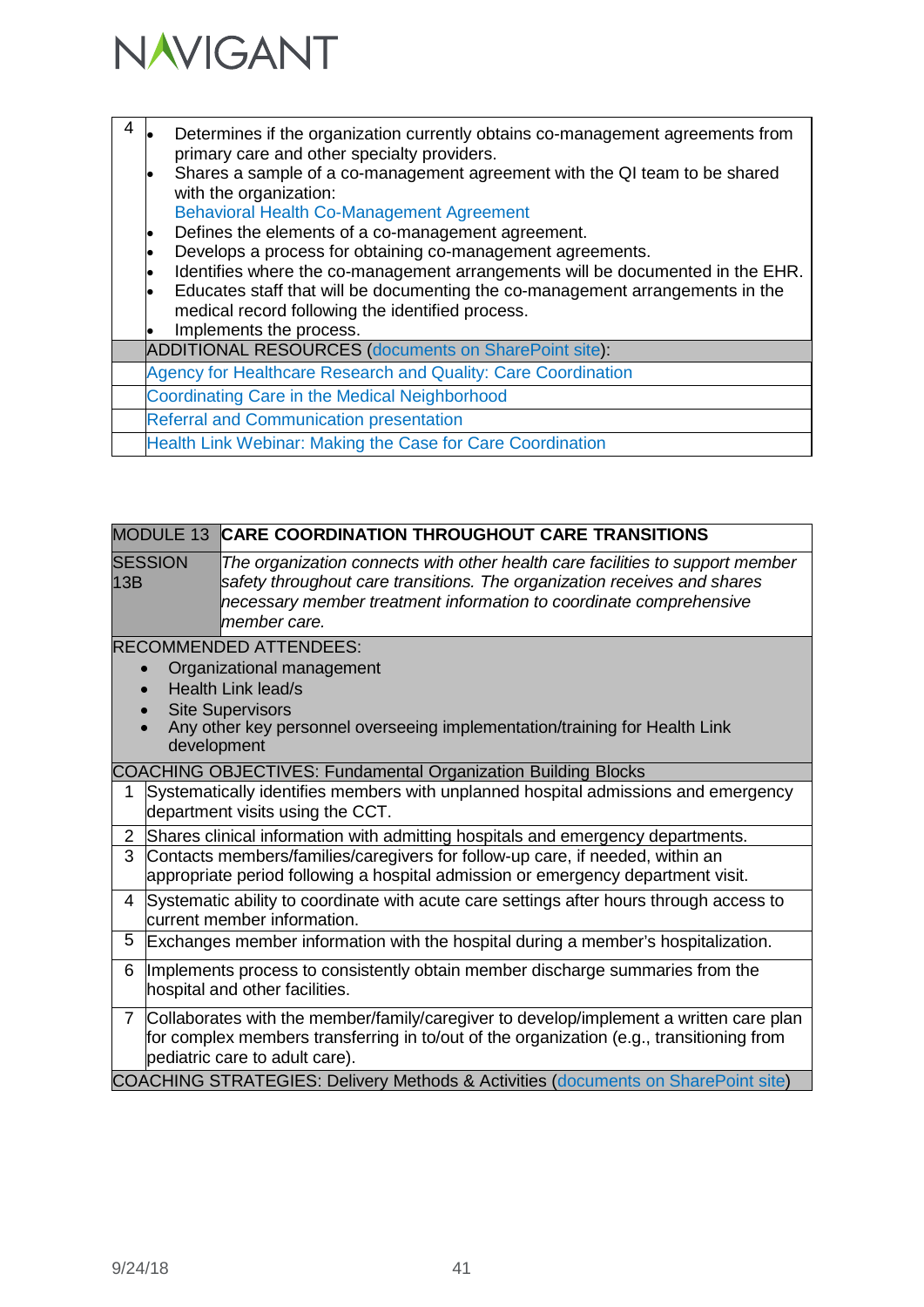

| 1              | $\bullet$      | QI Team maps current process to identify members with unplanned hospitalizations<br>and emergency department visits.<br>Based upon the process mapping, identifies gaps in workflow.<br>Brainstorms opportunities for improvement.<br>Design/revise the organization's information infrastructure to track and manage<br>$\circ$<br>transitions. The information infrastructure includes:<br>The Care Coordination Tool's Admission, Discharge, and Transfer (ADT)<br>feeds.<br>The EHR.<br>٠<br>Staff assigned to track the ADT feeds on a regular basis (e.g., daily).<br>Staff assigned to make phone calls and document interactions.<br>٠<br>QI Team documents the process.<br>Implements process                |
|----------------|----------------|-----------------------------------------------------------------------------------------------------------------------------------------------------------------------------------------------------------------------------------------------------------------------------------------------------------------------------------------------------------------------------------------------------------------------------------------------------------------------------------------------------------------------------------------------------------------------------------------------------------------------------------------------------------------------------------------------------------------------|
| $\overline{2}$ | <b>le</b><br>٠ | Maps current process for sharing information with the admitting facility.<br>Based upon the process mapping identifies gaps in workflow.<br>Brainstorms opportunities for improvement.<br>Investigate the potential of shared EHRs with the hospital.<br>$\circ$<br>Develop relationships (agreements) with key primary care providers, specialty<br>$\circ$<br>providers and hospitals - include verbal or written agreements that include<br>guidelines and expectations for the transition processes.<br>Designate an organization care coordinator to outreach to acute care facilities<br>$\circ$<br>and be responsible for the exchange of member information.<br>Documents the process.<br>Implements process. |
| 3              | $\bullet$      | Reviews current process for outreach to members after hospitalization or<br>emergency department visit.<br>Defines the time period in which members should be contacted.<br>Time period can be set based upon diagnosis and/or whether visit was an inpatient,<br>observation or ED stay.<br>Important to note if all members with a hospital stay are contacted and a follow up<br>visit scheduled or if it is a subset. The same with ED visits.                                                                                                                                                                                                                                                                    |
|                |                | Documents the process of member follow-up and appointment scheduling after an<br>inpatient, observation or ED visit including the details of: who will contact, within<br>what time frame, which members will be contacted and what the time frame is for a<br>follow-up visit.                                                                                                                                                                                                                                                                                                                                                                                                                                       |
|                | $\bullet$      | QI Team uses CCT to identify members with frequent unplanned hospitalizations<br>and emergency department visits.                                                                                                                                                                                                                                                                                                                                                                                                                                                                                                                                                                                                     |
|                |                | QI Team develops strategies for interfacing with identified members with frequent<br>unplanned hospitalizations and emergency department visits and explore potential<br>barriers to care with the member, such as no primary care provider, scheduling,<br>convenience, transportation, etc.                                                                                                                                                                                                                                                                                                                                                                                                                         |
|                | $\bullet$      | QI Team conducts a PDSA for refining the process.<br>QI Team documents process.<br>Process is implemented.                                                                                                                                                                                                                                                                                                                                                                                                                                                                                                                                                                                                            |
| 4              |                | Evaluates organization's current ability to coordinate care with acute care facilities<br>after hours.<br>If this is not happening, or gaps are identified, brainstorms opportunities for<br>improvement:<br>Enhanced use of triage nurse to provide information to acute care facilities after<br>$\circ$<br>hours.<br>Plan for how on call provider(s) will interact with acute care facilities when<br>$\circ$<br>information is needed.<br>Evaluates the EHR for opportunities to enhance two-way electronic<br>$\circ$<br>communication with the hospital (e.g., shared EHR access).<br>QI Team develops new/revised process.                                                                                    |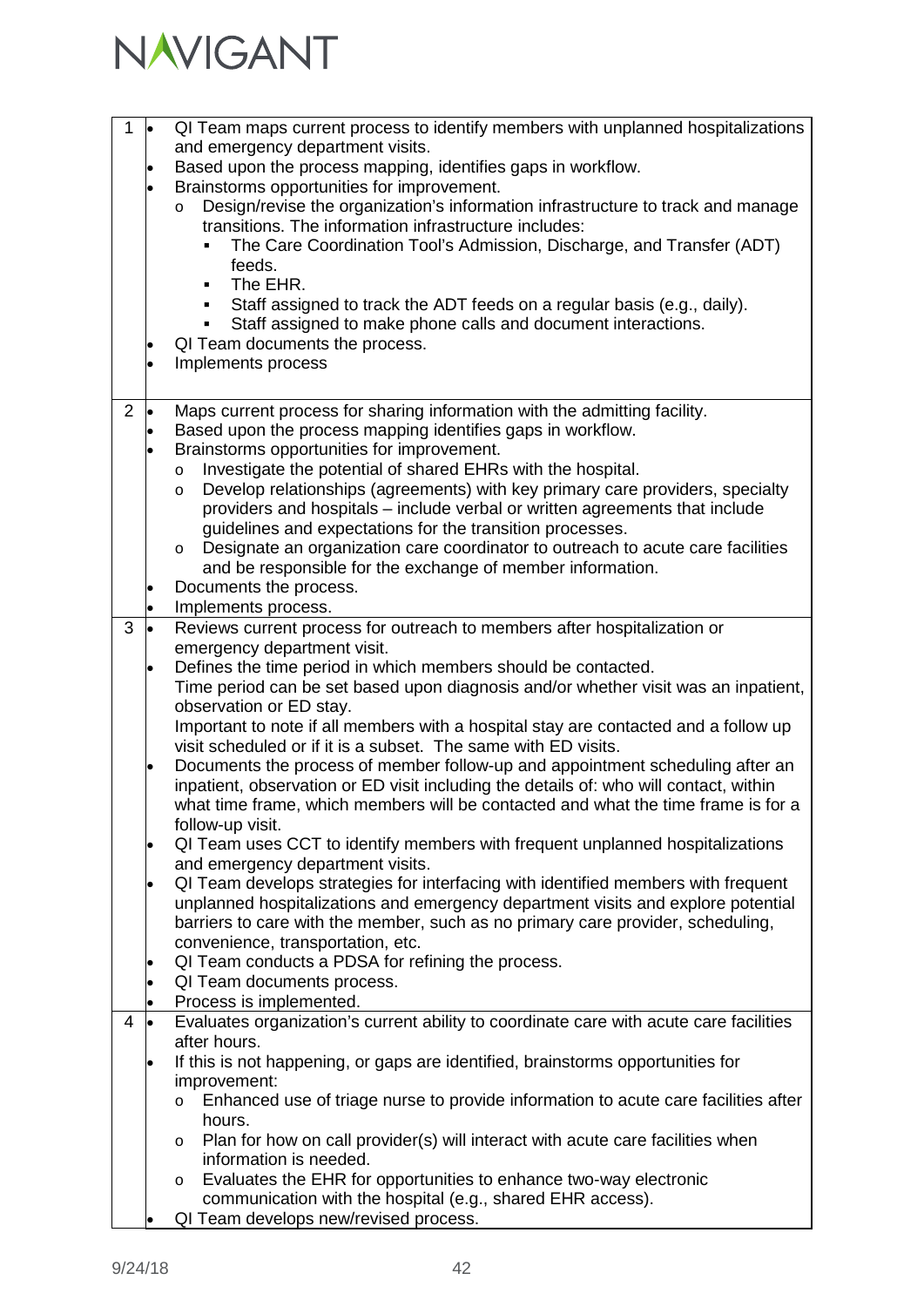

|                |           | QI Team completes a PDSA to identify changes needed for the process.                                                                                                                                                                                                                                                                                                                                                                                                                                                                                                                                                                                                                                                                         |
|----------------|-----------|----------------------------------------------------------------------------------------------------------------------------------------------------------------------------------------------------------------------------------------------------------------------------------------------------------------------------------------------------------------------------------------------------------------------------------------------------------------------------------------------------------------------------------------------------------------------------------------------------------------------------------------------------------------------------------------------------------------------------------------------|
|                |           | Documents the process.                                                                                                                                                                                                                                                                                                                                                                                                                                                                                                                                                                                                                                                                                                                       |
| 5              | l.        | Flowcharts means by which information is exchanged with the hospital during a                                                                                                                                                                                                                                                                                                                                                                                                                                                                                                                                                                                                                                                                |
|                |           | member hospitalization.                                                                                                                                                                                                                                                                                                                                                                                                                                                                                                                                                                                                                                                                                                                      |
|                |           | Identifies current gaps, if any, and brainstorms improvement opportunities based on                                                                                                                                                                                                                                                                                                                                                                                                                                                                                                                                                                                                                                                          |
|                |           | gaps.                                                                                                                                                                                                                                                                                                                                                                                                                                                                                                                                                                                                                                                                                                                                        |
|                |           | Develop relationships (agreements) with key hospitals - include verbal or written<br>$\circ$<br>agreements that include guidelines and expectations for communication before,<br>during and post-hospitalization.<br>Utilize organization care coordinator to monitor hospitalizations and have<br>$\circ$<br>conversations with key hospital staff about member progress (e.g., in member<br>care managers and discharge planners).<br>QI Team develops new/revised process.<br>to identify changes needed for the process PDSAs new/revised process<br>Documents process for providing hospitals and ERs with clinical information AND<br>for obtaining discharge summaries (flowchart, policy, standard operating procedure,<br>$etc.$ ). |
| 6              | l.        | Reviews current process for obtaining discharge summaries.<br>Identifies current gaps, if any, and brainstorms improvement opportunities based on<br>gaps.                                                                                                                                                                                                                                                                                                                                                                                                                                                                                                                                                                                   |
|                |           | Evaluates ability to obtain summaries via an electronic process - EHR, Fax.<br>Develops/revises process for obtaining member discharge summaries.<br>PDSAs new/revised process.                                                                                                                                                                                                                                                                                                                                                                                                                                                                                                                                                              |
|                |           | Documents process for providing hospitals and ERs with clinical information AND<br>for obtaining discharge summaries (flowchart, policy, standard operating procedure,<br>$etc.$ ).                                                                                                                                                                                                                                                                                                                                                                                                                                                                                                                                                          |
| $\overline{7}$ | $\cdot$   | For complex members transferring in to/out of the organization, follows the process                                                                                                                                                                                                                                                                                                                                                                                                                                                                                                                                                                                                                                                          |
|                |           | for developing a person-centered care plan and providing the plan of care to the<br>member/family/caregiver.                                                                                                                                                                                                                                                                                                                                                                                                                                                                                                                                                                                                                                 |
| 8              | $\bullet$ | Discusses health information exchange options such as a regional health                                                                                                                                                                                                                                                                                                                                                                                                                                                                                                                                                                                                                                                                      |
|                |           | information organization (RHIO) or other providers or care facilities for care                                                                                                                                                                                                                                                                                                                                                                                                                                                                                                                                                                                                                                                               |
|                |           | transitions.                                                                                                                                                                                                                                                                                                                                                                                                                                                                                                                                                                                                                                                                                                                                 |
|                |           | Discuss any MOUs in place. If none, identify other organizations to approach.                                                                                                                                                                                                                                                                                                                                                                                                                                                                                                                                                                                                                                                                |
|                |           | If no EHR information exchange in place, evaluates the ability of the current<br>organization EHR to engage in information exchange with any of the above.                                                                                                                                                                                                                                                                                                                                                                                                                                                                                                                                                                                   |
|                |           |                                                                                                                                                                                                                                                                                                                                                                                                                                                                                                                                                                                                                                                                                                                                              |
|                |           | <b>ADDITIONAL RESOURCES (documents on SharePoint site):</b><br><b>Care Transition Interventions in Mental Health</b>                                                                                                                                                                                                                                                                                                                                                                                                                                                                                                                                                                                                                         |
|                |           |                                                                                                                                                                                                                                                                                                                                                                                                                                                                                                                                                                                                                                                                                                                                              |

| <b>MODULE 14</b><br><b>CAREGIVER SUPPORT</b><br><b>SESSION</b><br>The organization effectively delivers support and empowerment tools to<br><b>14A</b><br>caregivers of members. The organization demonstrates ability to gauge the<br>needs of caregivers across populations, and target education and supports<br>to them to enhance member self-management and Health Link care plan<br>progress. |  |
|------------------------------------------------------------------------------------------------------------------------------------------------------------------------------------------------------------------------------------------------------------------------------------------------------------------------------------------------------------------------------------------------------|--|
|                                                                                                                                                                                                                                                                                                                                                                                                      |  |
|                                                                                                                                                                                                                                                                                                                                                                                                      |  |

#### RECOMMENDED ATTENDEES:

- Organizational management
- Health Link lead/s
- Site Supervisors
- Any other key personnel overseeing implementation/training for Health Link development

### COACHING OBJECTIVES: Fundamental Organization Building Blocks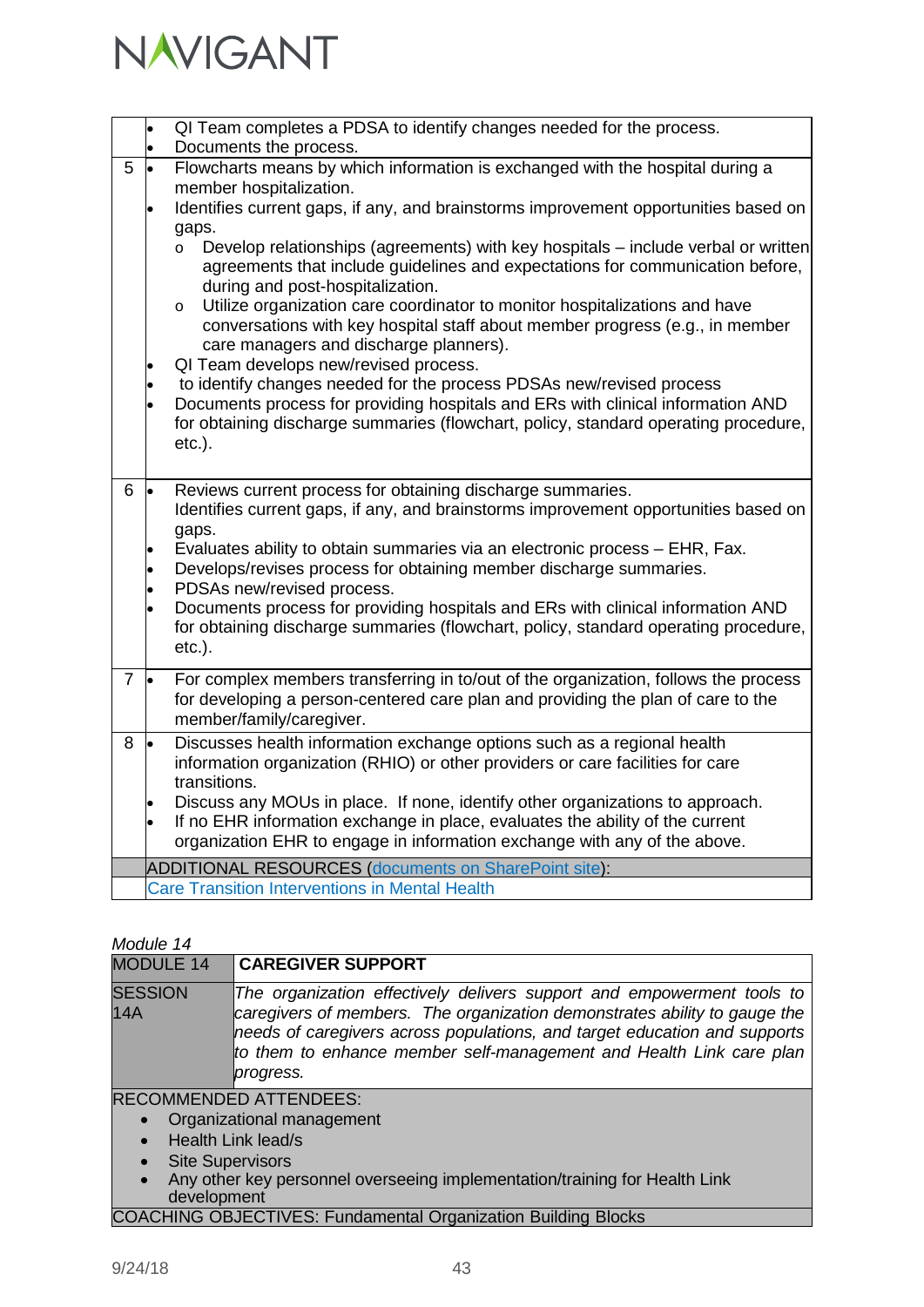

| 1              | Organization demonstrates effective engagement of caregivers and is able to assess<br>caregivers' needs and burden. Caregiver needs are documented appropriately, and                                                                                                                                                                                                                                                              |
|----------------|------------------------------------------------------------------------------------------------------------------------------------------------------------------------------------------------------------------------------------------------------------------------------------------------------------------------------------------------------------------------------------------------------------------------------------|
|                | caregiver support action steps are included in the member's person-centered plan.                                                                                                                                                                                                                                                                                                                                                  |
| $\overline{2}$ | Organization identifies list of available resources for caregiver support and<br>engagement.                                                                                                                                                                                                                                                                                                                                       |
| 3              | Organization refers caregivers to available community based resources for areas<br>such as respite services, support groups, counseling and other supportive<br>services.                                                                                                                                                                                                                                                          |
| 4              | Organization is able to track and report on progress with caregivers.                                                                                                                                                                                                                                                                                                                                                              |
| $\overline{5}$ | Organization optimizes the use of peer support and programming to deliver caregiver<br>supports directly, as needed.                                                                                                                                                                                                                                                                                                               |
|                | COACHING STRATEGIES: Delivery Methods & Activities (documents on SharePoint site)                                                                                                                                                                                                                                                                                                                                                  |
| 1              | Assist organization with developing or incorporating a pre-existing caregiver<br>$\bullet$<br>assessment tool into the care coordination process. Develop workflows for input<br>and documentation of assessment. (Sample tool: Family Caregiver Assessment)<br>Identify need for caregiver-focused staff role within the organization.<br>$\bullet$<br>Develop job description for the caregiver-focused staff role.<br>$\bullet$ |
| $\overline{2}$ | Assist organization in developing list of available resources for caregiver support.<br>$\bullet$<br>Identification of internal and external peer support resources.<br>$\bullet$<br>Crosswalk organization to available community based resources, facilitate sessions<br>with community partners such as local respite resources, the local area agency on<br>aging, etc. to learn more about available resources.               |
| 3              | Assist organization in development of a process flow for connecting caregivers to<br>$\bullet$<br>resources.<br>Assist organization in selecting the evidence based program for caregivers that<br>best aligns with the needs of the organization. Assist organization to develop a plan<br>for funding and implementation.                                                                                                        |
| 4              | Assist organization in development and implementation of process for tracking<br>$\bullet$<br>referrals and progress of caregivers.                                                                                                                                                                                                                                                                                                |
| 5              | Direct QI Team to conduct a caregiver focus group with caregivers to gain insights<br>$\bullet$<br>on needs and opportunities to enhance service delivery to informal supports.<br>QI Team to make recommendations to leadership based on outcome of caregiver<br>focus group.                                                                                                                                                     |
|                | <b>ADDITIONAL RESOURCES (documents on SharePoint site):</b>                                                                                                                                                                                                                                                                                                                                                                        |
|                | http://www.caregiverstress.com/.                                                                                                                                                                                                                                                                                                                                                                                                   |
|                | https://www.tn.gov/aging/our-programs/caregiving.html                                                                                                                                                                                                                                                                                                                                                                              |
|                | Guidebook for Caregivers of Children and Adolescents with Serious Emotional<br><b>Disorders</b>                                                                                                                                                                                                                                                                                                                                    |